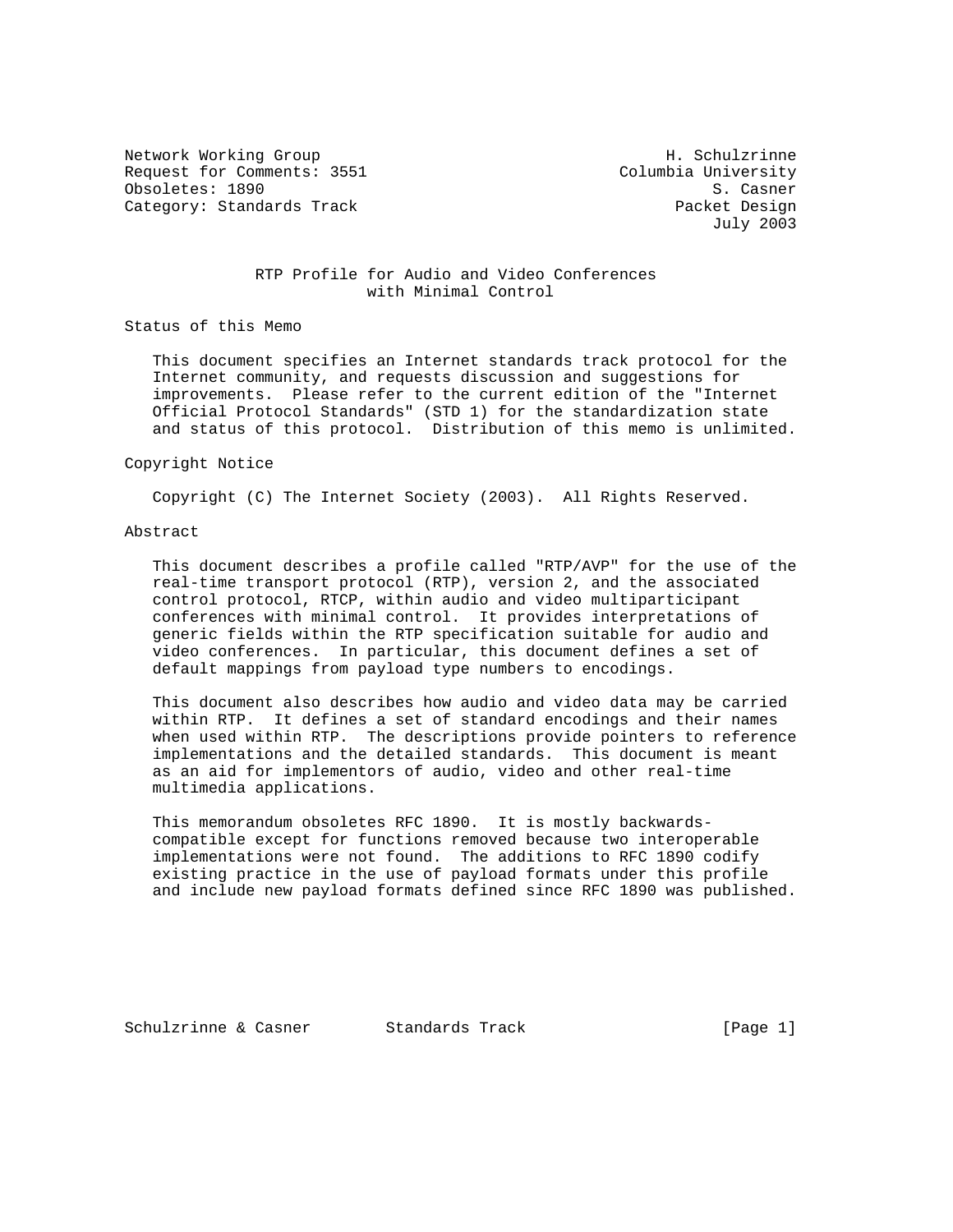Table of Contents

| 1.  |                                                    | 3              |
|-----|----------------------------------------------------|----------------|
|     | 1.1                                                | $\overline{3}$ |
| 2.  | RTP and RTCP Packet Forms and Protocol Behavior    | $\overline{4}$ |
| 3.  | Registering Additional Encodings                   | $\epsilon$     |
| 4.  |                                                    | 8              |
|     | Encoding-Independent Rules<br>4.1                  | 8              |
|     | 4.2<br>Operating Recommendations                   | 9              |
|     | Guidelines for Sample-Based Audio Encodings<br>4.3 | 10             |
|     | Guidelines for Frame-Based Audio Encodings<br>4.4  | 11             |
|     | 4.5                                                | 12             |
|     | 4.5.1                                              | 13             |
|     | 4.5.2                                              | 14             |
|     | 4.5.3                                              | 14             |
|     | G726-40, G726-32, G726-24, and G726-16<br>4.5.4    | 18             |
|     | 4.5.5<br>G728                                      | 19             |
|     | 4.5.6                                              | 20             |
|     | 4.5.7                                              | 22             |
|     | 4.5.8                                              | 24             |
|     | $GSM-EFF$<br>4.5.9                                 | 27             |
|     | 4.5.10<br>L8                                       | 27             |
|     | 4.5.11                                             | 27             |
|     | 4.5.12<br>LPC.                                     | 27             |
|     | 4.5.13                                             | 28             |
|     | 4.5.14                                             | 28             |
|     | 4.5.15                                             | 28             |
|     | 4.5.16                                             | 29             |
|     | 4.5.17                                             | 29             |
| 5.  |                                                    | 30             |
|     | 5.1                                                | 30             |
|     | 5.2                                                | 30             |
|     | 5.3                                                | 30             |
|     | 5.4<br>H263                                        | 31             |
|     | 5.5                                                | 31             |
|     | 5.6                                                |                |
|     | 5.7<br>MP2T                                        | 31<br>31       |
|     | 5.8                                                |                |
|     |                                                    | 32             |
| б.  |                                                    | 32<br>34       |
| 7.  | RTP over TCP and Similar Byte Stream Protocols     |                |
| 8.  |                                                    | 34             |
| 9.  |                                                    | 35             |
| 10. |                                                    | 38             |
| 11. |                                                    | 39             |
| 12. |                                                    | 39             |
|     |                                                    | 39             |
|     |                                                    | 39             |
|     | 13. Current Locations of Related Resources         | 41             |

Schulzrinne & Casner Standards Track (Page 2)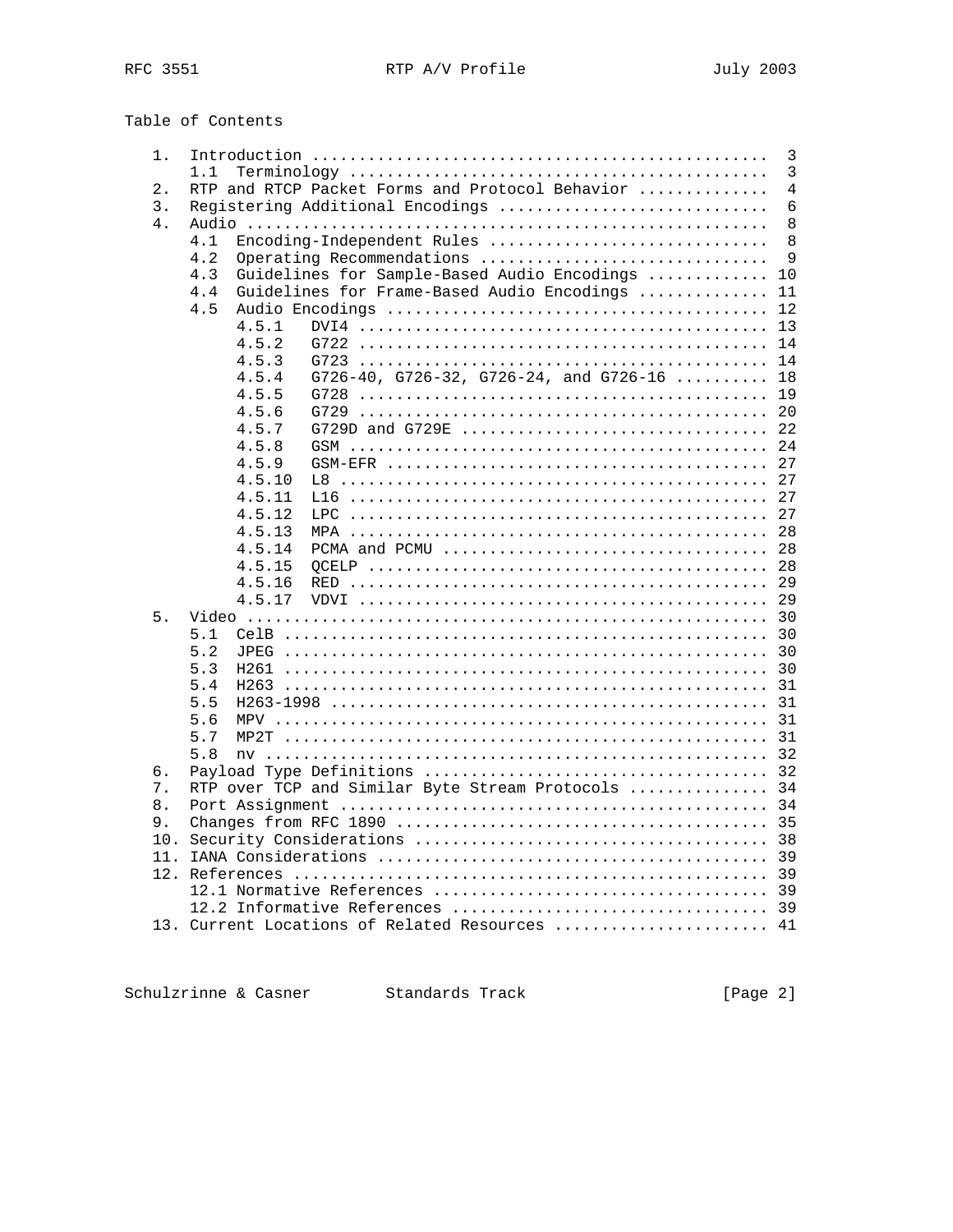| 15. Intellectual Property Rights Statement  43 |  |
|------------------------------------------------|--|
|                                                |  |
|                                                |  |

### 1. Introduction

 This profile defines aspects of RTP left unspecified in the RTP Version 2 protocol definition (RFC 3550) [1]. This profile is intended for the use within audio and video conferences with minimal session control. In particular, no support for the negotiation of parameters or membership control is provided. The profile is expected to be useful in sessions where no negotiation or membership control are used (e.g., using the static payload types and the membership indications provided by RTCP), but this profile may also be useful in conjunction with a higher-level control protocol.

 Use of this profile may be implicit in the use of the appropriate applications; there may be no explicit indication by port number, protocol identifier or the like. Applications such as session directories may use the name for this profile specified in Section 11.

 Other profiles may make different choices for the items specified here.

 This document also defines a set of encodings and payload formats for audio and video. These payload format descriptions are included here only as a matter of convenience since they are too small to warrant separate documents. Use of these payload formats is NOT REQUIRED to use this profile. Only the binding of some of the payload formats to static payload type numbers in Tables 4 and 5 is normative.

### 1.1 Terminology

 The key words "MUST", "MUST NOT", "REQUIRED", "SHALL", "SHALL NOT", "SHOULD", "SHOULD NOT", "RECOMMENDED", "MAY", and "OPTIONAL" in this document are to be interpreted as described in RFC 2119 [2] and indicate requirement levels for implementations compliant with this RTP profile.

 This document defines the term media type as dividing encodings of audio and video content into three classes: audio, video and audio/video (interleaved).

Schulzrinne & Casner Standards Track [Page 3]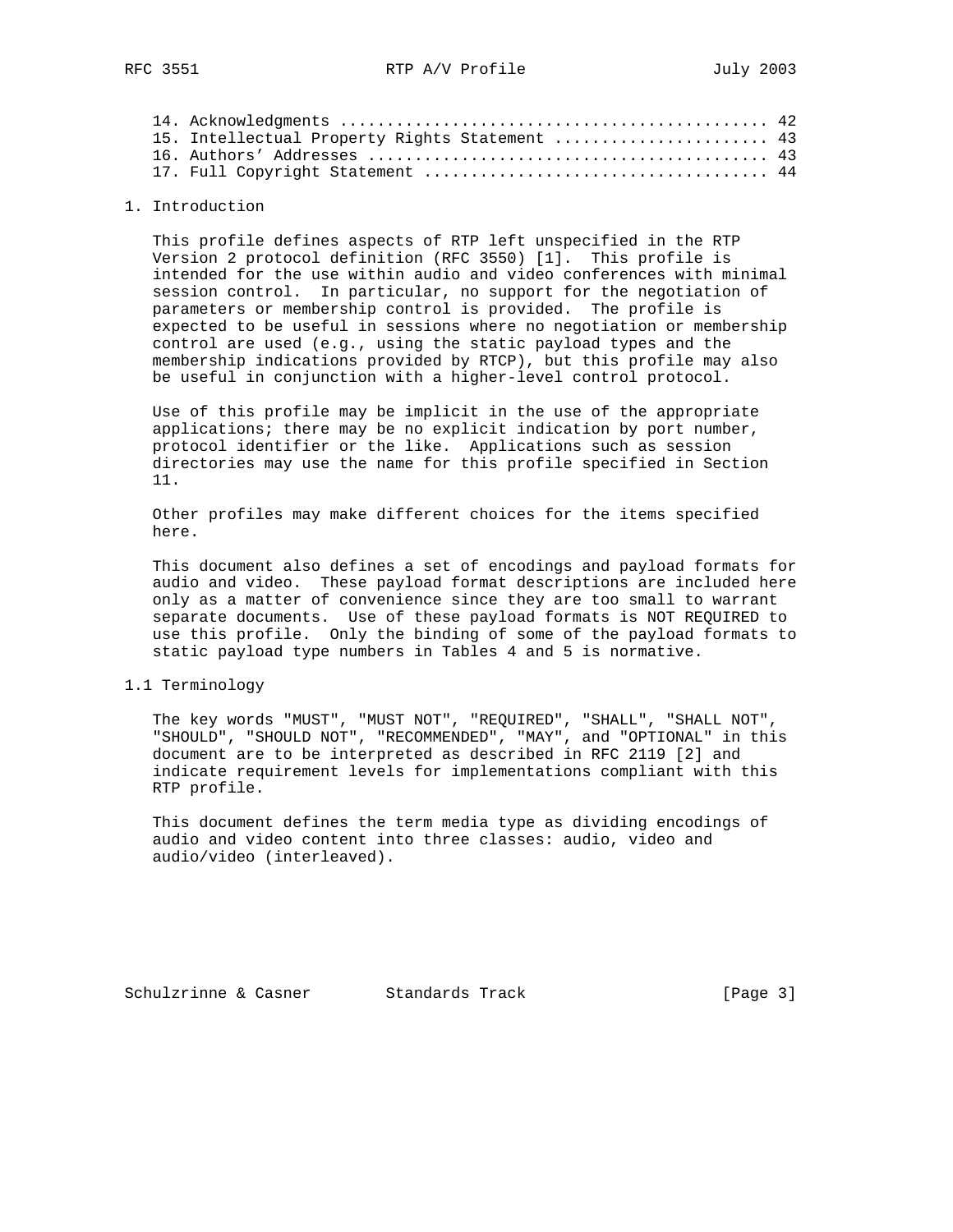2. RTP and RTCP Packet Forms and Protocol Behavior

 The section "RTP Profiles and Payload Format Specifications" of RFC 3550 enumerates a number of items that can be specified or modified in a profile. This section addresses these items. Generally, this profile follows the default and/or recommended aspects of the RTP specification.

 RTP data header: The standard format of the fixed RTP data header is used (one marker bit).

Payload types: Static payload types are defined in Section 6.

- RTP data header additions: No additional fixed fields are appended to the RTP data header.
- RTP data header extensions: No RTP header extensions are defined, but applications operating under this profile MAY use such extensions. Thus, applications SHOULD NOT assume that the RTP header X bit is always zero and SHOULD be prepared to ignore the header extension. If a header extension is defined in the future, that definition MUST specify the contents of the first 16 bits in such a way that multiple different extensions can be identified.
- RTCP packet types: No additional RTCP packet types are defined by this profile specification.
- RTCP report interval: The suggested constants are to be used for the RTCP report interval calculation. Sessions operating under this profile MAY specify a separate parameter for the RTCP traffic bandwidth rather than using the default fraction of the session bandwidth. The RTCP traffic bandwidth MAY be divided into two separate session parameters for those participants which are active data senders and those which are not. Following the recommendation in the RTP specification [1] that 1/4 of the RTCP bandwidth be dedicated to data senders, the RECOMMENDED default values for these two parameters would be 1.25% and 3.75%, respectively. For a particular session, the RTCP bandwidth for non-data-senders MAY be set to zero when operating on unidirectional links or for sessions that don't require feedback on the quality of reception. The RTCP bandwidth for data senders SHOULD be kept non-zero so that sender reports can still be sent for inter-media synchronization and to identify the source by CNAME. The means by which the one or two session parameters for RTCP bandwidth are specified is beyond the scope of this memo.

Schulzrinne & Casner Standards Track [Page 4]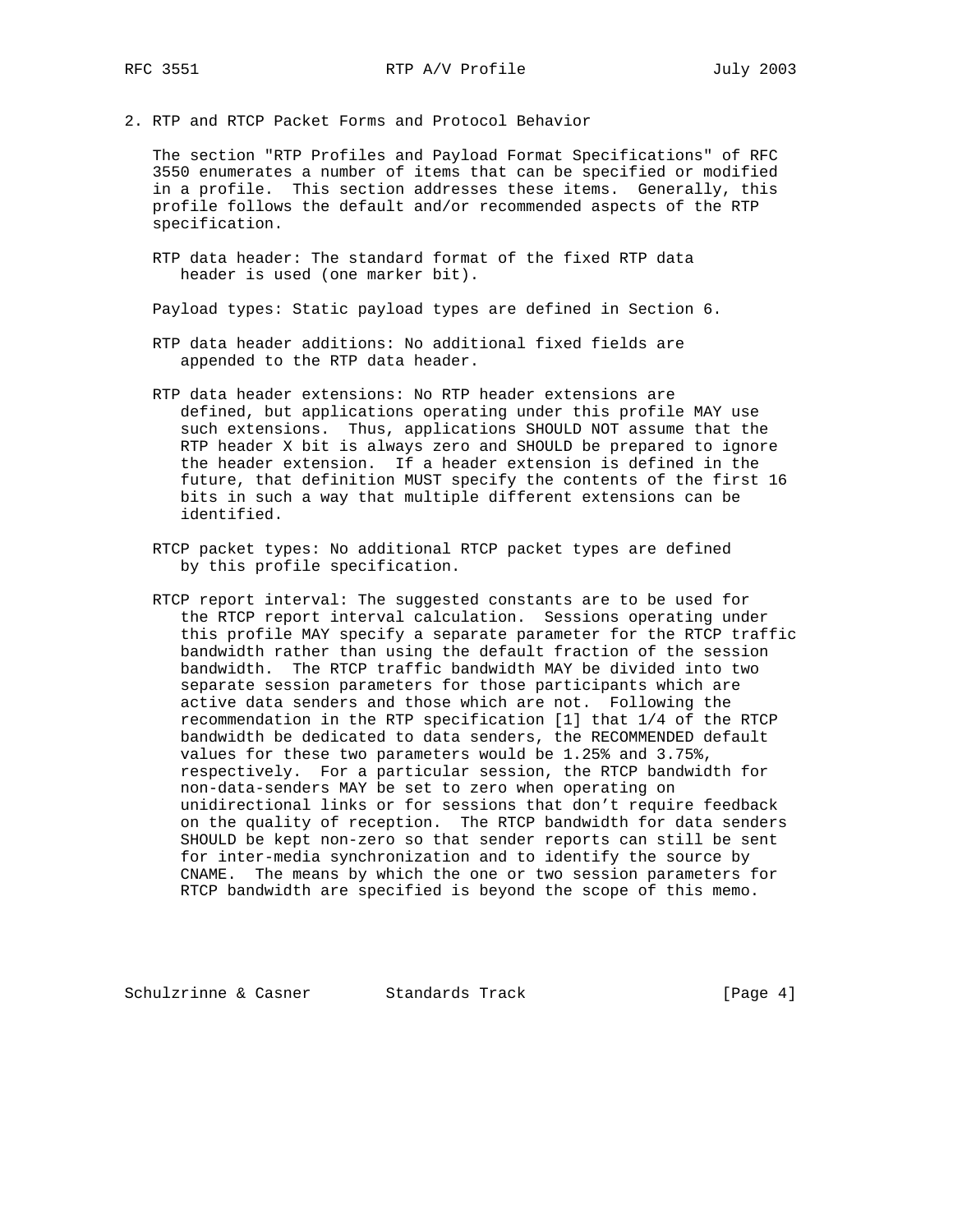- SR/RR extension: No extension section is defined for the RTCP SR or RR packet.
- SDES use: Applications MAY use any of the SDES items described in the RTP specification. While CNAME information MUST be sent every reporting interval, other items SHOULD only be sent every third reporting interval, with NAME sent seven out of eight times within that slot and the remaining SDES items cyclically taking up the eighth slot, as defined in Section 6.2.2 of the RTP specification. In other words, NAME is sent in RTCP packets 1, 4, 7, 10, 13, 16, 19, while, say, EMAIL is used in RTCP packet 22.
- Security: The RTP default security services are also the default under this profile.
- String-to-key mapping: No mapping is specified by this profile.
- Congestion: RTP and this profile may be used in the context of enhanced network service, for example, through Integrated Services (RFC 1633) [4] or Differentiated Services (RFC 2475) [5], or they may be used with best effort service.

 If enhanced service is being used, RTP receivers SHOULD monitor packet loss to ensure that the service that was requested is actually being delivered. If it is not, then they SHOULD assume that they are receiving best-effort service and behave accordingly.

 If best-effort service is being used, RTP receivers SHOULD monitor packet loss to ensure that the packet loss rate is within acceptable parameters. Packet loss is considered acceptable if a TCP flow across the same network path and experiencing the same network conditions would achieve an average throughput, measured on a reasonable timescale, that is not less than the RTP flow is achieving. This condition can be satisfied by implementing congestion control mechanisms to adapt the transmission rate (or the number of layers subscribed for a layered multicast session), or by arranging for a receiver to leave the session if the loss rate is unacceptably high.

 The comparison to TCP cannot be specified exactly, but is intended as an "order-of-magnitude" comparison in timescale and throughput. The timescale on which TCP throughput is measured is the round trip time of the connection. In essence, this requirement states that it is not acceptable to deploy an application (using RTP or any other transport protocol) on the best-effort Internet which consumes bandwidth arbitrarily and does not compete fairly with TCP within an order of magnitude.

Schulzrinne & Casner Standards Track (Page 5)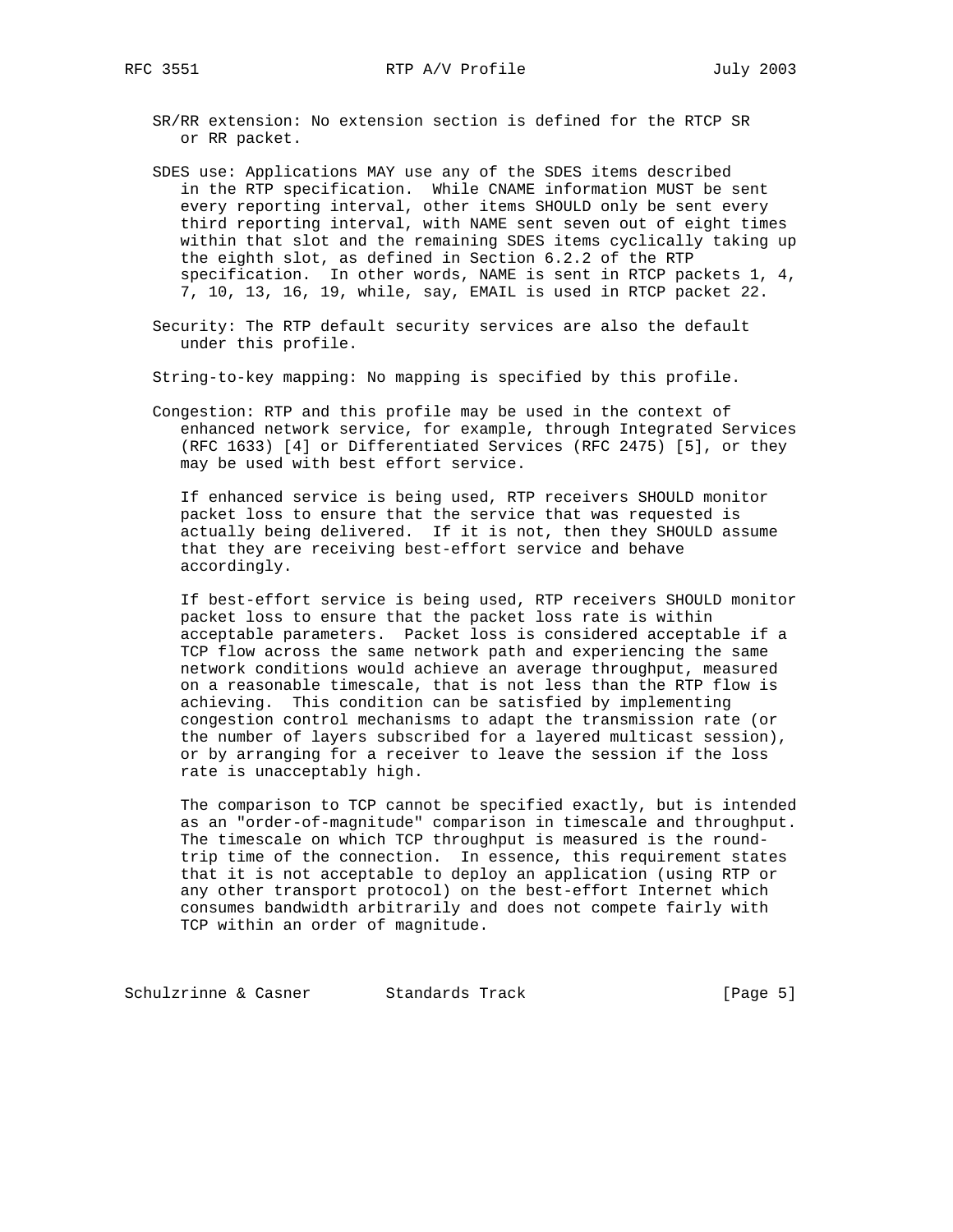- Underlying protocol: The profile specifies the use of RTP over unicast and multicast UDP as well as TCP. (This does not preclude the use of these definitions when RTP is carried by other lower layer protocols.)
- Transport mapping: The standard mapping of RTP and RTCP to transport-level addresses is used.
- Encapsulation: This profile leaves to applications the specification of RTP encapsulation in protocols other than UDP.
- 3. Registering Additional Encodings

 This profile lists a set of encodings, each of which is comprised of a particular media data compression or representation plus a payload format for encapsulation within RTP. Some of those payload formats are specified here, while others are specified in separate RFCs. It is expected that additional encodings beyond the set listed here will be created in the future and specified in additional payload format RFCs.

 This profile also assigns to each encoding a short name which MAY be used by higher-level control protocols, such as the Session Description Protocol (SDP), RFC 2327 [6], to identify encodings selected for a particular RTP session.

 In some contexts it may be useful to refer to these encodings in the form of a MIME content-type. To facilitate this, RFC 3555 [7] provides registrations for all of the encodings names listed here as MIME subtype names under the "audio" and "video" MIME types through the MIME registration procedure as specified in RFC 2048 [8].

 Any additional encodings specified for use under this profile (or others) may also be assigned names registered as MIME subtypes with the Internet Assigned Numbers Authority (IANA). This registry provides a means to insure that the names assigned to the additional encodings are kept unique. RFC 3555 specifies the information that is required for the registration of RTP encodings.

 In addition to assigning names to encodings, this profile also assigns static RTP payload type numbers to some of them. However, the payload type number space is relatively small and cannot accommodate assignments for all existing and future encodings. During the early stages of RTP development, it was necessary to use statically assigned payload types because no other mechanism had been specified to bind encodings to payload types. It was anticipated that non-RTP means beyond the scope of this memo (such as directory services or invitation protocols) would be specified to establish a

Schulzrinne & Casner Standards Track (Page 6)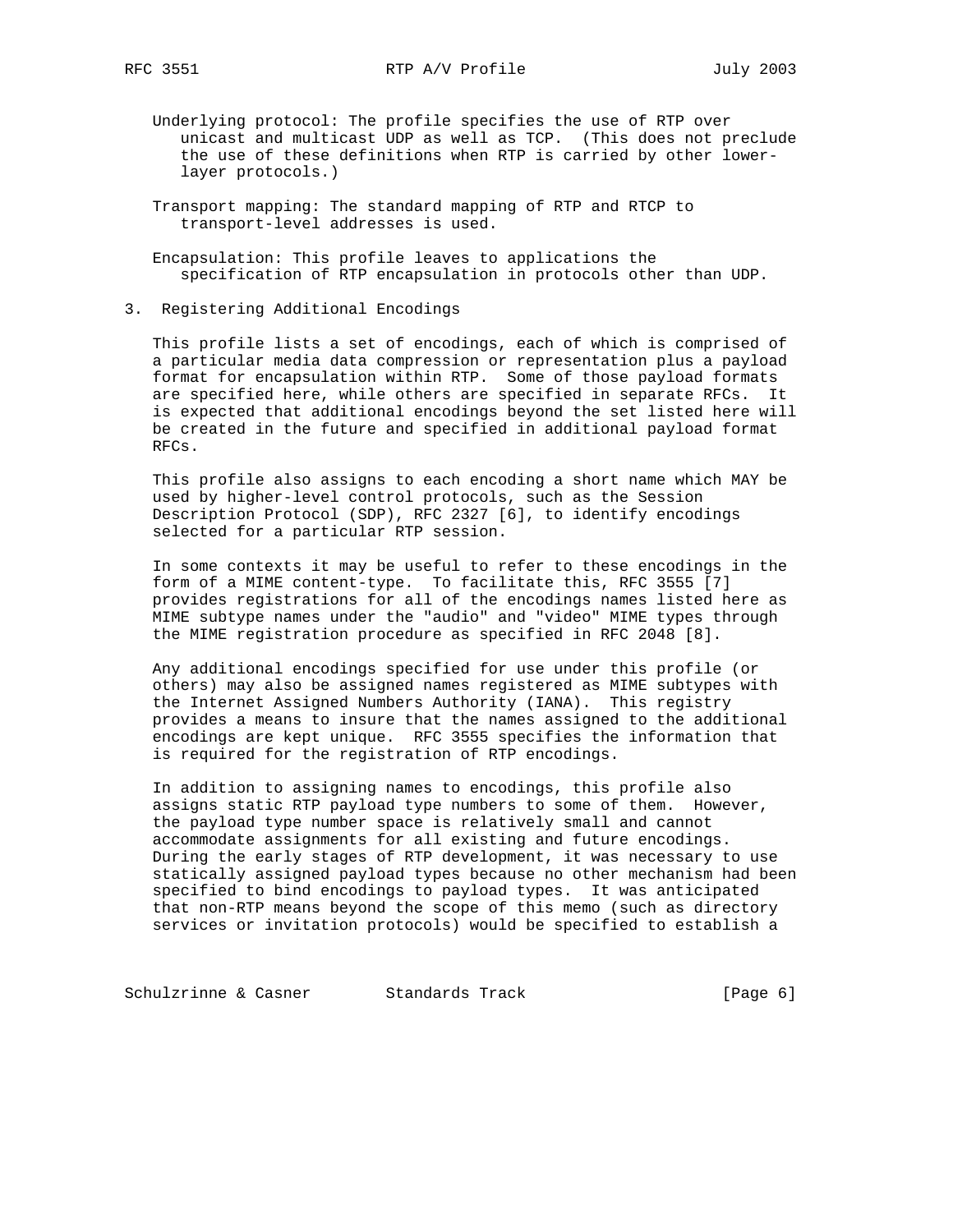dynamic mapping between a payload type and an encoding. Now, mechanisms for defining dynamic payload type bindings have been specified in the Session Description Protocol (SDP) and in other protocols such as ITU-T Recommendation H.323/H.245. These mechanisms associate the registered name of the encoding/payload format, along with any additional required parameters, such as the RTP timestamp clock rate and number of channels, with a payload type number. This association is effective only for the duration of the RTP session in which the dynamic payload type binding is made. This association applies only to the RTP session for which it is made, thus the numbers can be re-used for different encodings in different sessions so the number space limitation is avoided.

 This profile reserves payload type numbers in the range 96-127 exclusively for dynamic assignment. Applications SHOULD first use values in this range for dynamic payload types. Those applications which need to define more than 32 dynamic payload types MAY bind codes below 96, in which case it is RECOMMENDED that unassigned payload type numbers be used first. However, the statically assigned payload types are default bindings and MAY be dynamically bound to new encodings if needed. Redefining payload types below 96 may cause incorrect operation if an attempt is made to join a session without obtaining session description information that defines the dynamic payload types.

 Dynamic payload types SHOULD NOT be used without a well-defined mechanism to indicate the mapping. Systems that expect to interoperate with others operating under this profile SHOULD NOT make their own assignments of proprietary encodings to particular, fixed payload types.

 This specification establishes the policy that no additional static payload types will be assigned beyond the ones defined in this document. Establishing this policy avoids the problem of trying to create a set of criteria for accepting static assignments and encourages the implementation and deployment of the dynamic payload type mechanisms.

 The final set of static payload type assignments is provided in Tables 4 and 5.

Schulzrinne & Casner Standards Track [Page 7]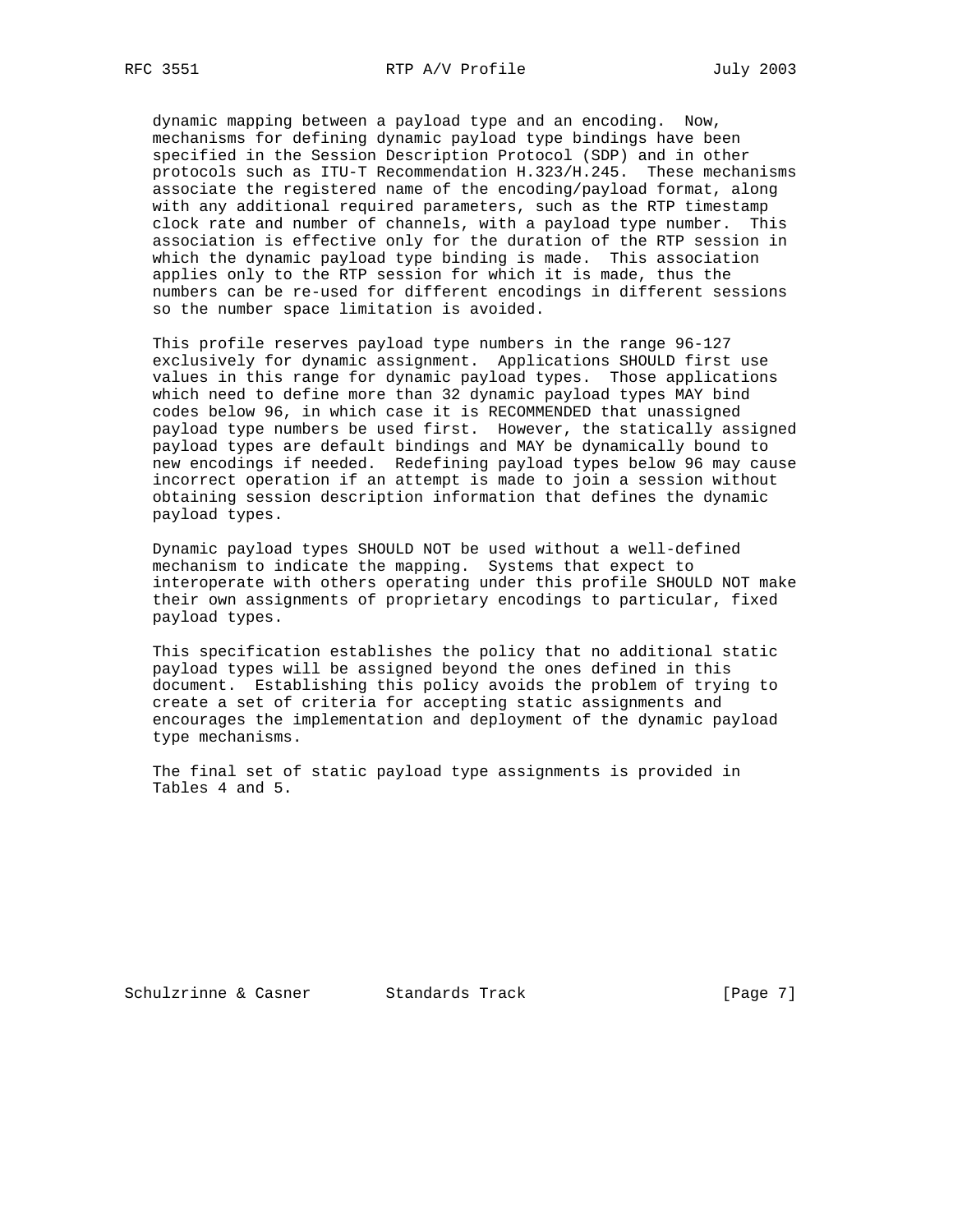## 4. Audio

### 4.1 Encoding-Independent Rules

 Since the ability to suppress silence is one of the primary motivations for using packets to transmit voice, the RTP header carries both a sequence number and a timestamp to allow a receiver to distinguish between lost packets and periods of time when no data was transmitted. Discontiguous transmission (silence suppression) MAY be used with any audio payload format. Receivers MUST assume that senders may suppress silence unless this is restricted by signaling specified elsewhere. (Even if the transmitter does not suppress silence, the receiver should be prepared to handle periods when no data is present since packets may be lost.)

 Some payload formats (see Sections 4.5.3 and 4.5.6) define a "silence insertion descriptor" or "comfort noise" frame to specify parameters for artificial noise that may be generated during a period of silence to approximate the background noise at the source. For other payload formats, a generic Comfort Noise (CN) payload format is specified in RFC 3389 [9]. When the CN payload format is used with another payload format, different values in the RTP payload type field distinguish comfort-noise packets from those of the selected payload format.

 For applications which send either no packets or occasional comfort noise packets during silence, the first packet of a talkspurt, that is, the first packet after a silence period during which packets have not been transmitted contiguously, SHOULD be distinguished by setting the marker bit in the RTP data header to one. The marker bit in all other packets is zero. The beginning of a talkspurt MAY be used to adjust the playout delay to reflect changing network delays. Applications without silence suppression MUST set the marker bit to zero.

 The RTP clock rate used for generating the RTP timestamp is independent of the number of channels and the encoding; it usually equals the number of sampling periods per second. For N-channel encodings, each sampling period (say, 1/8,000 of a second) generates N samples. (This terminology is standard, but somewhat confusing, as the total number of samples generated per second is then the sampling rate times the channel count.)

 If multiple audio channels are used, channels are numbered left-to right, starting at one. In RTP audio packets, information from lower-numbered channels precedes that from higher-numbered channels.

Schulzrinne & Casner Standards Track [Page 8]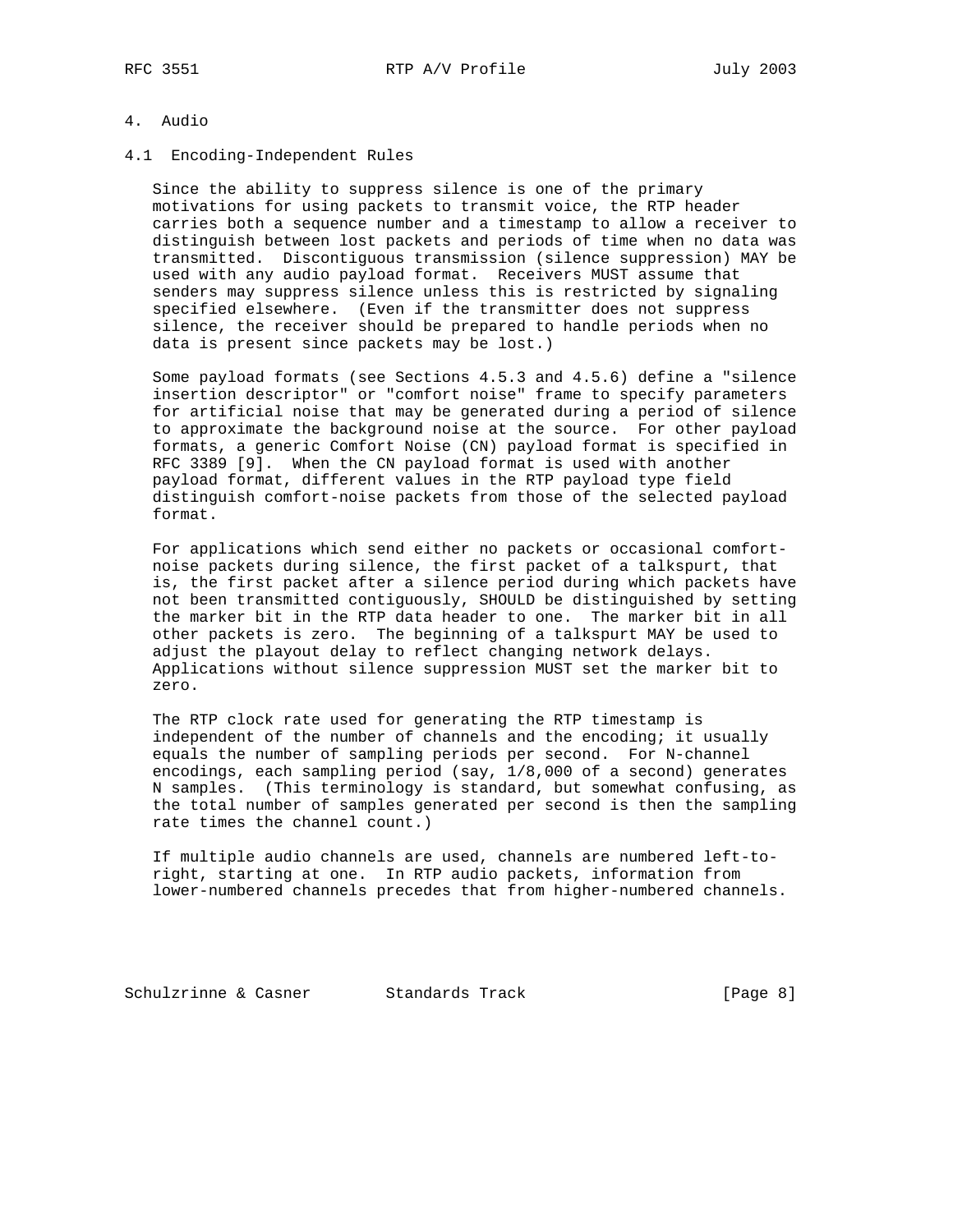For more than two channels, the convention followed by the AIFF-C audio interchange format SHOULD be followed [3], using the following notation, unless some other convention is specified for a particular encoding or payload format:

 l left r right c center S surround F front R rear channels description channel 1 2 3 4 5 6 \_\_\_\_\_\_\_\_\_\_\_\_\_\_\_\_\_\_\_\_\_\_\_\_\_\_\_\_\_\_\_\_\_\_\_\_\_\_\_\_\_\_\_\_\_\_\_\_\_

|   | stereo |     |   |       |             |           |   |
|---|--------|-----|---|-------|-------------|-----------|---|
|   |        |     | r | C     |             |           |   |
|   |        |     |   | c r S |             |           |   |
| ∽ |        | FI. |   |       | Fr Fc Sl Sr |           |   |
|   |        |     |   |       |             | lc c r rc | း |

 Note: RFC 1890 defined two conventions for the ordering of four audio channels. Since the ordering is indicated implicitly by the number of channels, this was ambiguous. In this revision, the order described as "quadrophonic" has been eliminated to remove the ambiguity. This choice was based on the observation that quadrophonic consumer audio format did not become popular whereas surround-sound subsequently has.

 Samples for all channels belonging to a single sampling instant MUST be within the same packet. The interleaving of samples from different channels depends on the encoding. General guidelines are given in Section 4.3 and 4.4.

 The sampling frequency SHOULD be drawn from the set: 8,000, 11,025, 16,000, 22,050, 24,000, 32,000, 44,100 and 48,000 Hz. (Older Apple Macintosh computers had a native sample rate of 22,254.54 Hz, which can be converted to 22,050 with acceptable quality by dropping 4 samples in a 20 ms frame.) However, most audio encodings are defined for a more restricted set of sampling frequencies. Receivers SHOULD be prepared to accept multi-channel audio, but MAY choose to only play a single channel.

4.2 Operating Recommendations

 The following recommendations are default operating parameters. Applications SHOULD be prepared to handle other values. The ranges given are meant to give guidance to application writers, allowing a

Schulzrinne & Casner Standards Track [Page 9]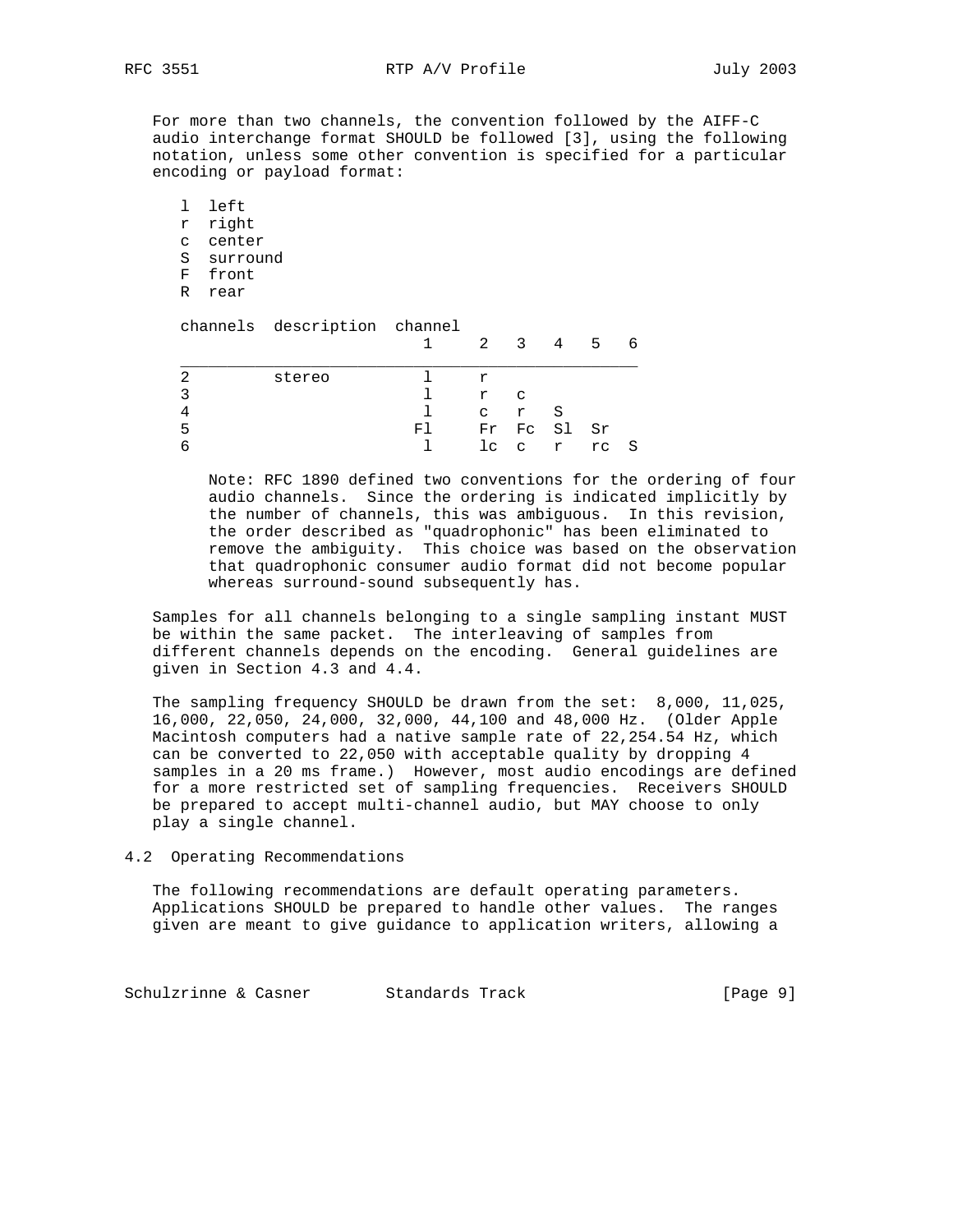set of applications conforming to these guidelines to interoperate without additional negotiation. These guidelines are not intended to restrict operating parameters for applications that can negotiate a set of interoperable parameters, e.g., through a conference control protocol.

 For packetized audio, the default packetization interval SHOULD have a duration of 20 ms or one frame, whichever is longer, unless otherwise noted in Table 1 (column "ms/packet"). The packetization interval determines the minimum end-to-end delay; longer packets introduce less header overhead but higher delay and make packet loss more noticeable. For non-interactive applications such as lectures or for links with severe bandwidth constraints, a higher packetization delay MAY be used. A receiver SHOULD accept packets representing between 0 and 200 ms of audio data. (For framed audio encodings, a receiver SHOULD accept packets with a number of frames equal to 200 ms divided by the frame duration, rounded up.) This restriction allows reasonable buffer sizing for the receiver.

4.3 Guidelines for Sample-Based Audio Encodings

 In sample-based encodings, each audio sample is represented by a fixed number of bits. Within the compressed audio data, codes for individual samples may span octet boundaries. An RTP audio packet may contain any number of audio samples, subject to the constraint that the number of bits per sample times the number of samples per packet yields an integral octet count. Fractional encodings produce less than one octet per sample.

 The duration of an audio packet is determined by the number of samples in the packet.

 For sample-based encodings producing one or more octets per sample, samples from different channels sampled at the same sampling instant SHOULD be packed in consecutive octets. For example, for a two channel encoding, the octet sequence is (left channel, first sample), (right channel, first sample), (left channel, second sample), (right channel, second sample), .... For multi-octet encodings, octets SHOULD be transmitted in network byte order (i.e., most significant octet first).

 The packing of sample-based encodings producing less than one octet per sample is encoding-specific.

 The RTP timestamp reflects the instant at which the first sample in the packet was sampled, that is, the oldest information in the packet.

Schulzrinne & Casner Standards Track [Page 10]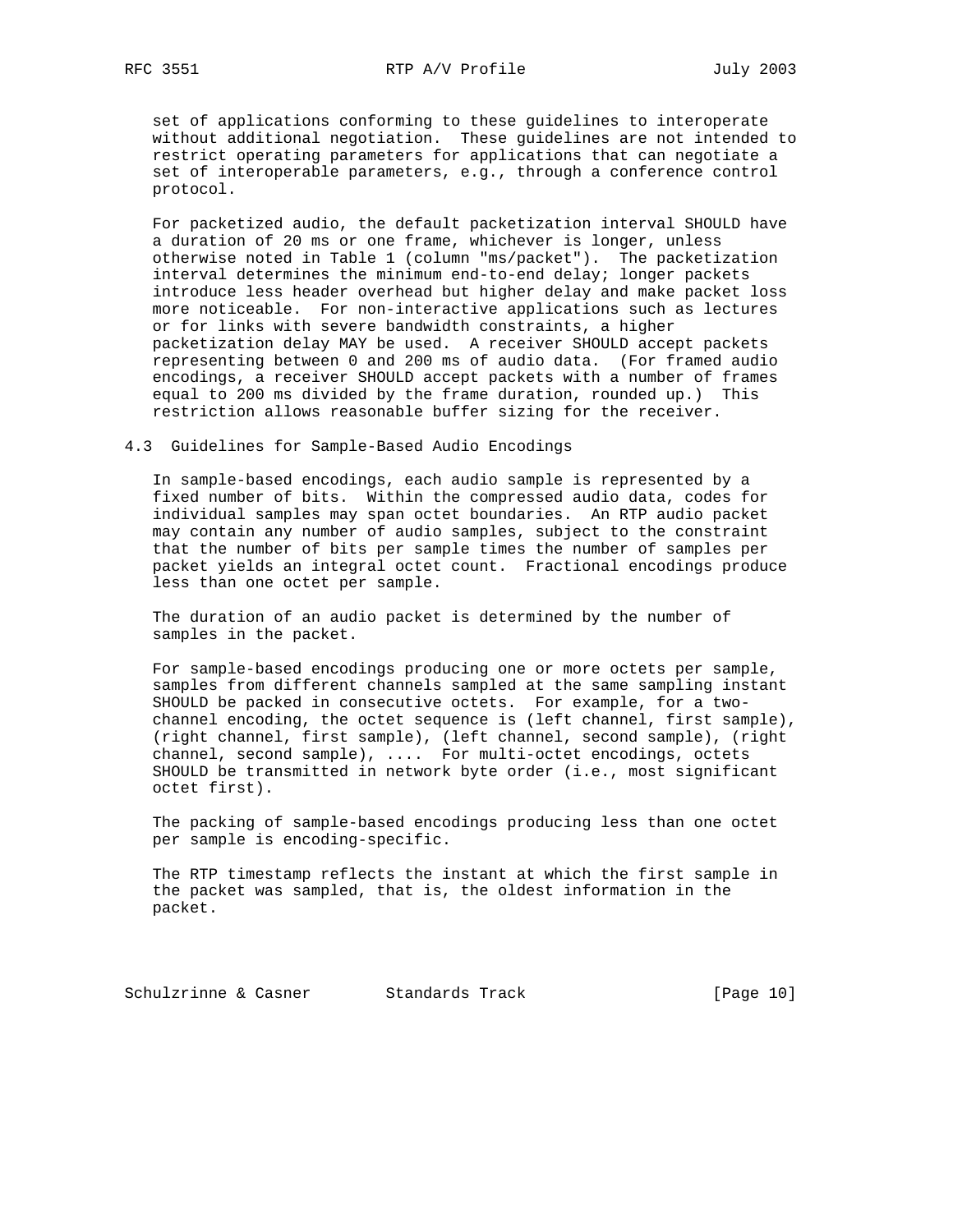### 4.4 Guidelines for Frame-Based Audio Encodings

 Frame-based encodings encode a fixed-length block of audio into another block of compressed data, typically also of fixed length. For frame-based encodings, the sender MAY choose to combine several such frames into a single RTP packet. The receiver can tell the number of frames contained in an RTP packet, if all the frames have the same length, by dividing the RTP payload length by the audio frame size which is defined as part of the encoding. This does not work when carrying frames of different sizes unless the frame sizes are relatively prime. If not, the frames MUST indicate their size.

 For frame-based codecs, the channel order is defined for the whole block. That is, for two-channel audio, right and left samples SHOULD be coded independently, with the encoded frame for the left channel preceding that for the right channel.

 All frame-oriented audio codecs SHOULD be able to encode and decode several consecutive frames within a single packet. Since the frame size for the frame-oriented codecs is given, there is no need to use a separate designation for the same encoding, but with different number of frames per packet.

 RTP packets SHALL contain a whole number of frames, with frames inserted according to age within a packet, so that the oldest frame (to be played first) occurs immediately after the RTP packet header. The RTP timestamp reflects the instant at which the first sample in the first frame was sampled, that is, the oldest information in the packet.

Schulzrinne & Casner Standards Track [Page 11]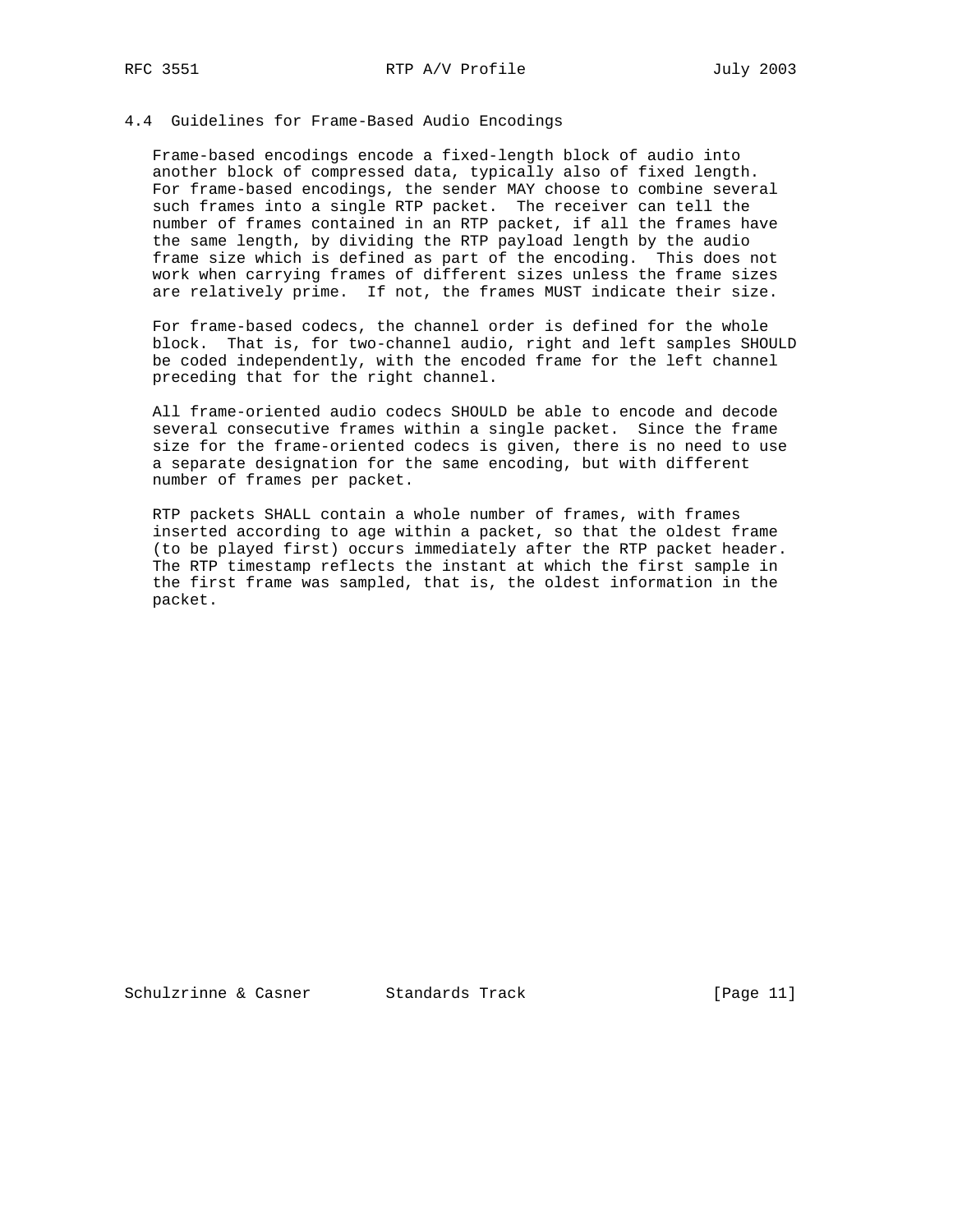| name of<br>encoding | sample/frame bits/sample |      | sampling<br>rate | ms/frame | default<br>ms/packet |
|---------------------|--------------------------|------|------------------|----------|----------------------|
| DVI4                | sample                   | 4    | var.             |          | 20                   |
| G722                | sample                   | 8    | 16,000           |          | 20                   |
| G723                | frame                    | N/A  | 8,000            | 30       | 30                   |
| $G726 - 40$         | sample                   | 5    | 8,000            |          | 20                   |
| $G726 - 32$         | sample                   | 4    | 8,000            |          | 20                   |
| $G726 - 24$         | sample                   | 3    | 8,000            |          | 20                   |
| $G726 - 16$         | sample                   | 2    | 8,000            |          | 20                   |
| G728                | frame                    | N/A  | 8,000            | 2.5      | 20                   |
| G729                | frame                    | N/A  | 8,000            | 10       | 20                   |
| G729D               | frame                    | N/A  | 8,000            | 10       | 20                   |
| G729E               | frame                    | N/A  | 8,000            | 10       | 20                   |
| GSM                 | frame                    | N/A  | 8,000            | 20       | 20                   |
| GSM-EFR             | frame                    | N/A  | 8,000            | 20       | 20                   |
| L8                  | sample                   | 8    | var.             |          | 20                   |
| L16                 | sample                   | 16   | var.             |          | 20                   |
| <b>LPC</b>          | frame                    | N/A  | 8,000            | 20       | 20                   |
| MPA                 | frame                    | N/A  | var.             | var.     |                      |
| PCMA                | sample                   | 8    | var.             |          | 20                   |
| PCMU                | sample                   | 8    | var.             |          | 20                   |
| QCELP               | frame                    | N/A  | 8,000            | 20       | 20                   |
| VDVI                | sample                   | var. | var.             |          | 20                   |

# 4.5 Audio Encodings

 Table 1: Properties of Audio Encodings (N/A: not applicable; var.: variable)

 The characteristics of the audio encodings described in this document are shown in Table 1; they are listed in order of their payload type in Table 4. While most audio codecs are only specified for a fixed sampling rate, some sample-based algorithms (indicated by an entry of "var." in the sampling rate column of Table 1) may be used with different sampling rates, resulting in different coded bit rates. When used with a sampling rate other than that for which a static payload type is defined, non-RTP means beyond the scope of this memo MUST be used to define a dynamic payload type and MUST indicate the selected RTP timestamp clock rate, which is usually the same as the sampling rate for audio.

Schulzrinne & Casner Standards Track [Page 12]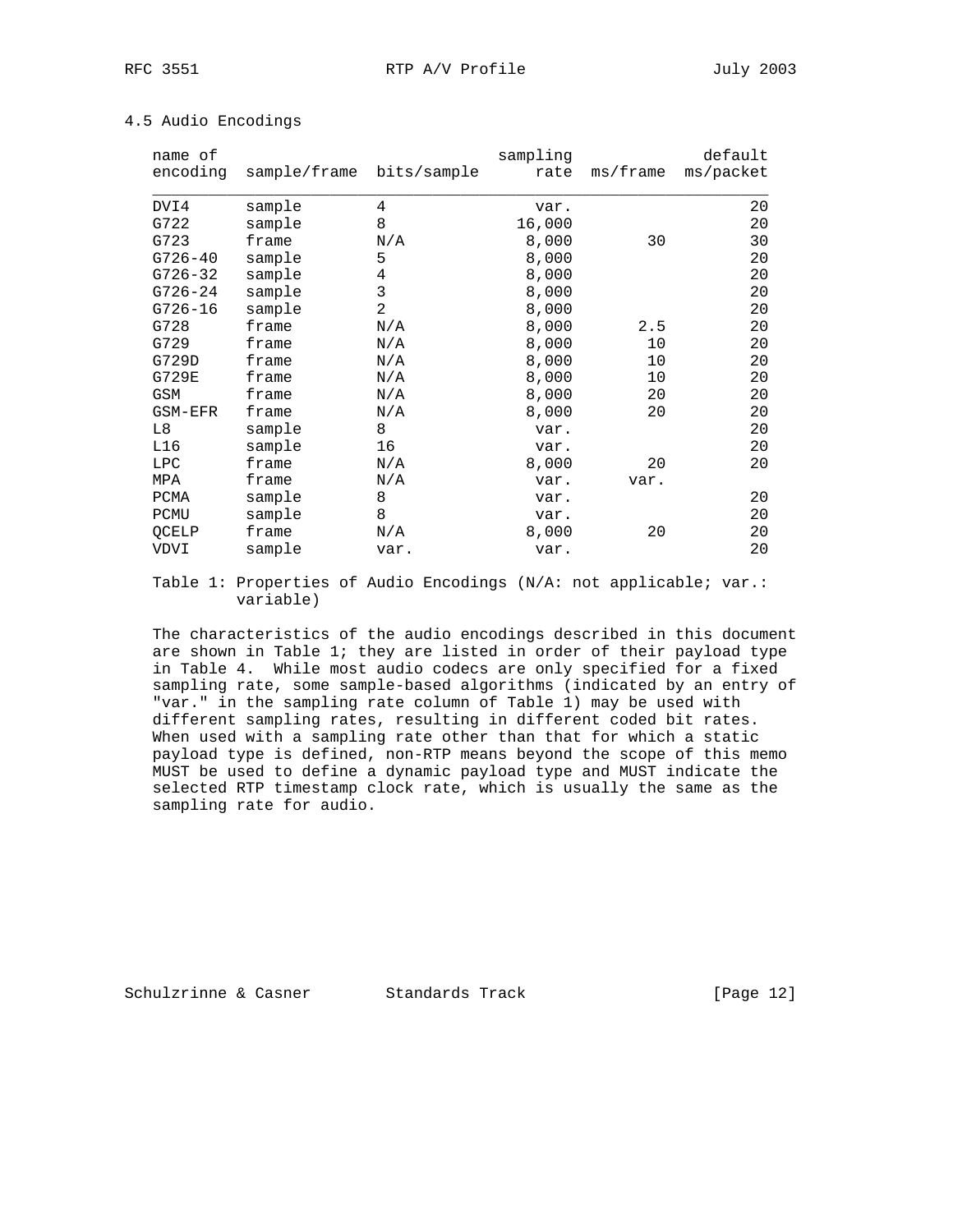4.5.1 DVI4

 DVI4 uses an adaptive delta pulse code modulation (ADPCM) encoding scheme that was specified by the Interactive Multimedia Association (IMA) as the "IMA ADPCM wave type". However, the encoding defined here as DVI4 differs in three respects from the IMA specification:

- o The RTP DVI4 header contains the predicted value rather than the first sample value contained the IMA ADPCM block header.
- o IMA ADPCM blocks contain an odd number of samples, since the first sample of a block is contained just in the header (uncompressed), followed by an even number of compressed samples. DVI4 has an even number of compressed samples only, using the 'predict' word from the header to decode the first sample.
- o For DVI4, the 4-bit samples are packed with the first sample in the four most significant bits and the second sample in the four least significant bits. In the IMA ADPCM codec, the samples are packed in the opposite order.

 Each packet contains a single DVI block. This profile only defines the 4-bit-per-sample version, while IMA also specified a 3-bit-per sample encoding.

The "header" word for each channel has the following structure:

|  |               | intl6 predict; /* predicted value of first sample                 |
|--|---------------|-------------------------------------------------------------------|
|  |               | from the previous block ( $LI6$ format) */                        |
|  | u int8 index; | $\prime$ * current index into stepsize table */                   |
|  |               | u_int8 reserved; /* set to zero by sender, ignored by receiver */ |

 Each octet following the header contains two 4-bit samples, thus the number of samples per packet MUST be even because there is no means to indicate a partially filled last octet.

Packing of samples for multiple channels is for further study.

 The IMA ADPCM algorithm was described in the document IMA Recommended Practices for Enhancing Digital Audio Compatibility in Multimedia Systems (version 3.0). However, the Interactive Multimedia Association ceased operations in 1997. Resources for an archived copy of that document and a software implementation of the RTP DVI4 encoding are listed in Section 13.

Schulzrinne & Casner Standards Track [Page 13]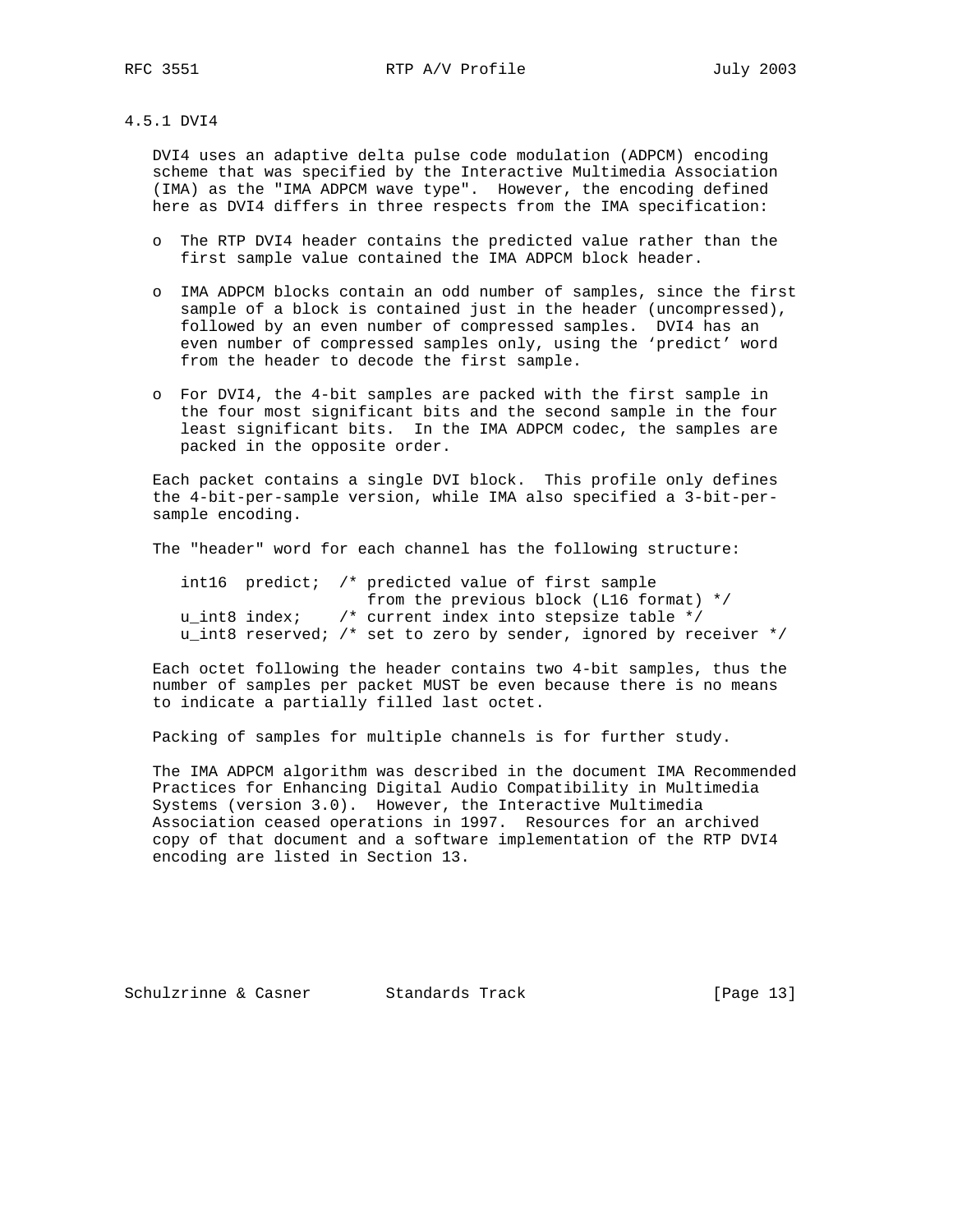# 4.5.2 G722

 G722 is specified in ITU-T Recommendation G.722, "7 kHz audio-coding within 64 kbit/s". The G.722 encoder produces a stream of octets, each of which SHALL be octet-aligned in an RTP packet. The first bit transmitted in the G.722 octet, which is the most significant bit of the higher sub-band sample, SHALL correspond to the most significant bit of the octet in the RTP packet.

 Even though the actual sampling rate for G.722 audio is 16,000 Hz, the RTP clock rate for the G722 payload format is 8,000 Hz because that value was erroneously assigned in RFC 1890 and must remain unchanged for backward compatibility. The octet rate or sample-pair rate is 8,000 Hz.

### 4.5.3 G723

 G723 is specified in ITU Recommendation G.723.1, "Dual-rate speech coder for multimedia communications transmitting at 5.3 and 6.3 kbit/s". The G.723.1 5.3/6.3 kbit/s codec was defined by the ITU-T as a mandatory codec for ITU-T H.324 GSTN videophone terminal applications. The algorithm has a floating point specification in Annex B to G.723.1, a silence compression algorithm in Annex A to G.723.1 and a scalable channel coding scheme for wireless applications in G.723.1 Annex C.

 This Recommendation specifies a coded representation that can be used for compressing the speech signal component of multi-media services at a very low bit rate. Audio is encoded in 30 ms frames, with an additional delay of 7.5 ms due to look-ahead. A G.723.1 frame can be one of three sizes: 24 octets (6.3 kb/s frame), 20 octets (5.3 kb/s frame), or 4 octets. These 4-octet frames are called SID frames (Silence Insertion Descriptor) and are used to specify comfort noise parameters. There is no restriction on how 4, 20, and 24 octet frames are intermixed. The least significant two bits of the first octet in the frame determine the frame size and codec type:

| bits | content                               |  | octets/frame |
|------|---------------------------------------|--|--------------|
| 00.  | high-rate speech $(6.3 \text{ kb/s})$ |  | 24           |
| 01   | low-rate speech $(5.3 \text{ kb/s})$  |  | 20           |
| 1 O  | SID frame                             |  |              |
|      | reserved                              |  |              |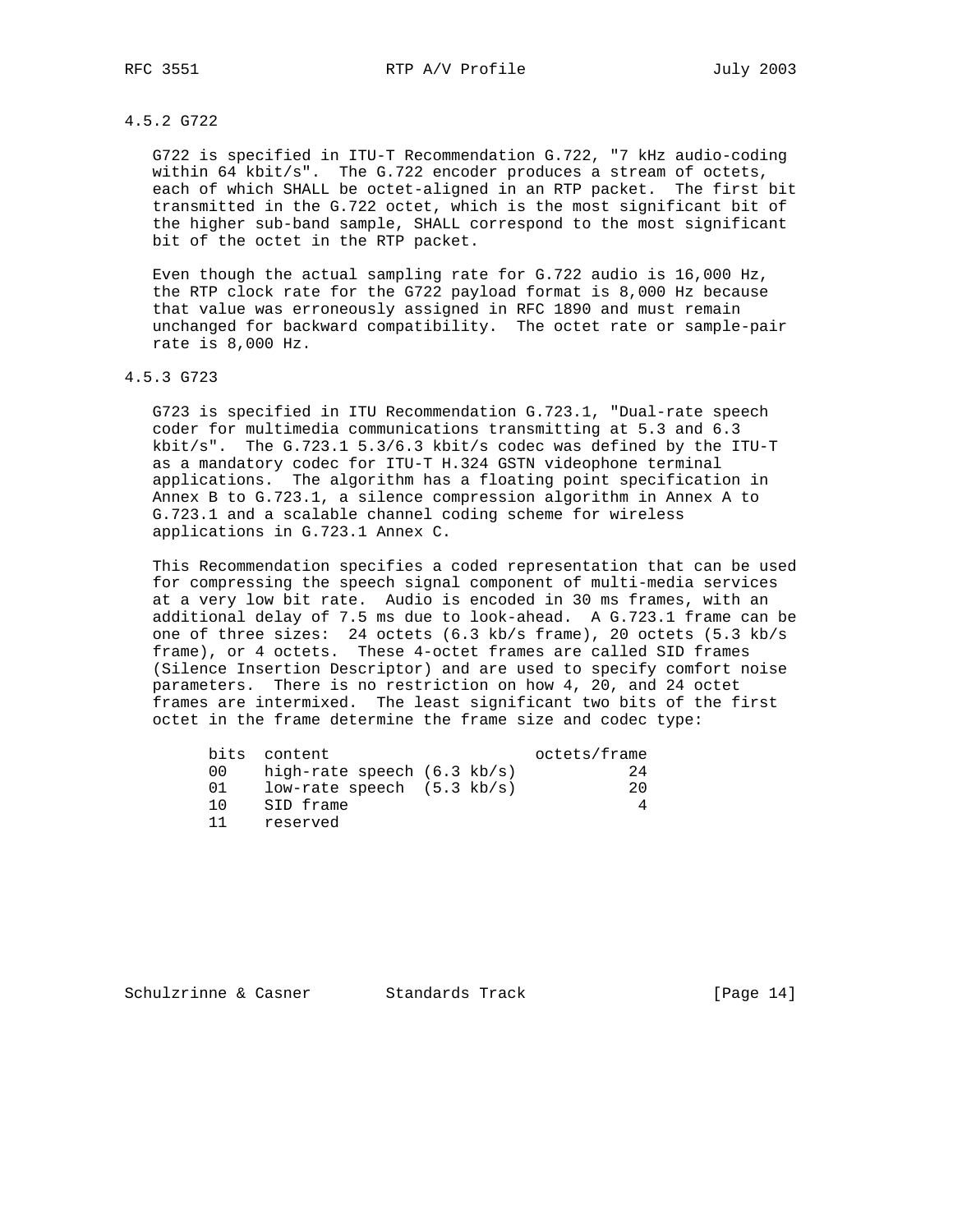It is possible to switch between the two rates at any 30 ms frame boundary. Both (5.3 kb/s and 6.3 kb/s) rates are a mandatory part of the encoder and decoder. Receivers MUST accept both data rates and MUST accept SID frames unless restriction of these capabilities has been signaled. The MIME registration for G723 in RFC 3555 [7] specifies parameters that MAY be used with MIME or SDP to restrict to a single data rate or to restrict the use of SID frames. This coder was optimized to represent speech with near-toll quality at the above rates using a limited amount of complexity.

 The packing of the encoded bit stream into octets and the transmission order of the octets is specified in Rec. G.723.1 and is the same as that produced by the G.723 C code reference implementation. For the 6.3 kb/s data rate, this packing is illustrated as follows, where the header (HDR) bits are always "0 0" as shown in Fig. 1 to indicate operation at 6.3 kb/s, and the Z bit is always set to zero. The diagrams show the bit packing in "network byte order", also known as big-endian order. The bits of each 32-bit word are numbered 0 to 31, with the most significant bit on the left and numbered 0. The octets (bytes) of each word are transmitted most significant octet first. The bits of each data field are numbered in the order of the bit stream representation of the encoding (least significant bit first). The vertical bars indicate the boundaries between field fragments.

Schulzrinne & Casner Standards Track [Page 15]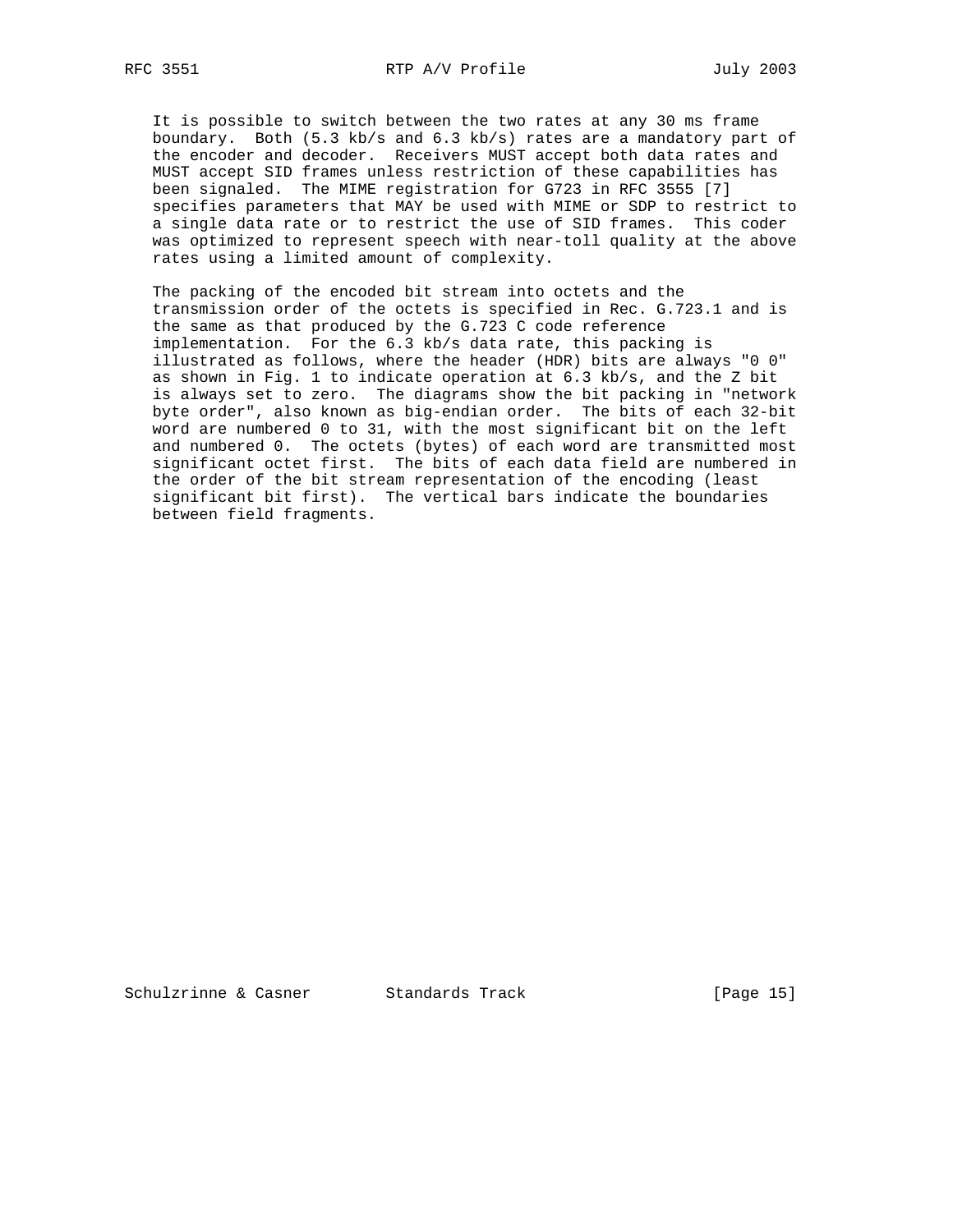|             |      |      |        |              |               | 0 1 2 3 4 5 6 7 8 9 0 1 2 3 4 5 6 7 8 9 0 1 2 3 4 5 6 7 8 9 0 1                                                                            |  |     |                |  |   |  |                                 |     |  |  |           |  |       |        |       |                                                                     |  |
|-------------|------|------|--------|--------------|---------------|--------------------------------------------------------------------------------------------------------------------------------------------|--|-----|----------------|--|---|--|---------------------------------|-----|--|--|-----------|--|-------|--------|-------|---------------------------------------------------------------------|--|
|             |      |      | LPC    | HDR          |               |                                                                                                                                            |  | LPC |                |  |   |  |                                 | LPC |  |  |           |  | ACL0  |        | LPC   |                                                                     |  |
| 5 4 3 2 1 0 |      |      |        |              |               | 3 2 1 0 9 8 7 6   1 0 9 8 7 6 5 4   5 4 3 2 1 0   3 2                                                                                      |  |     |                |  |   |  |                                 |     |  |  |           |  |       |        |       |                                                                     |  |
|             | ACL2 |      |        | $\mathbf{1}$ | $\mathcal{C}$ | ACL A  GAINO  ACL ACL                                                                                                                      |  |     | $\overline{3}$ |  | 2 |  | -+-+-+-+-+-+-+-+-+<br>GAIN0     |     |  |  |           |  | GAIN1 |        |       |                                                                     |  |
|             |      |      |        |              |               | 0 0 0 0 0 0 0 0 0 0 0 0 0 0 0 0 0 0 1 1 0 0 0 0 0 0 0 0 0 0 0 0 0 0 0<br>4 3 2 1 0 1 0 6 6 3 2 1 0 1 0 6 5 1 0 9 8 7 6 5 4 7 6 5 4 3 2 1 0 |  |     |                |  |   |  |                                 |     |  |  |           |  |       |        |       |                                                                     |  |
|             |      |      |        |              |               | GAIN2   GAIN1   GAIN2                                                                                                                      |  |     |                |  |   |  | GAIN3                           |     |  |  | l GRID    |  |       |        | GAIN3 |                                                                     |  |
|             |      |      |        |              |               |                                                                                                                                            |  |     |                |  |   |  |                                 |     |  |  |           |  |       |        |       | 3 2 1 0 1 0 9 8 1 0 9 8 7 6 5 4 7 6 5 4 3 2 1 0 3 2 1 0 1 0 9 8     |  |
|             |      |      | MSBPOS |              |               | $ Z POS $ MSBPOS $ $ POSO                                                                                                                  |  |     |                |  |   |  |                                 |     |  |  | POSI POSO |  |       |        |       |                                                                     |  |
|             |      |      |        |              |               | 6 5 4 3 2 1 0   1 0   2 1 0 9 8 7   9 8 7 6 5 4 3 2   1 0   5 4 3 2 1 0                                                                    |  |     |                |  |   |  |                                 |     |  |  |           |  |       |        |       |                                                                     |  |
|             |      | POS1 |        |              |               | POS2   POS1   POS2                                                                                                                         |  |     |                |  |   |  |                                 |     |  |  | l POS3    |  |       | l POS2 |       |                                                                     |  |
|             |      |      |        |              |               | 9 8 7 6 5 4 3 2 3 2 1 0 3 2 1 0 1 0 9 8 7 6 5 4 3 2 1 0 5 4 3 2                                                                            |  |     |                |  |   |  |                                 |     |  |  |           |  |       |        |       | 0 0 0 0 0 0 0 0 0 0 0 0 0 1 1 1 1 1 1 0 0 0 0 0 0 0 0 0 0 1 1 1 1 1 |  |
|             |      | POS3 |        |              |               |                                                                                                                                            |  |     |                |  |   |  | PSIGO  POS PSIG2  PSIG1   PSIG3 |     |  |  |           |  |       |        | PSIG2 |                                                                     |  |
|             |      |      |        |              |               | 1 0 9 8 7 6 5 4 5 4 3 2 1 0 3 2 2 1 0 4 3 2 1 0 4 3 2 1 0 5 4 3                                                                            |  |     |                |  |   |  |                                 |     |  |  |           |  |       |        |       |                                                                     |  |
|             |      |      |        |              |               | +-+-+-+-+-+-+-+-+-+-+                                                                                                                      |  |     |                |  |   |  |                                 |     |  |  |           |  |       |        |       |                                                                     |  |

# Figure 1: G.723 (6.3 kb/s) bit packing

For the 5.3 kb/s data rate, the header (HDR) bits are always "0 1", as shown in Fig. 2, to indicate operation at 5.3 kb/s.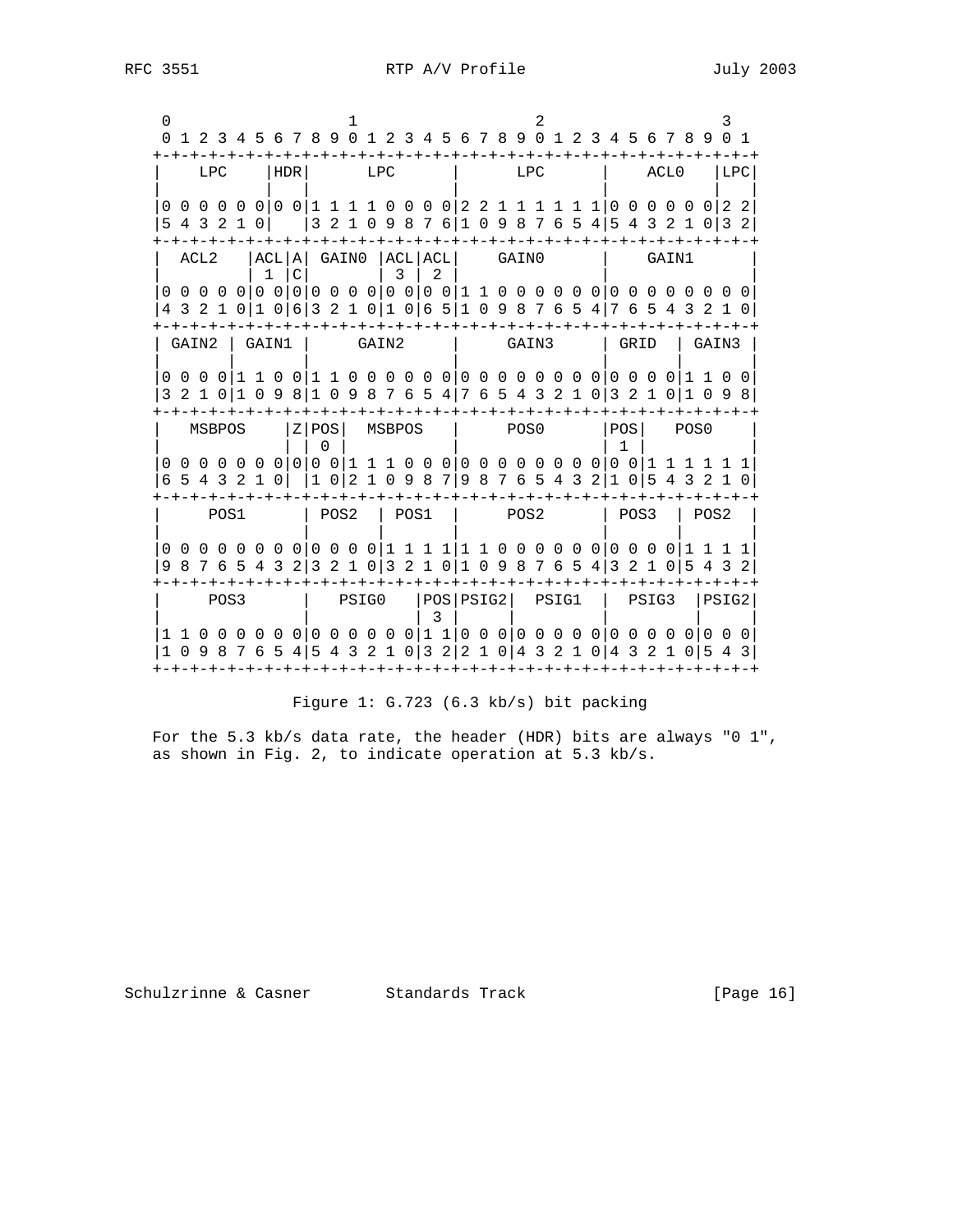| ACLO<br>  LPC<br>LPC.<br>  HDR  <br><b>LPC</b><br>LPC<br>0 0 0 0 0 0 0 0 1 1 1 1 1 0 0 0 0 1 2 2 1 1 1<br>1 1 1 1 0 0 0 0 0 0 1 2 2<br>  3 2 1 0 9 8 7 6   1 0 9 8 7 6 5 4   5 4 3 2 1 0   3 2  <br>5 4 3 2 1 0<br>-+-+-+-+-+-+-+-+-+-+-+-+-+-+-+-+-<br>  ACL   A   GAINO   ACL   ACL   GAINO<br>ACL2<br>GAIN1<br>$\mathbf{3}$<br>$\mathcal{C}$<br>$\mathbf{1}$<br>2<br>0 0 0 0 0 0 0 0 0 0 0 0 0 0 0 0 0 1 1 0 0 0 0 0 0 0 0 0 0 0 0 0 0 0<br>4 3 2 1 0 1 0 1 6 1 3 2 1 0 1 0 1 6 5 1 0 9 8 7 6 5 4 1 7 6 5 4 3 2 1 0<br>GAIN2   GAIN1<br>GAIN2<br>  GAIN3<br>  GRID   GAIN3<br>3 2 1 0 1 0 9 8 1 0 9 8 7 6 5 4 7 6 5 4 3 2 1 0 4 3 2 1 1 0 9 8<br>POS2<br>POS0<br>  POS1   POS0<br>l POS1<br>0 0 0 0 0 0 0 0 0 0 0 0 1 1 0 0 1 1 0 0 0 0 0 0 0 0 0 0 0 0 0 0 0 0<br>7 6 5 4 3 2 1 0 3 2 1 0 1 0 9 8 1 0 9 8 7 6 5 4 7 6 5 4 3 2 1 0<br>POS3   POS2<br>  PSIG1   PSIG0   PSIG3   PSIG2<br>POS3<br>3 2 1 0 1 0 9 8 1 0 9 8 7 6 5 4 3 2 1 0 3 2 1 0 3 2 1 0 3 2 1 0 | 0 1 2 3 4 5 6 7 8 9 0 1 2 3 4 5 6 7 8 9 0 1 2 3 4 5 6 7 8 9 0 1 |  |  |  |  |  |  |  |  |  |  |  |  |
|--------------------------------------------------------------------------------------------------------------------------------------------------------------------------------------------------------------------------------------------------------------------------------------------------------------------------------------------------------------------------------------------------------------------------------------------------------------------------------------------------------------------------------------------------------------------------------------------------------------------------------------------------------------------------------------------------------------------------------------------------------------------------------------------------------------------------------------------------------------------------------------------------------------------------------------------------------------------|-----------------------------------------------------------------|--|--|--|--|--|--|--|--|--|--|--|--|
|                                                                                                                                                                                                                                                                                                                                                                                                                                                                                                                                                                                                                                                                                                                                                                                                                                                                                                                                                                    |                                                                 |  |  |  |  |  |  |  |  |  |  |  |  |
|                                                                                                                                                                                                                                                                                                                                                                                                                                                                                                                                                                                                                                                                                                                                                                                                                                                                                                                                                                    |                                                                 |  |  |  |  |  |  |  |  |  |  |  |  |
|                                                                                                                                                                                                                                                                                                                                                                                                                                                                                                                                                                                                                                                                                                                                                                                                                                                                                                                                                                    |                                                                 |  |  |  |  |  |  |  |  |  |  |  |  |
|                                                                                                                                                                                                                                                                                                                                                                                                                                                                                                                                                                                                                                                                                                                                                                                                                                                                                                                                                                    |                                                                 |  |  |  |  |  |  |  |  |  |  |  |  |
|                                                                                                                                                                                                                                                                                                                                                                                                                                                                                                                                                                                                                                                                                                                                                                                                                                                                                                                                                                    |                                                                 |  |  |  |  |  |  |  |  |  |  |  |  |
|                                                                                                                                                                                                                                                                                                                                                                                                                                                                                                                                                                                                                                                                                                                                                                                                                                                                                                                                                                    |                                                                 |  |  |  |  |  |  |  |  |  |  |  |  |
|                                                                                                                                                                                                                                                                                                                                                                                                                                                                                                                                                                                                                                                                                                                                                                                                                                                                                                                                                                    |                                                                 |  |  |  |  |  |  |  |  |  |  |  |  |
|                                                                                                                                                                                                                                                                                                                                                                                                                                                                                                                                                                                                                                                                                                                                                                                                                                                                                                                                                                    |                                                                 |  |  |  |  |  |  |  |  |  |  |  |  |
|                                                                                                                                                                                                                                                                                                                                                                                                                                                                                                                                                                                                                                                                                                                                                                                                                                                                                                                                                                    |                                                                 |  |  |  |  |  |  |  |  |  |  |  |  |
|                                                                                                                                                                                                                                                                                                                                                                                                                                                                                                                                                                                                                                                                                                                                                                                                                                                                                                                                                                    |                                                                 |  |  |  |  |  |  |  |  |  |  |  |  |

Figure 2: G.723 (5.3 kb/s) bit packing

 The packing of G.723.1 SID (silence) frames, which are indicated by the header (HDR) bits having the pattern "1 0", is depicted in Fig. 3.

| 0 1 2 3 4 5 6 7 8 9 0 1 2 3 4 5 6 7 8 9 0 1 2 3 4 5 6 7 8 9 0 1                                    |     |  |     |  |  |     |  |  |  |      |  |  |  |      |  |  |  |
|----------------------------------------------------------------------------------------------------|-----|--|-----|--|--|-----|--|--|--|------|--|--|--|------|--|--|--|
|                                                                                                    |     |  |     |  |  |     |  |  |  |      |  |  |  |      |  |  |  |
|                                                                                                    | LPC |  | HDR |  |  | LPC |  |  |  | T.PC |  |  |  | GAIN |  |  |  |
|                                                                                                    |     |  |     |  |  |     |  |  |  |      |  |  |  |      |  |  |  |
| $(0\ 0\ 0\ 0\ 0\ 0\ 1\ 0\ 1\ 1\ 1\ 1\ 0\ 0\ 0\ 0\ 2\ 2\ 1\ 1\ 1\ 1\ 1\ 1\ 0\ 0\ 0\ 0\ 0\ 0\ 2\ 2]$ |     |  |     |  |  |     |  |  |  |      |  |  |  |      |  |  |  |
| 5 4 3 2 1 0     0 2 1 0 9 8 7 6   1 0 9 8 7 6 5 4   5 4 3 2 1 0   3 2                              |     |  |     |  |  |     |  |  |  |      |  |  |  |      |  |  |  |
|                                                                                                    |     |  |     |  |  |     |  |  |  |      |  |  |  |      |  |  |  |

Figure 3: G.723 SID mode bit packing

Schulzrinne & Casner Standards Track [Page 17]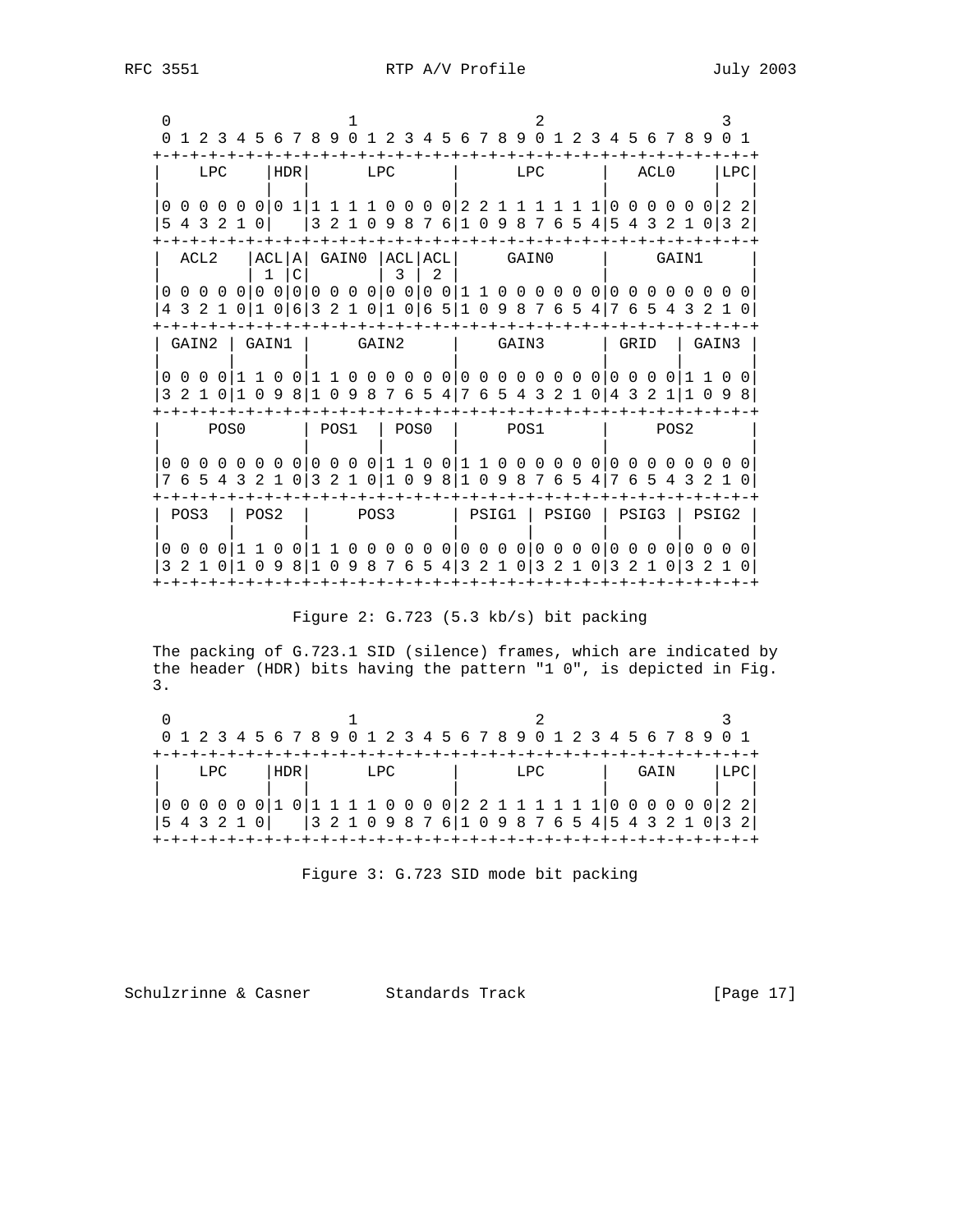# 4.5.4 G726-40, G726-32, G726-24, and G726-16

 ITU-T Recommendation G.726 describes, among others, the algorithm recommended for conversion of a single 64 kbit/s A-law or mu-law PCM channel encoded at 8,000 samples/sec to and from a 40, 32, 24, or 16 kbit/s channel. The conversion is applied to the PCM stream using an Adaptive Differential Pulse Code Modulation (ADPCM) transcoding technique. The ADPCM representation consists of a series of codewords with a one-to-one correspondence to the samples in the PCM stream. The G726 data rates of 40, 32, 24, and 16 kbit/s have codewords of 5, 4, 3, and 2 bits, respectively.

 The 16 and 24 kbit/s encodings do not provide toll quality speech. They are designed for used in overloaded Digital Circuit Multiplication Equipment (DCME). ITU-T G.726 recommends that the 16 and 24 kbit/s encodings should be alternated with higher data rate encodings to provide an average sample size of between 3.5 and 3.7 bits per sample.

 The encodings of G.726 are here denoted as G726-40, G726-32, G726-24, and G726-16. Prior to 1990, G721 described the 32 kbit/s ADPCM encoding, and G723 described the 40, 32, and 16 kbit/s encodings. Thus, G726-32 designates the same algorithm as G721 in RFC 1890.

 A stream of G726 codewords contains no information on the encoding being used, therefore transitions between G726 encoding types are not permitted within a sequence of packed codewords. Applications MUST determine the encoding type of packed codewords from the RTP payload identifier.

 No payload-specific header information SHALL be included as part of the audio data. A stream of G726 codewords MUST be packed into octets as follows: the first codeword is placed into the first octet such that the least significant bit of the codeword aligns with the least significant bit in the octet, the second codeword is then packed so that its least significant bit coincides with the least significant unoccupied bit in the octet. When a complete codeword cannot be placed into an octet, the bits overlapping the octet boundary are placed into the least significant bits of the next octet. Packing MUST end with a completely packed final octet. The number of codewords packed will therefore be a multiple of 8, 2, 8, and 4 for G726-40, G726-32, G726-24, and G726-16, respectively. An example of the packing scheme for G726-32 codewords is as shown, where bit 7 is the least significant bit of the first octet, and bit A3 is the least significant bit of the first codeword:

Schulzrinne & Casner Standards Track [Page 18]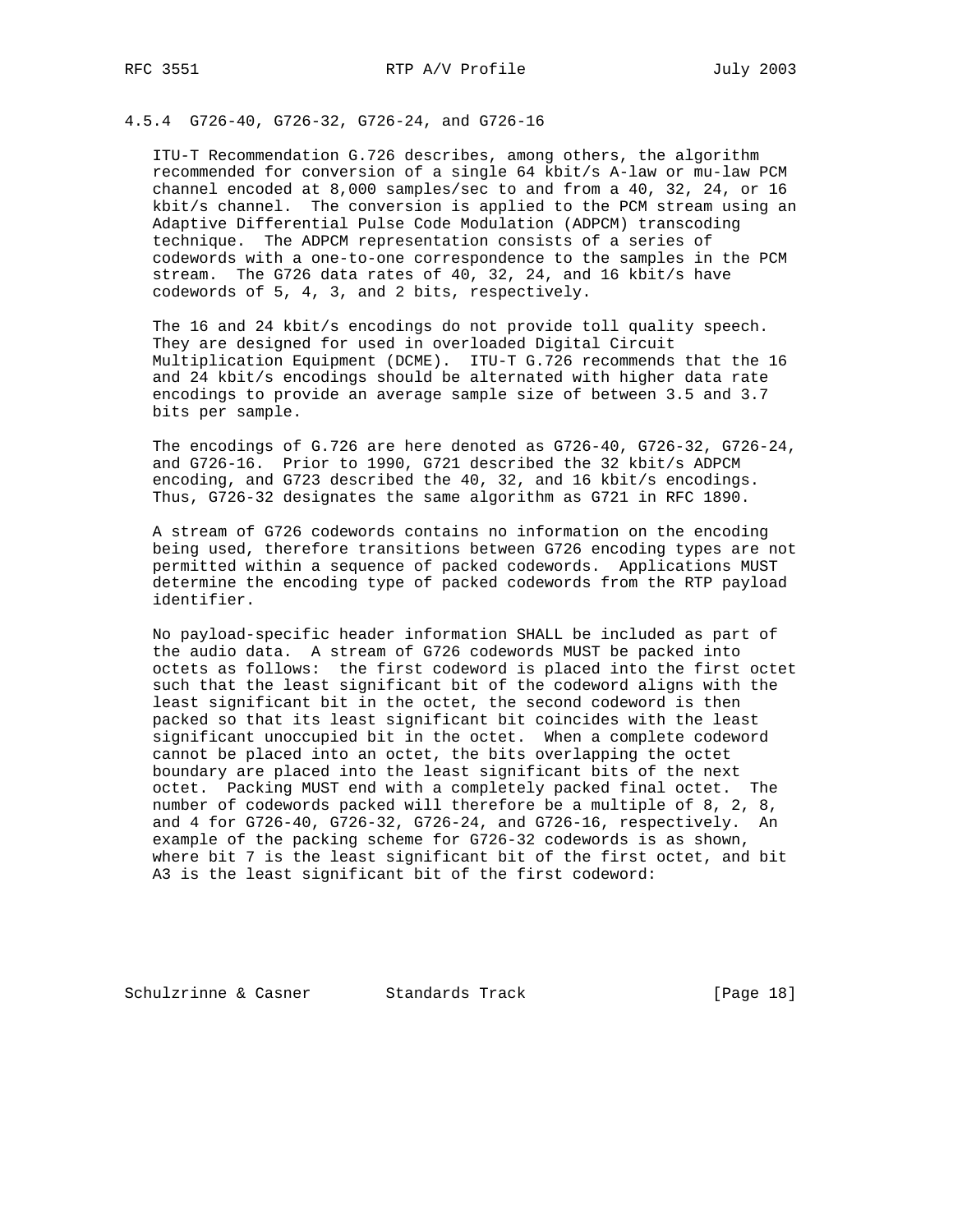0 1 0 1 2 3 4 5 6 7 8 9 0 1 2 3 4 5 +-+-+-+-+-+-+-+-+-+-+-+-+-+-+-+-+-  $|B \, B \, B \, B|$ A A A A D D D D  $|C \, C \, C \, C|$  ... |0 1 2 3|0 1 2 3|0 1 2 3|0 1 2 3| +-+-+-+-+-+-+-+-+-+-+-+-+-+-+-+-+-

 An example of the packing scheme for G726-24 codewords follows, where again bit 7 is the least significant bit of the first octet, and bit A2 is the least significant bit of the first codeword:

 $\begin{array}{ccc} 0 & 1 & 2 \end{array}$  0 1 2 3 4 5 6 7 8 9 0 1 2 3 4 5 6 7 8 9 0 1 2 3 +-+-+-+-+-+-+-+-+-+-+-+-+-+-+-+-+-+-+-+-+-+-+-+-+-  $|C|$  C  $|B|$  B  $B$   $|A|$  A  $A$   $|F|$  E  $E$   $|D|$   $D$   $D$   $|C|$  H  $H$   $H$   $|G|$   $G$   $G$   $|F|$   $F|$   $\dots$  |1 2|0 1 2|0 1 2|2|0 1 2|0 1 2|0|0 1 2|0 1 2|0 1| +-+-+-+-+-+-+-+-+-+-+-+-+-+-+-+-+-+-+-+-+-+-+-+-+-

 Note that the "little-endian" direction in which samples are packed into octets in the  $G726-16$ ,  $-24$ ,  $-32$  and  $-40$  payload formats specified here is consistent with ITU-T Recommendation X.420, but is the opposite of what is specified in ITU-T Recommendation I.366.2 Annex E for ATM AAL2 transport. A second set of RTP payload formats matching the packetization of I.366.2 Annex E and identified by MIME subtypes AAL2-G726-16, -24, -32 and -40 will be specified in a separate document.

#### 4.5.5 G728

 G728 is specified in ITU-T Recommendation G.728, "Coding of speech at 16 kbit/s using low-delay code excited linear prediction".

 A G.278 encoder translates 5 consecutive audio samples into a 10-bit codebook index, resulting in a bit rate of 16 kb/s for audio sampled at 8,000 samples per second. The group of five consecutive samples is called a vector. Four consecutive vectors, labeled V1 to V4 (where V1 is to be played first by the receiver), build one G.728 frame. The four vectors of 40 bits are packed into 5 octets, labeled B1 through B5. B1 SHALL be placed first in the RTP packet.

 Referring to the figure below, the principle for bit order is "maintenance of bit significance". Bits from an older vector are more significant than bits from newer vectors. The MSB of the frame goes to the MSB of B1 and the LSB of the frame goes to LSB of B5.

Schulzrinne & Casner Standards Track [Page 19]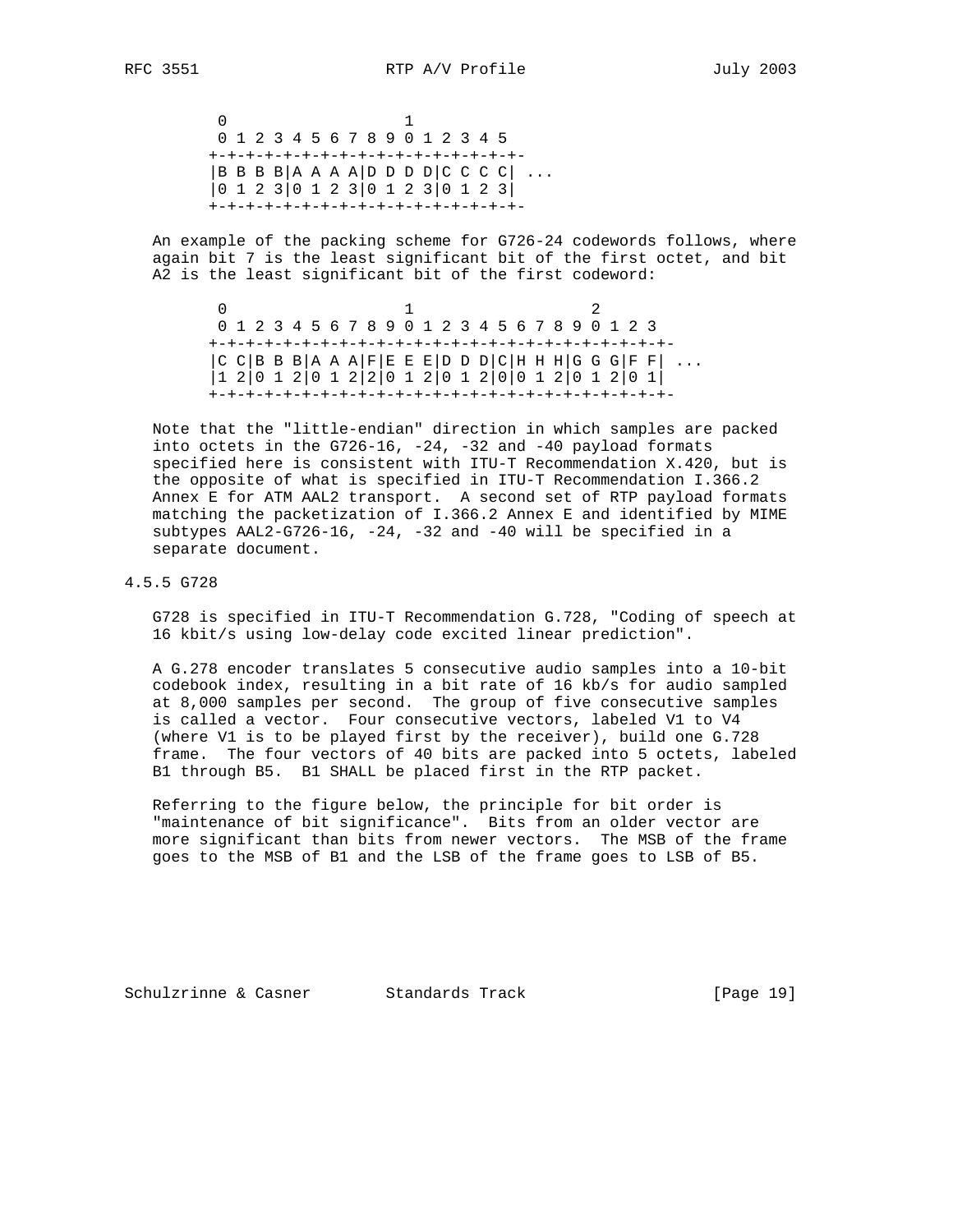1 2 3 3 0 0 0 0 9 ++++++++++++++++++++++++++++++++++++++++ <---V1---><---V2---><---V3---><---V4---> vectors <--B1--><--B2--><--B3--><--B4--><--B5--> octets <------------- frame 1 ---------------->

 In particular, B1 contains the eight most significant bits of V1, with the MSB of V1 being the MSB of B1. B2 contains the two least significant bits of V1, the more significant of the two in its MSB, and the six most significant bits of V2. B1 SHALL be placed first in the RTP packet and B5 last.

### 4.5.6 G729

 G729 is specified in ITU-T Recommendation G.729, "Coding of speech at 8 kbit/s using conjugate structure-algebraic code excited linear prediction (CS-ACELP)". A reduced-complexity version of the G.729 algorithm is specified in Annex A to Rec. G.729. The speech coding algorithms in the main body of G.729 and in G.729 Annex A are fully interoperable with each other, so there is no need to further distinguish between them. An implementation that signals or accepts use of G729 payload format may implement either G.729 or G.729A unless restricted by additional signaling specified elsewhere related specifically to the encoding rather than the payload format. The G.729 and G.729 Annex A codecs were optimized to represent speech with high quality, where G.729 Annex A trades some speech quality for an approximate 50% complexity reduction [10]. See the next Section (4.5.7) for other data rates added in later G.729 Annexes. For all data rates, the sampling frequency (and RTP timestamp clock rate) is 8,000 Hz.

 A voice activity detector (VAD) and comfort noise generator (CNG) algorithm in Annex B of G.729 is RECOMMENDED for digital simultaneous voice and data applications and can be used in conjunction with G.729 or G.729 Annex A. A G.729 or G.729 Annex A frame contains 10 octets, while the G.729 Annex B comfort noise frame occupies 2 octets. Receivers MUST accept comfort noise frames if restriction of their use has not been signaled. The MIME registration for G729 in RFC 3555 [7] specifies a parameter that MAY be used with MIME or SDP to restrict the use of comfort noise frames.

 A G729 RTP packet may consist of zero or more G.729 or G.729 Annex A frames, followed by zero or one G.729 Annex B frames. The presence of a comfort noise frame can be deduced from the length of the RTP payload. The default packetization interval is 20 ms (two frames), but in some situations it may be desirable to send 10 ms packets. An

Schulzrinne & Casner Standards Track (Page 20)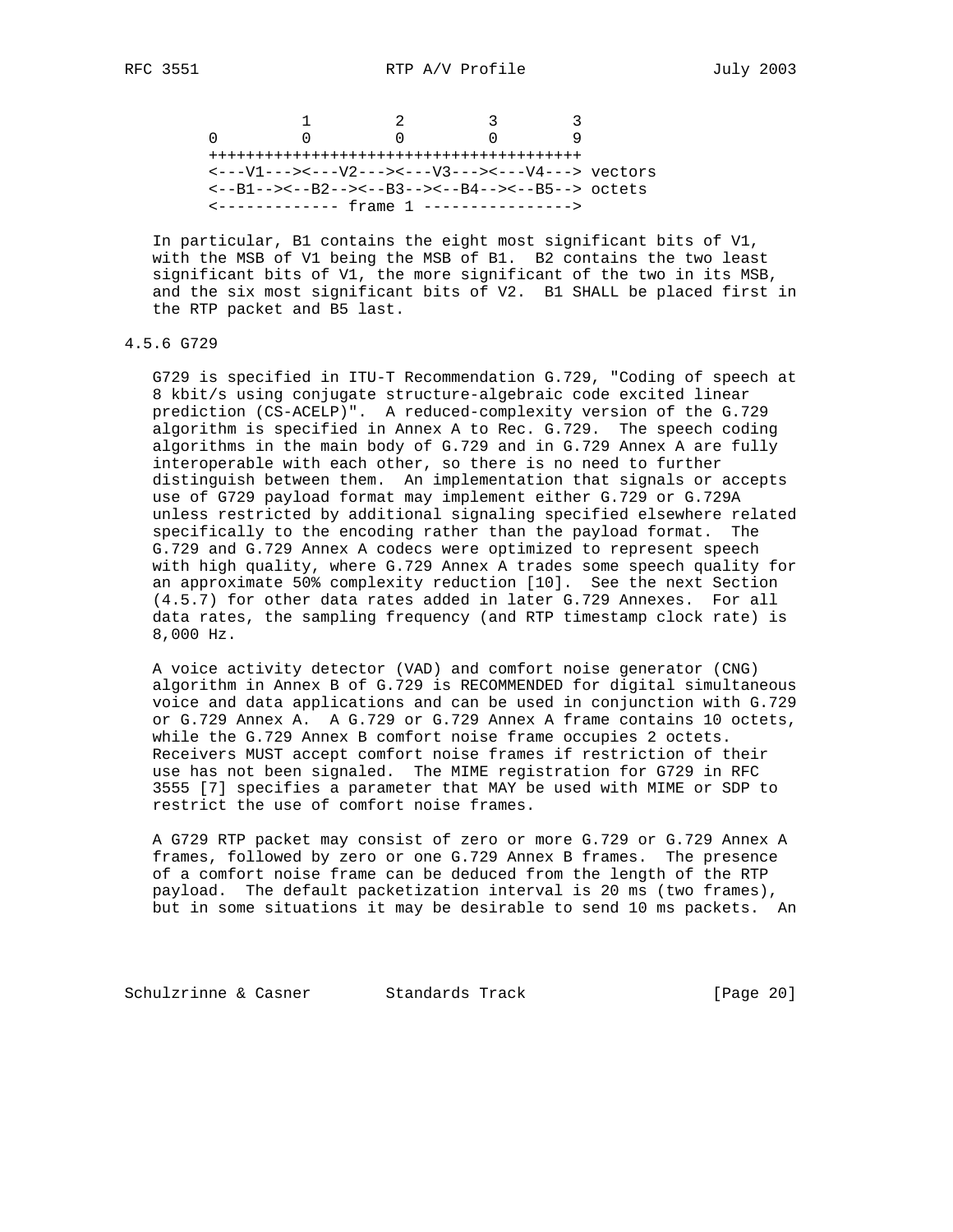example would be a transition from speech to comfort noise in the first 10 ms of the packet. For some applications, a longer packetization interval may be required to reduce the packet rate.

| 0                                                                         | 1 2 3 4 5 6 7 8 9 0 1 2 3 4 5 6 7 8 9 0 1 2 3 4 5 6 7 8 9 |                       |     |    |  |    |                 |   |                                |                |     |  |  |                |    |  |        |    |       |   |
|---------------------------------------------------------------------------|-----------------------------------------------------------|-----------------------|-----|----|--|----|-----------------|---|--------------------------------|----------------|-----|--|--|----------------|----|--|--------|----|-------|---|
| $\Omega$                                                                  |                                                           |                       | т.1 |    |  |    | T <sub>1</sub>  |   |                                | L <sub>3</sub> |     |  |  |                | P1 |  | Р<br>0 |    |       |   |
|                                                                           | 1 2 3 4 5 6 0 1 2 3 4 0 1 2 3 4 0 1 2 3 4 5 6 7           |                       |     |    |  |    |                 |   |                                |                |     |  |  |                |    |  |        | 0  | 1 2 3 | 4 |
|                                                                           |                                                           |                       |     |    |  |    |                 |   |                                |                |     |  |  |                |    |  |        |    |       |   |
|                                                                           |                                                           |                       | Μ1  |    |  | S1 |                 |   | GA1                            |                | GB1 |  |  | P <sub>2</sub> |    |  |        | 〜? |       |   |
| 5 6 7 8 9 0 1 2   0 1 2 3   0 1 2   0 1 2 3   0 1 2 3 4   0 1 2 3 4 5 6 7 |                                                           |                       |     |    |  |    |                 |   |                                |                |     |  |  |                |    |  |        |    |       |   |
|                                                                           |                                                           |                       |     |    |  |    |                 |   |                                |                |     |  |  |                |    |  |        |    |       |   |
|                                                                           | C2                                                        |                       |     | S2 |  |    | GA <sub>2</sub> |   | GB <sub>2</sub>                |                |     |  |  |                |    |  |        |    |       |   |
| 89                                                                        |                                                           | 0 1 2   0 1 2 3   0 1 |     |    |  |    |                 | 2 | 01<br>-+-+-+-+-+-+-+-+-+-+-+-+ | 23             |     |  |  |                |    |  |        |    |       |   |

|  |  |  |  |  |  | Figure 4: G.729 and G.729A bit packing |
|--|--|--|--|--|--|----------------------------------------|
|--|--|--|--|--|--|----------------------------------------|

 The transmitted parameters of a G.729/G.729A 10-ms frame, consisting of 80 bits, are defined in Recommendation G.729, Table 8/G.729. The mapping of the these parameters is given below in Fig. 4. The diagrams show the bit packing in "network byte order", also known as big-endian order. The bits of each 32-bit word are numbered 0 to 31, with the most significant bit on the left and numbered 0. The octets (bytes) of each word are transmitted most significant octet first. The bits of each data field are numbered in the order as produced by the G.729 C code reference implementation.

 The packing of the G.729 Annex B comfort noise frame is shown in Fig. 5.

| 0 1 2 3 4 5 6 7 8 9 0 1 2 3 4 5 |                      |                          |  |
|---------------------------------|----------------------|--------------------------|--|
|                                 |                      |                          |  |
| LSF2<br>LSF1<br>⊥               | $\mathbb{R}$<br>GAIN |                          |  |
| S                               | $\mathbf E$          |                          |  |
| F                               | S                    |                          |  |
| 0 0 1 2 3 4 0 1 2 3 0 1 2 3 4 V |                      | $RESV = Reserved (zero)$ |  |
| ------------------------        |                      |                          |  |
|                                 |                      |                          |  |

Figure 5: G.729 Annex B bit packing

Schulzrinne & Casner Standards Track [Page 21]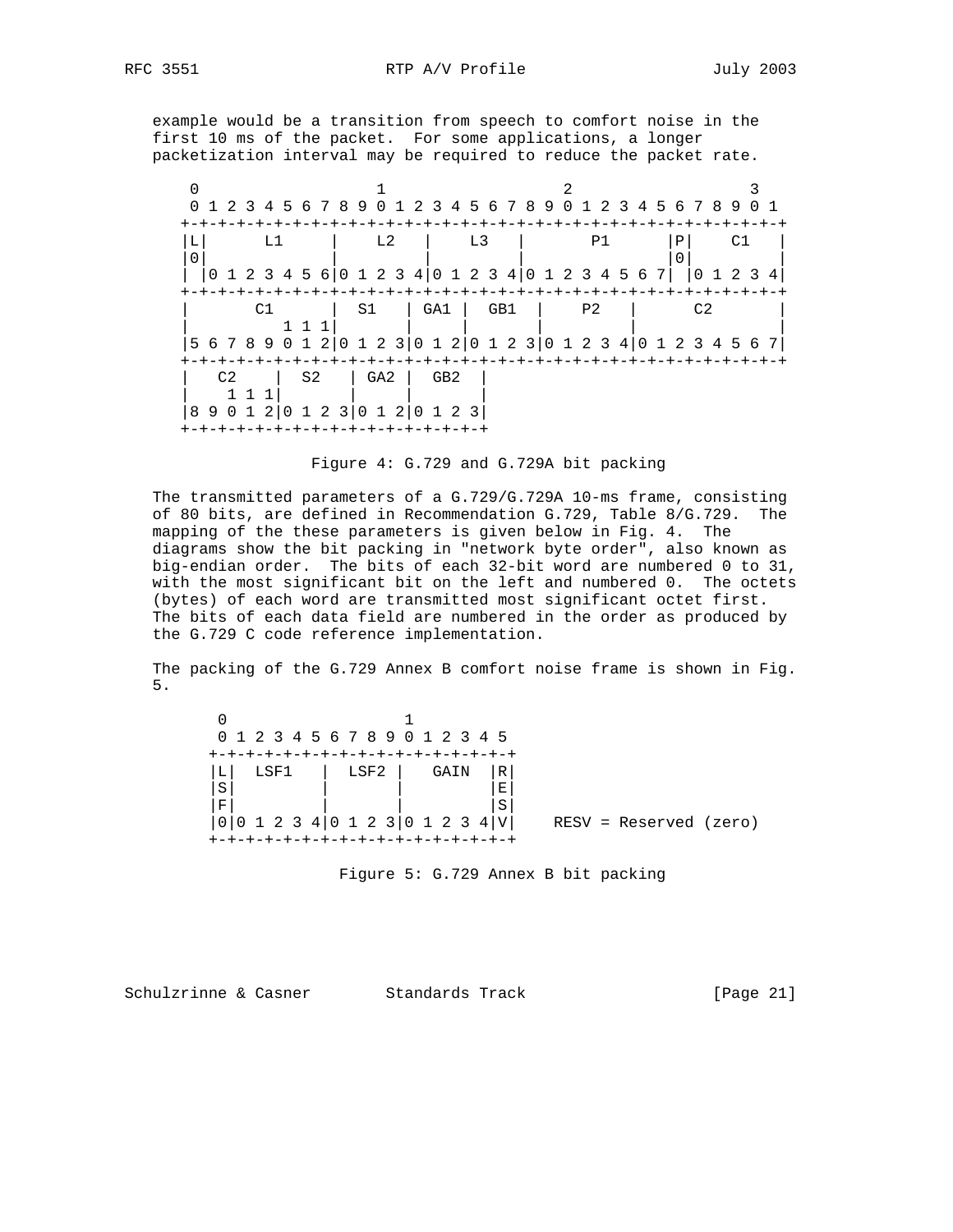## 4.5.7 G729D and G729E

 Annexes D and E to ITU-T Recommendation G.729 provide additional data rates. Because the data rate is not signaled in the bitstream, the different data rates are given distinct RTP encoding names which are mapped to distinct payload type numbers. G729D indicates a 6.4 kbit/s coding mode (G.729 Annex D, for momentary reduction in channel capacity), while G729E indicates an 11.8 kbit/s mode (G.729 Annex E, for improved performance with a wide range of narrow-band input signals, e.g., music and background noise). Annex E has two operating modes, backward adaptive and forward adaptive, which are signaled by the first two bits in each frame (the most significant two bits of the first octet).

 The voice activity detector (VAD) and comfort noise generator (CNG) algorithm specified in Annex B of G.729 may be used with Annex D and Annex E frames in addition to G.729 and G.729 Annex A frames. The algorithm details for the operation of Annexes D and E with the Annex B CNG are specified in G.729 Annexes F and G. Note that Annexes F and G do not introduce any new encodings. Receivers MUST accept comfort noise frames if restriction of their use has not been signaled. The MIME registrations for G729D and G729E in RFC 3555 [7] specify a parameter that MAY be used with MIME or SDP to restrict the use of comfort noise frames.

 For G729D, an RTP packet may consist of zero or more G.729 Annex D frames, followed by zero or one G.729 Annex B frame. Similarly, for G729E, an RTP packet may consist of zero or more G.729 Annex E frames, followed by zero or one G.729 Annex B frame. The presence of a comfort noise frame can be deduced from the length of the RTP payload.

 A single RTP packet must contain frames of only one data rate, optionally followed by one comfort noise frame. The data rate may be changed from packet to packet by changing the payload type number. G.729 Annexes D, E and H describe what the encoding and decoding algorithms must do to accommodate a change in data rate.

 For G729D, the bits of a G.729 Annex D frame are formatted as shown below in Fig. 6 (cf. Table D.1/G.729). The frame length is 64 bits.

Schulzrinne & Casner Standards Track [Page 22]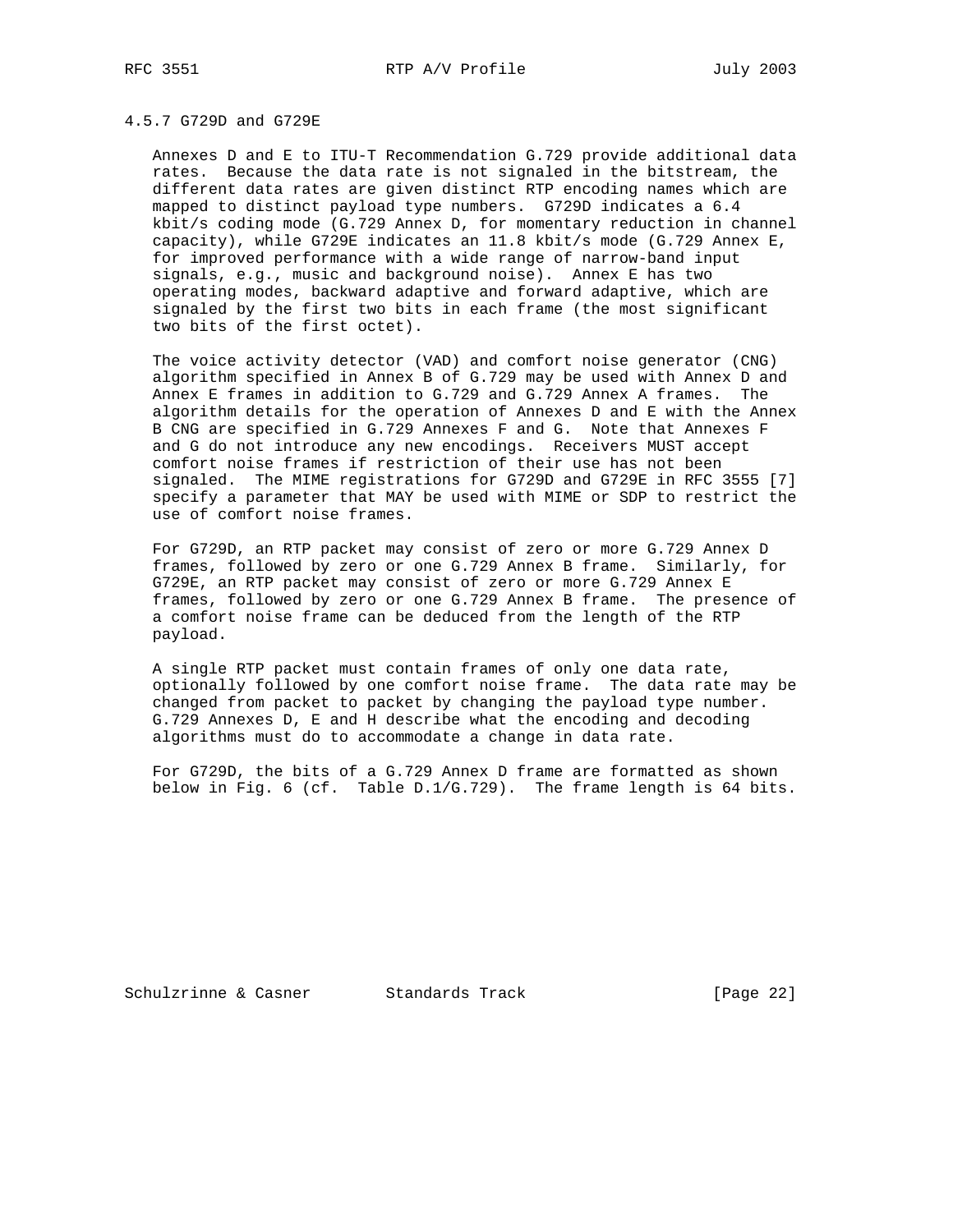|                                |                | 0 1 2 3 4 5 6 7 8 9 0 1 2 3 4 5 6 7 8 9 0 1 2 3 4 5 6 7 8 9 0 1                                          |                  |
|--------------------------------|----------------|----------------------------------------------------------------------------------------------------------|------------------|
|                                |                |                                                                                                          |                  |
|                                | L <sub>2</sub> | L <sub>3</sub><br>P1                                                                                     |                  |
|                                |                |                                                                                                          |                  |
|                                |                | $(0\ 1\ 2\ 3\ 4\ 5\ 6\,  0\ 1\ 2\ 3\ 4\,  0\ 1\ 2\ 3\ 4\,  0\ 1\ 2\ 3\ 4\ 5\ 6\ 7\,  0\ 1\ 2\ 3\ 4\ 5\,$ |                  |
|                                |                |                                                                                                          |                  |
| $C1$ $ S1 $ $GAI$ $ GB1 $ $P2$ |                | C2                                                                                                       | $S2$   GA2   GB2 |
|                                |                |                                                                                                          |                  |
|                                |                | 6 7 8   0 1   0 1 2   0 1 2   0 1 2 3   0 1 2 3 4 5 6 7 8   0 1   0 1 2   0 1 2                          |                  |
|                                |                |                                                                                                          |                  |



 The net bit rate for the G.729 Annex E algorithm is 11.8 kbit/s and a total of 118 bits are used. Two bits are appended as "don't care" bits to complete an integer number of octets for the frame. For G729E, the bits of a data frame are formatted as shown in the next two diagrams (cf. Table E.1/G.729). The fields for the G729E forward adaptive mode are packed as shown in Fig. 7.

|             |                 |                                | 1 2 3 4 5 6 7 8 9 0 1 2 3 4 5 6 7 8 9 0 1 2 3 4 5 6 7 8 9 0 1                              |                 |
|-------------|-----------------|--------------------------------|--------------------------------------------------------------------------------------------|-----------------|
| $0$ $0$ $L$ | L1              | L2                             | L3<br>P1                                                                                   | CO 1<br>P       |
|             |                 |                                | 0 1 2 3 4 5 6 0 1 2 3 4 0 1 2 3 4 0 1 2 3 4 5 6 7                                          |                 |
|             | $C1$ 1          | -+-+-+-+-+-<br>C2 <sub>1</sub> | +-+-+-+-+-+-+-+<br>C3 1                                                                    | $C4$ 1          |
|             |                 |                                | 3 4 5 6 0 1 2 3 4 5 6 0 1 2 3 4 5 6 0 1 2 3 4 5 6 0 1 2 3 4 5 6                            |                 |
| GA1         | P2<br>GB1       | CO <sub>2</sub>                | C1 2                                                                                       | C2 <sub>2</sub> |
|             |                 |                                | 0 1 2 0 1 2 3 0 1 2 3 4 0 1 2 3 4 5 6 0 1 2 3 4 5 6 0 1 2 3 4 5                            |                 |
|             | C3 <sub>2</sub> | C4 2                           | GA2<br>GB <sub>2</sub><br>DC<br>6 0 1 2 3 4 5 6 0 1 2 3 4 5 6 0 1 2 0 1 2 3<br>$0 \quad 1$ |                 |

Figure 7: G.729 Annex E (forward adaptive mode) bit packing

 The fields for the G729E backward adaptive mode are packed as shown in Fig. 8.

Schulzrinne & Casner Standards Track (Page 23)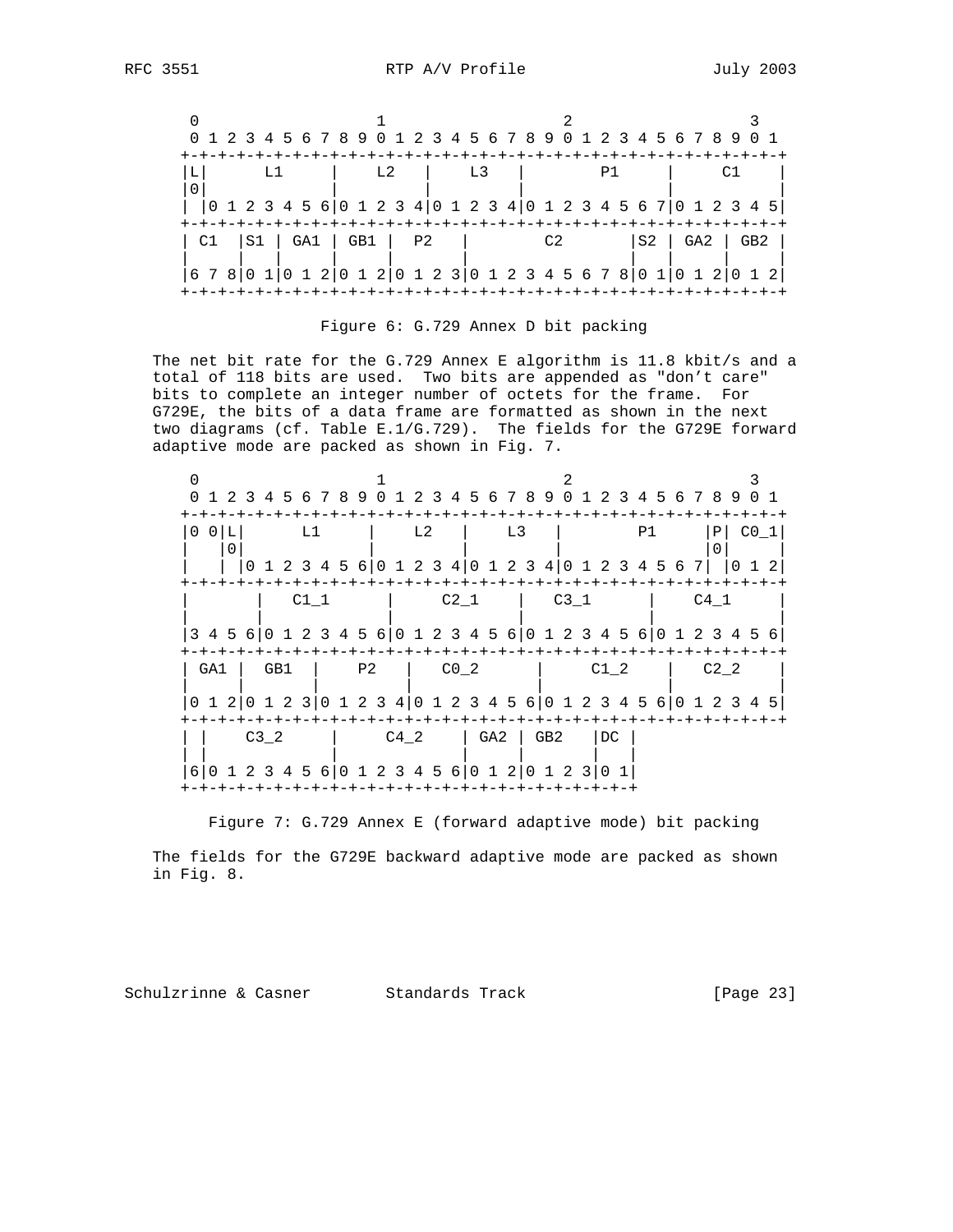$0$  1 2 3 0 1 2 3 4 5 6 7 8 9 0 1 2 3 4 5 6 7 8 9 0 1 2 3 4 5 6 7 8 9 0 1 +-+-+-+-+-+-+-+-+-+-+-+-+-+-+-+-+-+-+-+-+-+-+-+-+-+-+-+-+-+-+-+-+  $|1 \t1|$  P1  $|P|$  C0\_1  $|$  C1\_1  $|$  | | |0| 1 1 1| | | |0 1 2 3 4 5 6 7|0|0 1 2 3 4 5 6 7 8 9 0 1 2|0 1 2 3 4 5 6 7| +-+-+-+-+-+-+-+-+-+-+-+-+-+-+-+-+-+-+-+-+-+-+-+-+-+-+-+-+-+-+-+-+ | C2\_1 | C3\_1 | C4\_1 | GA1 | GB1 |P2 | | | | | | | | | |8 9|0 1 2 3 4 5 6|0 1 2 3 4 5 6|0 1 2 3 4 5 6|0 1 2|0 1 2 3|0 1| +-+-+-+-+-+-+-+-+-+-+-+-+-+-+-+-+-+-+-+-+-+-+-+-+-+-+-+-+-+-+-+-+ | | C0\_2 | C1\_2 | C2\_2 | | | 1 1 1| | | |2 3 4|0 1 2 3 4 5 6 7 8 9 0 1 2|0 1 2 3 4 5 6 7 8 9|0 1 2 3 4 5| +-+-+-+-+-+-+-+-+-+-+-+-+-+-+-+-+-+-+-+-+-+-+-+-+-+-+-+-+-+-+-+-+ | | C3\_2 | C4\_2 | GA2 | GB2 |DC | | | | | | | | |6|0 1 2 3 4 5 6|0 1 2 3 4 5 6|0 1 2|0 1 2 3|0 1| +-+-+-+-+-+-+-+-+-+-+-+-+-+-+-+-+-+-+-+-+-+-+-+-+

Figure 8: G.729 Annex E (backward adaptive mode) bit packing

4.5.8 GSM

 GSM (Group Speciale Mobile) denotes the European GSM 06.10 standard for full-rate speech transcoding, ETS 300 961, which is based on RPE/LTP (residual pulse excitation/long term prediction) coding at a rate of 13 kb/s [11,12,13]. The text of the standard can be obtained from:

 ETSI (European Telecommunications Standards Institute) ETSI Secretariat: B.P.152 F-06561 Valbonne Cedex France Phone: +33 92 94 42 00 Fax: +33 93 65 47 16

 Blocks of 160 audio samples are compressed into 33 octets, for an effective data rate of 13,200 b/s.

4.5.8.1 General Packaging Issues

 The GSM standard (ETS 300 961) specifies the bit stream produced by the codec, but does not specify how these bits should be packed for transmission. The packetization specified here has subsequently been adopted in ETSI Technical Specification TS 101 318. Some software implementations of the GSM codec use a different packing than that specified here.

Schulzrinne & Casner Standards Track [Page 24]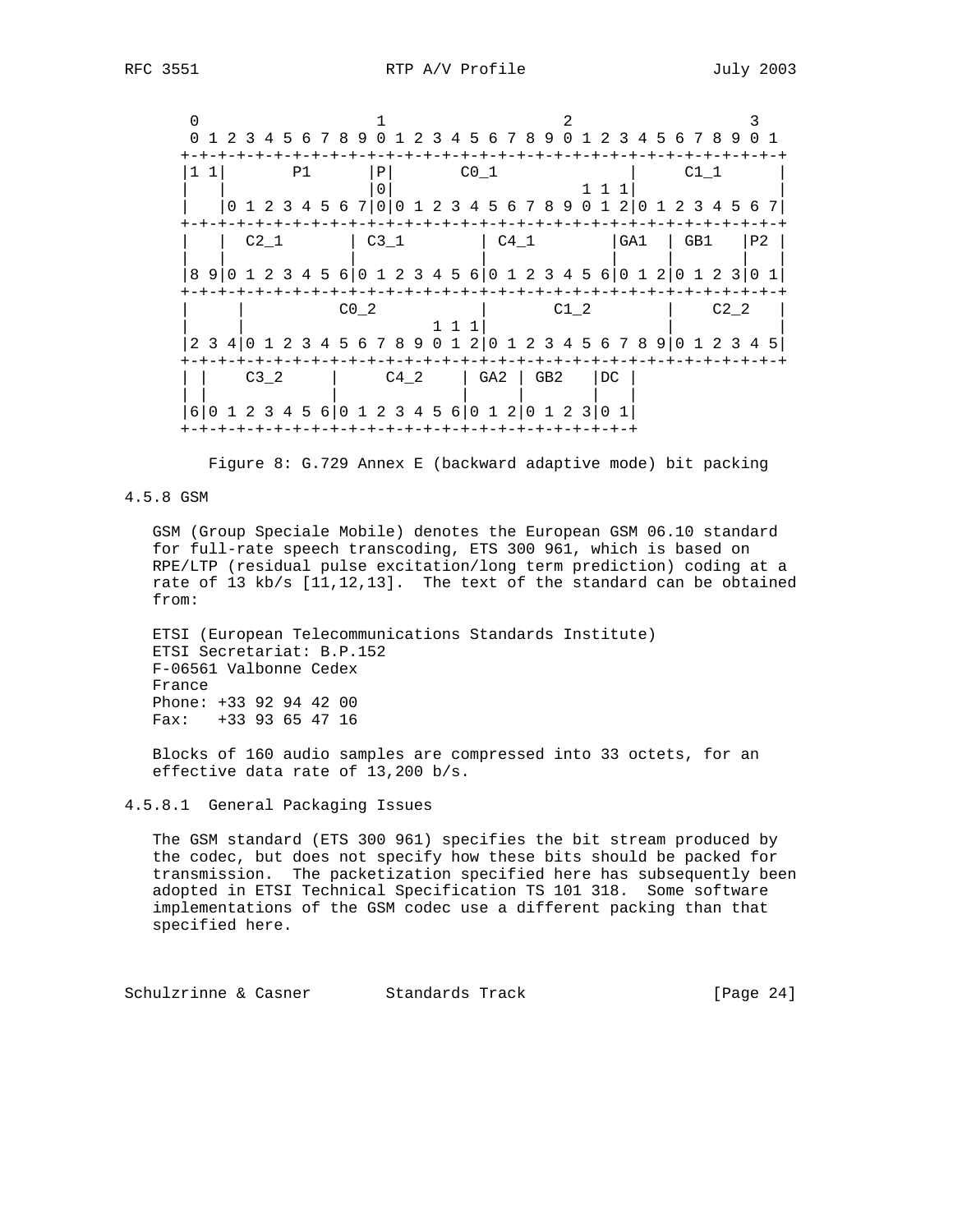| field          | field name | bits                    | field  | field name | bits                    |
|----------------|------------|-------------------------|--------|------------|-------------------------|
| $\mathbf{1}$   | LARC[0]    | 6                       | 39     | xmc[22]    | $\mathfrak{Z}$          |
| $\sqrt{2}$     | LARc[1]    | 6                       | 40     | xmc[23]    |                         |
| $\mathfrak{Z}$ | LARC[2]    | 5                       | 41     | xmc[24]    | $\frac{3}{3}$           |
| $\,4$          | LARc[3]    | 5                       | 42     | xmc[25]    | 3                       |
| 5              | LARC[4]    | 4                       | 43     | Nc[2]      | $\overline{7}$          |
| $\overline{6}$ | LARc[5]    | $\overline{4}$          | 44     | bc[2]      | $\overline{a}$          |
| 7              | LARC[6]    | 3                       | 45     | Mc[2]      | $\overline{a}$          |
| $\,8\,$        | LARC[7]    | 3                       | 46     | xmaxc[2]   | 6                       |
| $\mathsf 9$    | Nc[0]      | 7                       | 47     | xmc[26]    |                         |
| 10             | bc[0]      | $\overline{c}$          | 48     | xmc [27]   |                         |
| 11             | Mc[0]      | $\overline{\mathbf{c}}$ | 49     | xmc[28]    |                         |
| 12             | xmax[0]    | б                       | 50     | xmc[29]    |                         |
| 13             | xmc[0]     | 3                       | 51     | xmc[30]    |                         |
| 14             | xmc[1]     | 3                       | 52     | xmc[31]    |                         |
| 15             | xmc[2]     | 3                       | 53     | xmc[32]    |                         |
| 16             | xmc[3]     | 3                       | 54     | xmc[33]    | 3333333333333           |
| 17             | xmc[4]     | 3                       | 55     | xmc[34]    |                         |
| 18             | xmc[5]     | 3                       | 56     | xmc[35]    |                         |
| 19             | xmc[6]     | 3                       | 57     | xmc[36]    |                         |
| 20             | xmc[7]     | 3                       | 58     | xmc[37]    |                         |
| 21             | xmc[8]     | 3                       | 59     | xmc[38]    |                         |
| 22             | xmc[9]     | 3                       | 60     | Nc[3]      | $\overline{7}$          |
| 23             | xmc[10]    | 3                       | 61     | bc[3]      | $\overline{a}$          |
| 24             | xmc[11]    | 3                       | 62     | Mc[3]      | $\overline{\mathbf{c}}$ |
| 25             | xmc[12]    | 3                       | 63     | xmax[3]    | б                       |
| 26             | Nc[1]      | 7                       | 64     | xmc[39]    |                         |
| 27             | bc[1]      | 2                       | 65     | xmc[40]    |                         |
| 28             | Mc[1]      | 2                       | 66     | xmc[41]    | 3333333                 |
| 29             | xmaxc[1]   | б                       | 67     | xmc[42]    |                         |
| 30             | xmc[13]    | 3                       | 68     | xmc[43]    |                         |
| 31             | xmc[14]    | 3                       | 69     | xmc[44]    |                         |
| 32             | xmc[15]    | 3                       | 70     | xmc[45]    |                         |
| 33             | xmc[16]    | 3                       | $71\,$ | xmc[46]    |                         |
| 34             | xmc[17]    | 3                       | 72     | xmc[47]    |                         |
| 35             | xmc[18]    | 3                       | 73     | xmc[48]    | $3333$<br>$333$         |
| 36             | xmc[19]    | 3                       | 74     | xmc[49]    |                         |
| 37             | xmc[20]    | 3                       | 75     | xmc[50]    |                         |
| 38             | xmc[21]    | 3                       | 76     | xmc[51]    | $\overline{3}$          |

Table 2: Ordering of GSM variables

Schulzrinne & Casner Standards Track [Page 25]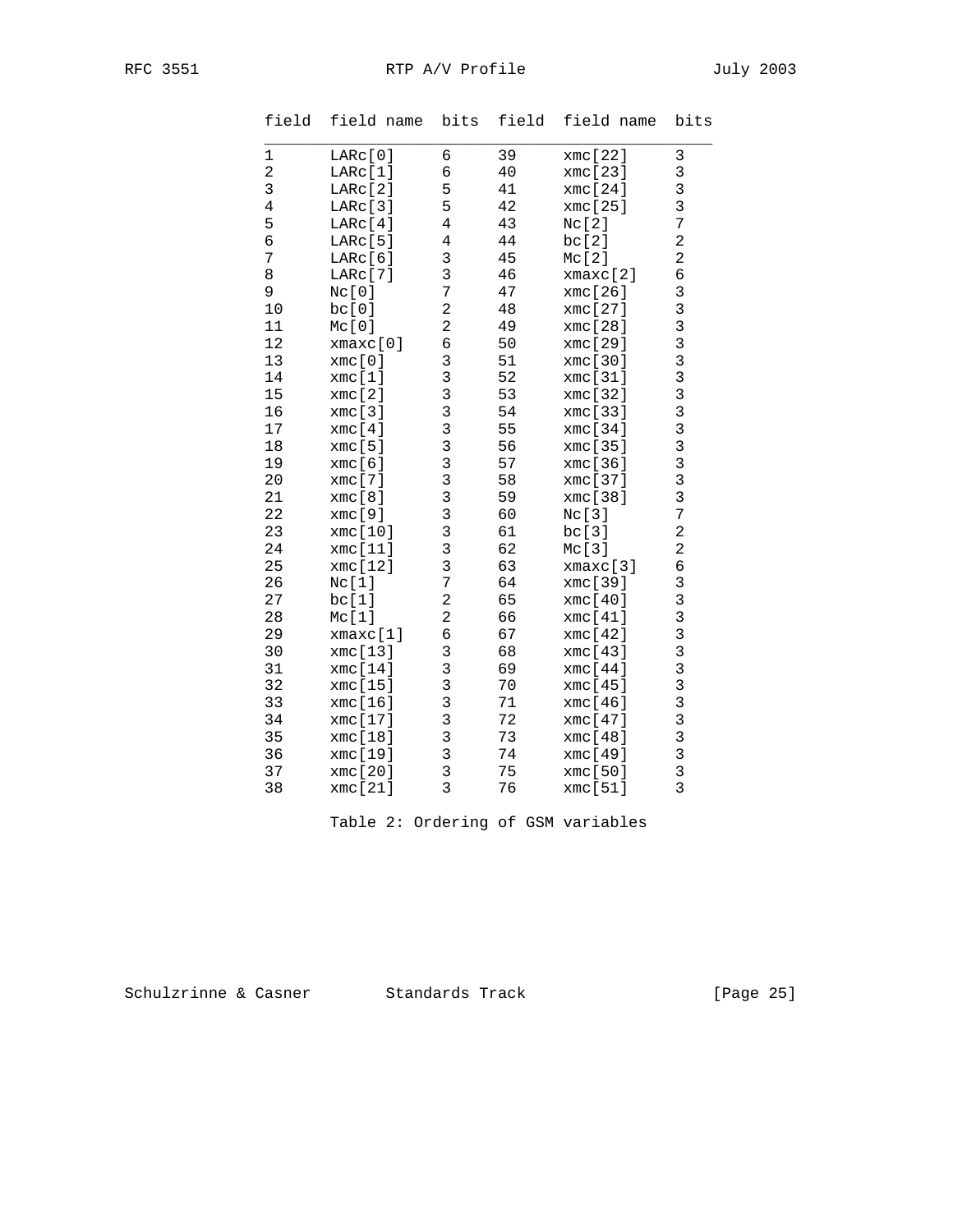RFC 3551 RTP A/V Profile 3551

|    | Octet Bit 0                                  | Bit 1                                                              | Bit 2 Bit 3 |             | Bit 4                                                   | Bit 5                           | Bit 6  | Bit 7   |
|----|----------------------------------------------|--------------------------------------------------------------------|-------------|-------------|---------------------------------------------------------|---------------------------------|--------|---------|
| 0  | $\mathbf{1}$                                 | $\mathbf{1}$                                                       | $\Omega$    | $\mathbf 1$ |                                                         | LARCO.0 LARCO.1 LARCO.2 LARCO.3 |        |         |
|    |                                              | 1 LARC0.4 LARC0.5 LARC1.0 LARC1.1 LARC1.2 LARC1.3 LARC1.4 LARC1.5  |             |             |                                                         |                                 |        |         |
|    |                                              | 2 LARC2.0 LARC2.1 LARC2.2 LARC2.3 LARC2.4 LARC3.0 LARC3.1 LARC3.2  |             |             |                                                         |                                 |        |         |
|    |                                              | 3 LARC3.3 LARC3.4 LARC4.0 LARC4.1 LARC4.2 LARC4.3 LARC5.0 LARC5.1  |             |             |                                                         |                                 |        |         |
|    |                                              | 4 LARC5.2 LARC5.3 LARC6.0 LARC6.1 LARC6.2 LARC7.0 LARC7.1 LARC7.2  |             |             |                                                         |                                 |        |         |
| 5  | Nc0.0                                        | Nc0.1                                                              | Nc0.2       | Nc0.3       | Nc0.4                                                   | Nc0.5                           | Nc0.6  | bc0.0   |
| 6  | bc0.1                                        | MC0.0                                                              | Mc0.1       |             | xmaxc00 xmaxc01 xmaxc02 xmaxc03 xmaxc04                 |                                 |        |         |
|    | $7 \times \text{maxc05} \times \text{mc0.0}$ |                                                                    | xmc0.1      | xmc0.2      | xmc1.0                                                  | xmc1.1                          | xmc1.2 | xmc2.0  |
|    | 8 xmc2.1                                     | xmc2.2                                                             | xmc3.0      | xmc3.1      | xmc3.2                                                  | xmc4.0                          | xmc4.1 | xmc4.2  |
| 9  | xmc5.0                                       | xmc5.1                                                             | xmc5.2      | xmc6.0      | xmc6.1                                                  | xmc6.2                          | xmc7.0 | xmc7.1  |
| 10 | xmc7.2                                       | xmc8.0                                                             | xmc8.1      | xmc8.2      | xmc9.0                                                  | xmc9.1                          | xmc9.2 | xmc10.0 |
|    |                                              | 11 xmc10.1 xmc10.2 xmc11.0 xmc11.1 xmc11.2 xmc12.0 xmc12.1 xcm12.2 |             |             |                                                         |                                 |        |         |
| 12 | Nc1.0                                        | Nc1.1                                                              | Nc1.2       | Nc1.3       | Nc1.4                                                   | Nc1.5                           | Nc1.6  | bc1.0   |
| 13 | bc1.1                                        | Mc1.0                                                              | Mc1.1       |             | xmaxc10 xmaxc11 xmaxc12 xmaxc13 xmaxc14                 |                                 |        |         |
|    | $14$ xmax $15$                               |                                                                    |             |             | xmc13.0 xmc13.1 xmc13.2 xmc14.0 xmc14.1 xmc14.2 xmc15.0 |                                 |        |         |
|    |                                              | 15 xmc15.1 xmc15.2 xmc16.0 xmc16.1 xmc16.2 xmc17.0 xmc17.1 xmc17.2 |             |             |                                                         |                                 |        |         |
|    | 16 xmc18.0                                   |                                                                    |             |             | xmc18.1 xmc18.2 xmc19.0 xmc19.1 xmc19.2 xmc20.0 xmc20.1 |                                 |        |         |
| 17 |                                              | xmc20.2 xmc21.0 xmc21.1 xmc21.2 xmc22.0 xmc22.1 xmc22.2 xmc23.0    |             |             |                                                         |                                 |        |         |
|    |                                              | 18 xmc23.1 xmc23.2 xmc24.0 xmc24.1 xmc24.2 xmc25.0 xmc25.1 xmc25.2 |             |             |                                                         |                                 |        |         |
| 19 | Nc2.0                                        | Nc2.1                                                              | Nc2.2       | Nc2.3       | Nc2.4                                                   | Nc2.5                           | Nc2.6  | bc2.0   |
| 20 | bc2.1                                        | $Mc2.0$ $Mc2.1$                                                    |             |             | xmaxc20 xmaxc21 xmaxc22 xmaxc23 xmaxc24                 |                                 |        |         |
|    |                                              | 21 xmaxc25 xmc26.0 xmc26.1 xmc26.2 xmc27.0 xmc27.1 xmc27.2 xmc28.0 |             |             |                                                         |                                 |        |         |
|    |                                              | 22 xmc28.1 xmc28.2 xmc29.0 xmc29.1 xmc29.2 xmc30.0 xmc30.1 xmc30.2 |             |             |                                                         |                                 |        |         |
|    |                                              | 23 xmc31.0 xmc31.1 xmc31.2 xmc32.0 xmc32.1 xmc32.2 xmc33.0 xmc33.1 |             |             |                                                         |                                 |        |         |
|    |                                              | 24 xmc33.2 xmc34.0 xmc34.1 xmc34.2 xmc35.0 xmc35.1 xmc35.2 xmc36.0 |             |             |                                                         |                                 |        |         |
| 25 |                                              | Xmc36.1 xmc36.2 xmc37.0 xmc37.1 xmc37.2 xmc38.0 xmc38.1 xmc38.2    |             |             |                                                         |                                 |        |         |
| 26 | Nc3.0                                        | Nc3.1                                                              | Nc3.2       | Nc3.3       | Nc3.4                                                   | Nc3.5                           | Nc3.6  | bc3.0   |
| 27 | bc3.1                                        | Mc3.0                                                              | Mc3.1       |             | xmaxc30 xmaxc31 xmaxc32 xmaxc33 xmaxc34                 |                                 |        |         |
|    |                                              | 28 xmaxc35 xmc39.0 xmc39.1 xmc39.2 xmc40.0 xmc40.1 xmc40.2 xmc41.0 |             |             |                                                         |                                 |        |         |
|    |                                              | 29 xmc41.1 xmc41.2 xmc42.0 xmc42.1 xmc42.2 xmc43.0 xmc43.1 xmc43.2 |             |             |                                                         |                                 |        |         |
|    |                                              | 30 xmc44.0 xmc44.1 xmc44.2 xmc45.0 xmc45.1 xmc45.2 xmc46.0 xmc46.1 |             |             |                                                         |                                 |        |         |
|    |                                              | 31 xmc46.2 xmc47.0 xmc47.1 xmc47.2 xmc48.0 xmc48.1 xmc48.2 xmc49.0 |             |             |                                                         |                                 |        |         |
|    |                                              | 32 xmc49.1 xmc49.2 xmc50.0 xmc50.1 xmc50.2 xmc51.0 xmc51.1 xmc51.2 |             |             |                                                         |                                 |        |         |
|    |                                              |                                                                    |             |             |                                                         |                                 |        |         |

# Table 3: GSM payload format

 In the GSM packing used by RTP, the bits SHALL be packed beginning from the most significant bit. Every 160 sample GSM frame is coded into one 33 octet (264 bit) buffer. Every such buffer begins with a 4 bit signature (0xD), followed by the MSB encoding of the fields of the frame. The first octet thus contains 1101 in the 4 most significant bits (0-3) and the 4 most significant bits of F1 (0-3) in the 4 least significant bits (4-7). The second octet contains the 2 least significant bits of F1 in bits 0-1, and F2 in bits 2-7, and so on. The order of the fields in the frame is described in Table 2.

Schulzrinne & Casner Standards Track [Page 26]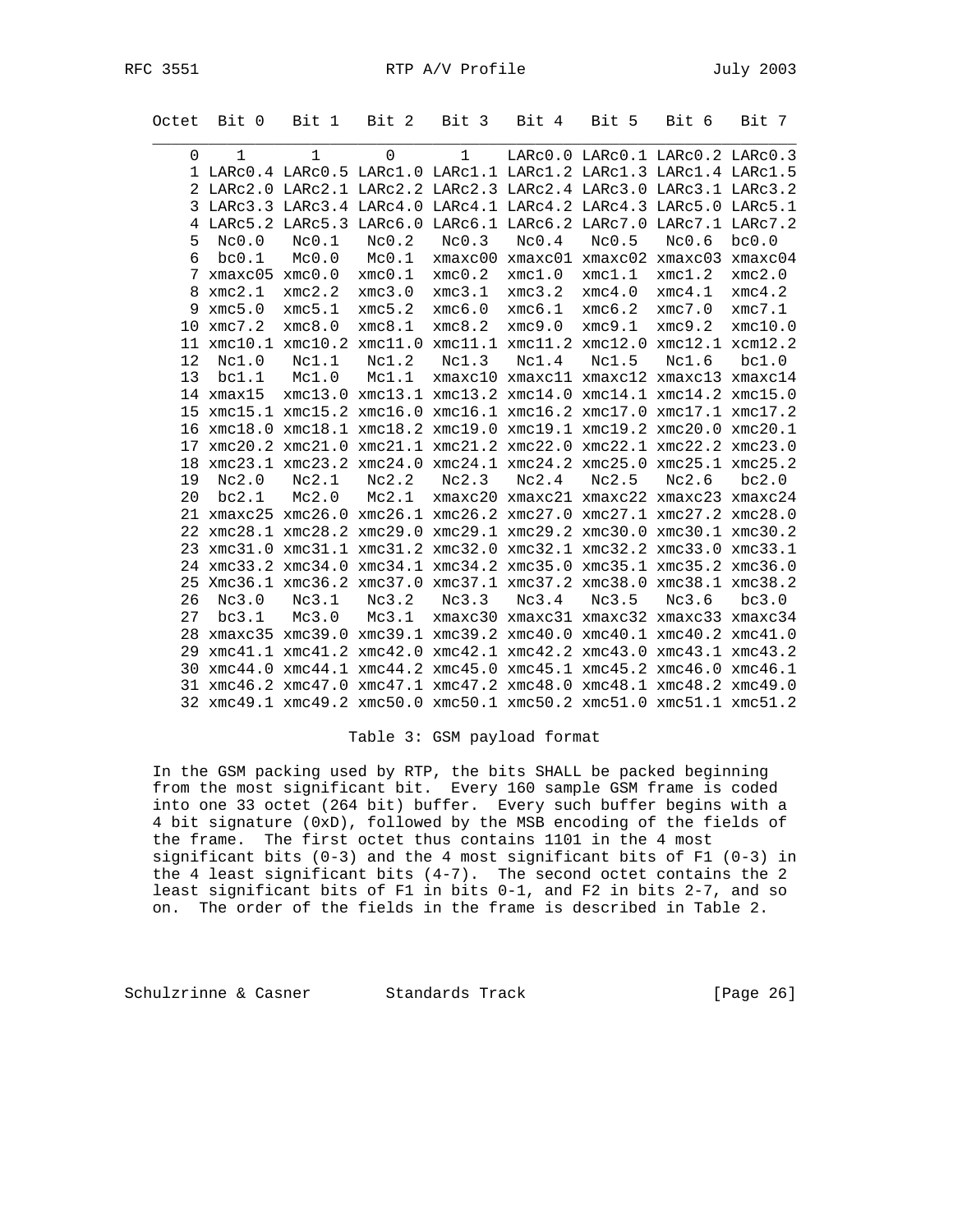# 4.5.8.2 GSM Variable Names and Numbers

 In the RTP encoding we have the bit pattern described in Table 3, where F.i signifies the ith bit of the field F, bit 0 is the most significant bit, and the bits of every octet are numbered from 0 to 7 from most to least significant.

4.5.9 GSM-EFR

 GSM-EFR denotes GSM 06.60 enhanced full rate speech transcoding, specified in ETS 300 726 which is available from ETSI at the address given in Section 4.5.8. This codec has a frame length of 244 bits. For transmission in RTP, each codec frame is packed into a 31 octet (248 bit) buffer beginning with a 4-bit signature 0xC in a manner similar to that specified here for the original GSM 06.10 codec. The packing is specified in ETSI Technical Specification TS 101 318.

#### 4.5.10 L8

 L8 denotes linear audio data samples, using 8-bits of precision with an offset of 128, that is, the most negative signal is encoded as zero.

4.5.11 L16

 L16 denotes uncompressed audio data samples, using 16-bit signed representation with 65,535 equally divided steps between minimum and maximum signal level, ranging from -32,768 to 32,767. The value is represented in two's complement notation and transmitted in network byte order (most significant byte first).

 The MIME registration for L16 in RFC 3555 [7] specifies parameters that MAY be used with MIME or SDP to indicate that analog pre emphasis was applied to the signal before quantization or to indicate that a multiple-channel audio stream follows a different channel ordering convention than is specified in Section 4.1.

## 4.5.12 LPC

 LPC designates an experimental linear predictive encoding contributed by Ron Frederick, which is based on an implementation written by Ron Zuckerman posted to the Usenet group comp.dsp on June 26, 1992. The codec generates 14 octets for every frame. The framesize is set to 20 ms, resulting in a bit rate of 5,600 b/s.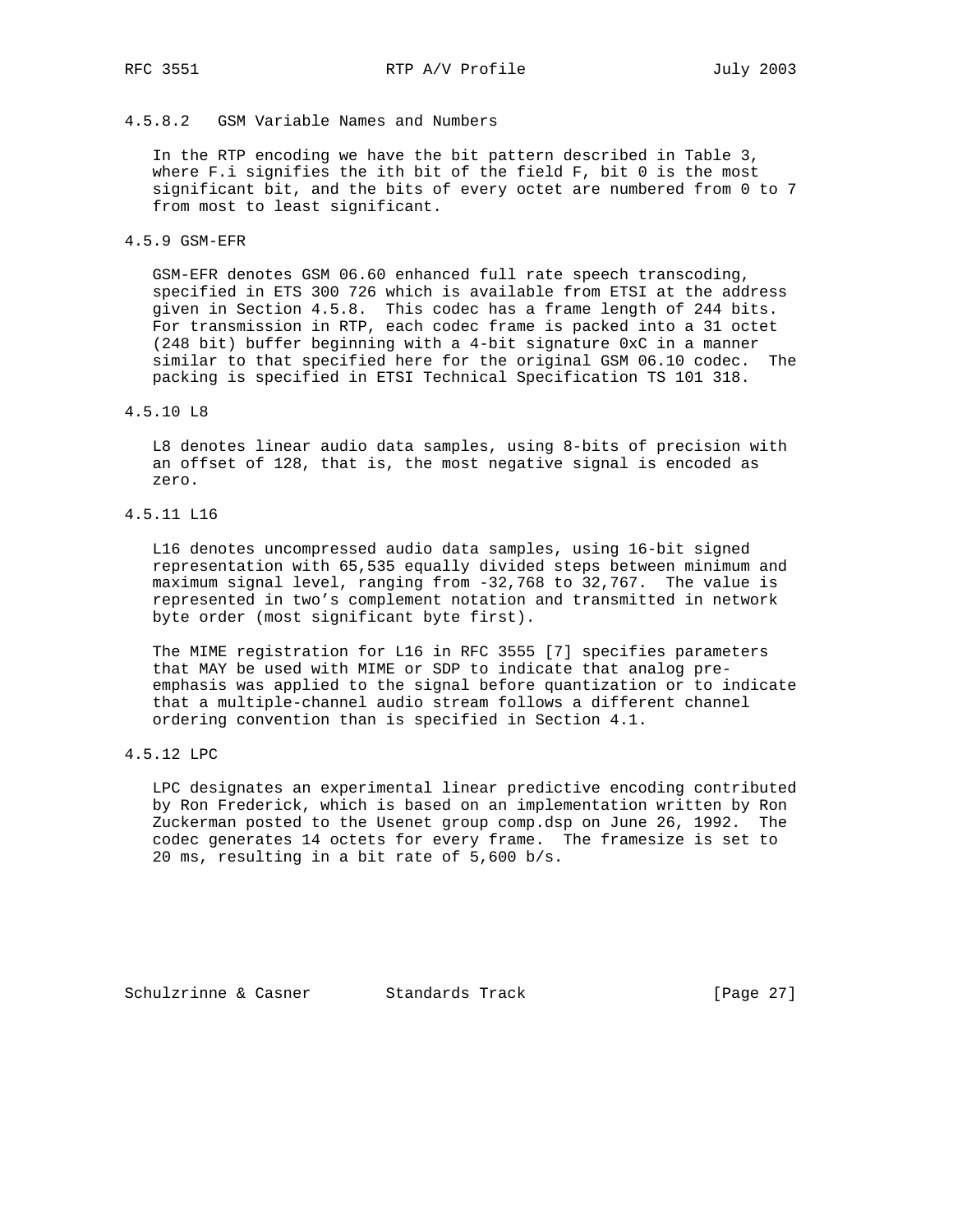#### 4.5.13 MPA

 MPA denotes MPEG-1 or MPEG-2 audio encapsulated as elementary streams. The encoding is defined in ISO standards ISO/IEC 11172-3 and 13818-3. The encapsulation is specified in RFC 2250 [14].

 The encoding may be at any of three levels of complexity, called Layer I, II and III. The selected layer as well as the sampling rate and channel count are indicated in the payload. The RTP timestamp clock rate is always 90,000, independent of the sampling rate. MPEG-1 audio supports sampling rates of 32, 44.1, and 48 kHz (ISO/IEC 11172-3, section 1.1; "Scope"). MPEG-2 supports sampling rates of 16, 22.05 and 24 kHz. The number of samples per frame is fixed, but the frame size will vary with the sampling rate and bit rate.

 The MIME registration for MPA in RFC 3555 [7] specifies parameters that MAY be used with MIME or SDP to restrict the selection of layer, channel count, sampling rate, and bit rate.

### 4.5.14 PCMA and PCMU

 PCMA and PCMU are specified in ITU-T Recommendation G.711. Audio data is encoded as eight bits per sample, after logarithmic scaling. PCMU denotes mu-law scaling, PCMA A-law scaling. A detailed description is given by Jayant and Noll [15]. Each G.711 octet SHALL be octet-aligned in an RTP packet. The sign bit of each G.711 octet SHALL correspond to the most significant bit of the octet in the RTP packet (i.e., assuming the G.711 samples are handled as octets on the host machine, the sign bit SHALL be the most significant bit of the octet as defined by the host machine format). The 56 kb/s and 48 kb/s modes of G.711 are not applicable to RTP, since PCMA and PCMU MUST always be transmitted as 8-bit samples.

See Section 4.1 regarding silence suppression.

### 4.5.15 QCELP

 The Electronic Industries Association (EIA) & Telecommunications Industry Association (TIA) standard IS-733, "TR45: High Rate Speech Service Option for Wideband Spread Spectrum Communications Systems", defines the QCELP audio compression algorithm for use in wireless CDMA applications. The QCELP CODEC compresses each 20 milliseconds of 8,000 Hz, 16-bit sampled input speech into one of four different size output frames: Rate 1 (266 bits), Rate 1/2 (124 bits), Rate 1/4 (54 bits) or Rate 1/8 (20 bits). For typical speech patterns, this results in an average output of 6.8 kb/s for normal mode and 4.7 kb/s for reduced rate mode. The packetization of the QCELP audio codec is described in [16].

Schulzrinne & Casner Standards Track [Page 28]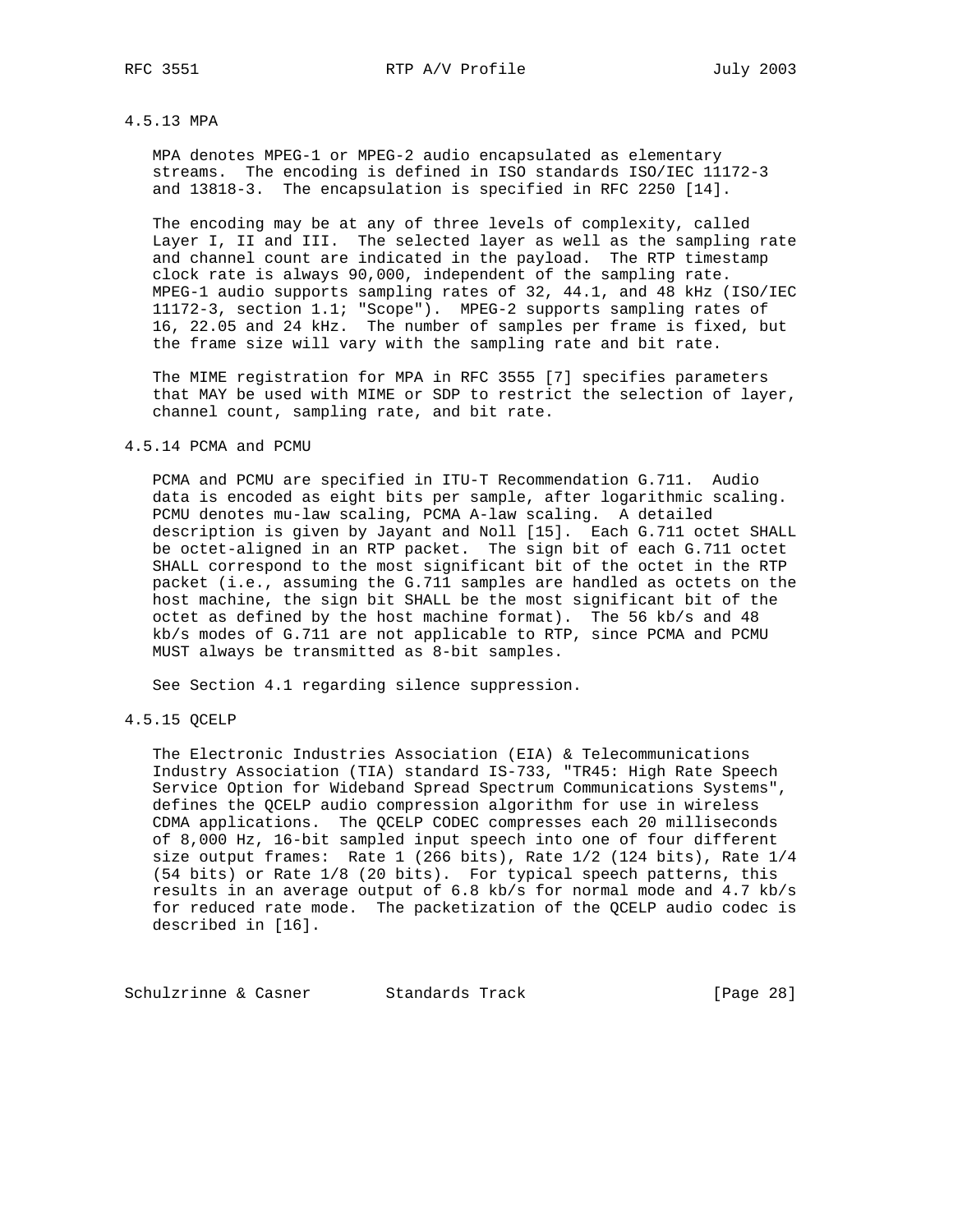### 4.5.16 RED

 The redundant audio payload format "RED" is specified by RFC 2198 [17]. It defines a means by which multiple redundant copies of an audio packet may be transmitted in a single RTP stream. Each packet in such a stream contains, in addition to the audio data for that packetization interval, a (more heavily compressed) copy of the data from a previous packetization interval. This allows an approximation of the data from lost packets to be recovered upon decoding of a subsequent packet, giving much improved sound quality when compared with silence substitution for lost packets.

### 4.5.17 VDVI

 VDVI is a variable-rate version of DVI4, yielding speech bit rates of between 10 and 25 kb/s. It is specified for single-channel operation only. Samples are packed into octets starting at the most significant bit. The last octet is padded with 1 bits if the last sample does not fill the last octet. This padding is distinct from the valid codewords. The receiver needs to detect the padding because there is no explicit count of samples in the packet.

It uses the following encoding:

 DVI4 codeword VDVI bit pattern \_\_\_\_\_\_\_\_\_\_\_\_\_\_\_\_\_\_\_\_\_\_\_\_\_\_\_\_\_\_\_

|    | 0 | 00       |
|----|---|----------|
|    | 1 | 010      |
|    | 2 | 1100     |
|    | 3 | 11100    |
|    | 4 | 111100   |
|    | 5 | 1111100  |
|    | 6 | 11111100 |
|    | 7 | 11111110 |
|    | 8 | 10       |
|    | 9 | 011      |
| 10 |   | 1101     |
| 11 |   | 11101    |
| 12 |   | 111101   |
| 13 |   | 1111101  |
| 14 |   | 11111101 |
| 15 |   | 11111111 |

Schulzrinne & Casner Standards Track [Page 29]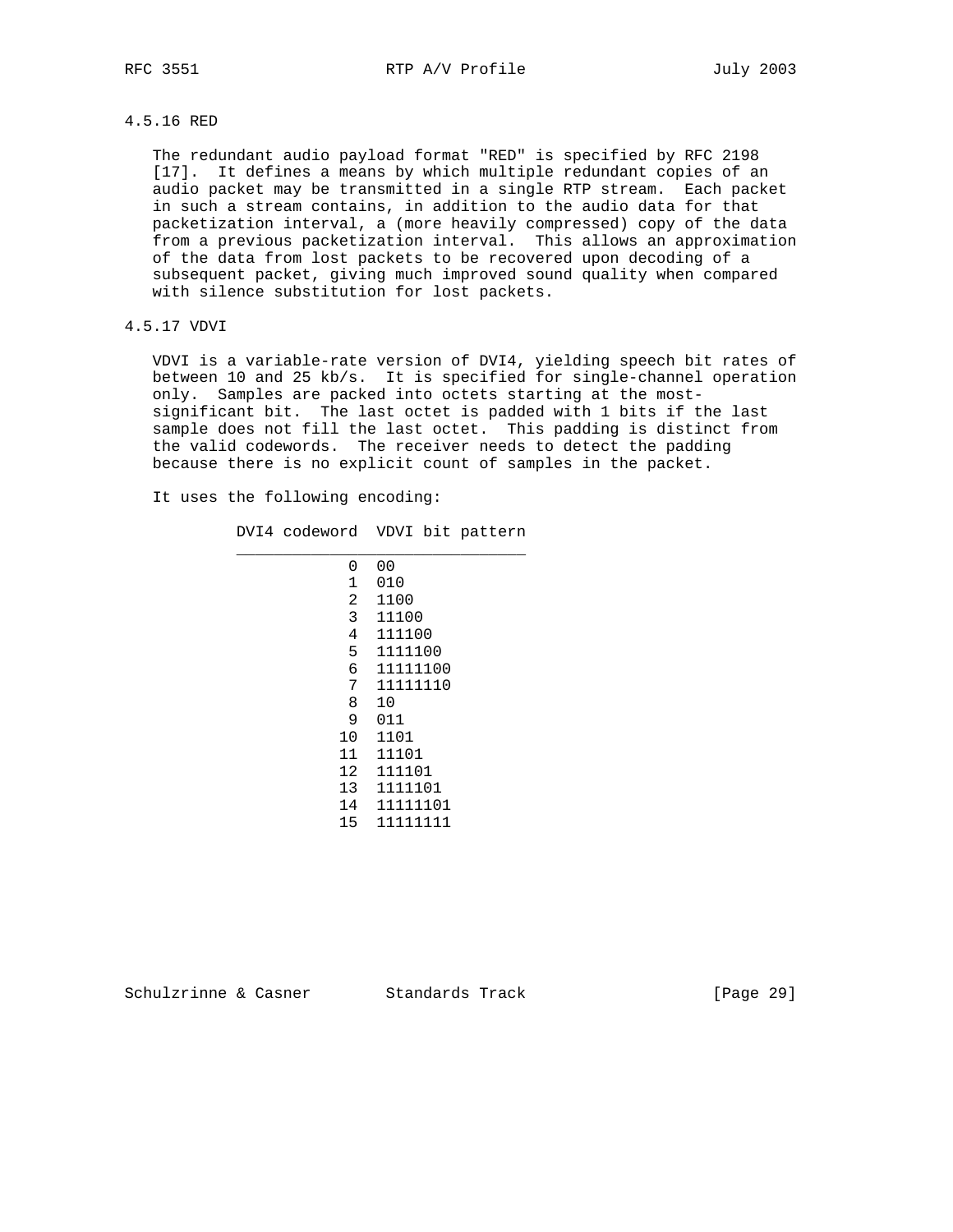## 5. Video

 The following sections describe the video encodings that are defined in this memo and give their abbreviated names used for identification. These video encodings and their payload types are listed in Table 5.

 All of these video encodings use an RTP timestamp frequency of 90,000 Hz, the same as the MPEG presentation time stamp frequency. This frequency yields exact integer timestamp increments for the typical 24 (HDTV), 25 (PAL), and 29.97 (NTSC) and 30 Hz (HDTV) frame rates and 50, 59.94 and 60 Hz field rates. While 90 kHz is the RECOMMENDED rate for future video encodings used within this profile, other rates MAY be used. However, it is not sufficient to use the video frame rate (typically between 15 and 30 Hz) because that does not provide adequate resolution for typical synchronization requirements when calculating the RTP timestamp corresponding to the NTP timestamp in an RTCP SR packet. The timestamp resolution MUST also be sufficient for the jitter estimate contained in the receiver reports.

 For most of these video encodings, the RTP timestamp encodes the sampling instant of the video image contained in the RTP data packet. If a video image occupies more than one packet, the timestamp is the same on all of those packets. Packets from different video images are distinguished by their different timestamps.

 Most of these video encodings also specify that the marker bit of the RTP header SHOULD be set to one in the last packet of a video frame and otherwise set to zero. Thus, it is not necessary to wait for a following packet with a different timestamp to detect that a new frame should be displayed.

### 5.1 CelB

 The CELL-B encoding is a proprietary encoding proposed by Sun Microsystems. The byte stream format is described in RFC 2029 [18].

### 5.2 JPEG

 The encoding is specified in ISO Standards 10918-1 and 10918-2. The RTP payload format is as specified in RFC 2435 [19].

### 5.3 H261

 The encoding is specified in ITU-T Recommendation H.261, "Video codec for audiovisual services at p x 64 kbit/s". The packetization and RTP-specific properties are described in RFC 2032 [20].

Schulzrinne & Casner Standards Track (Page 30)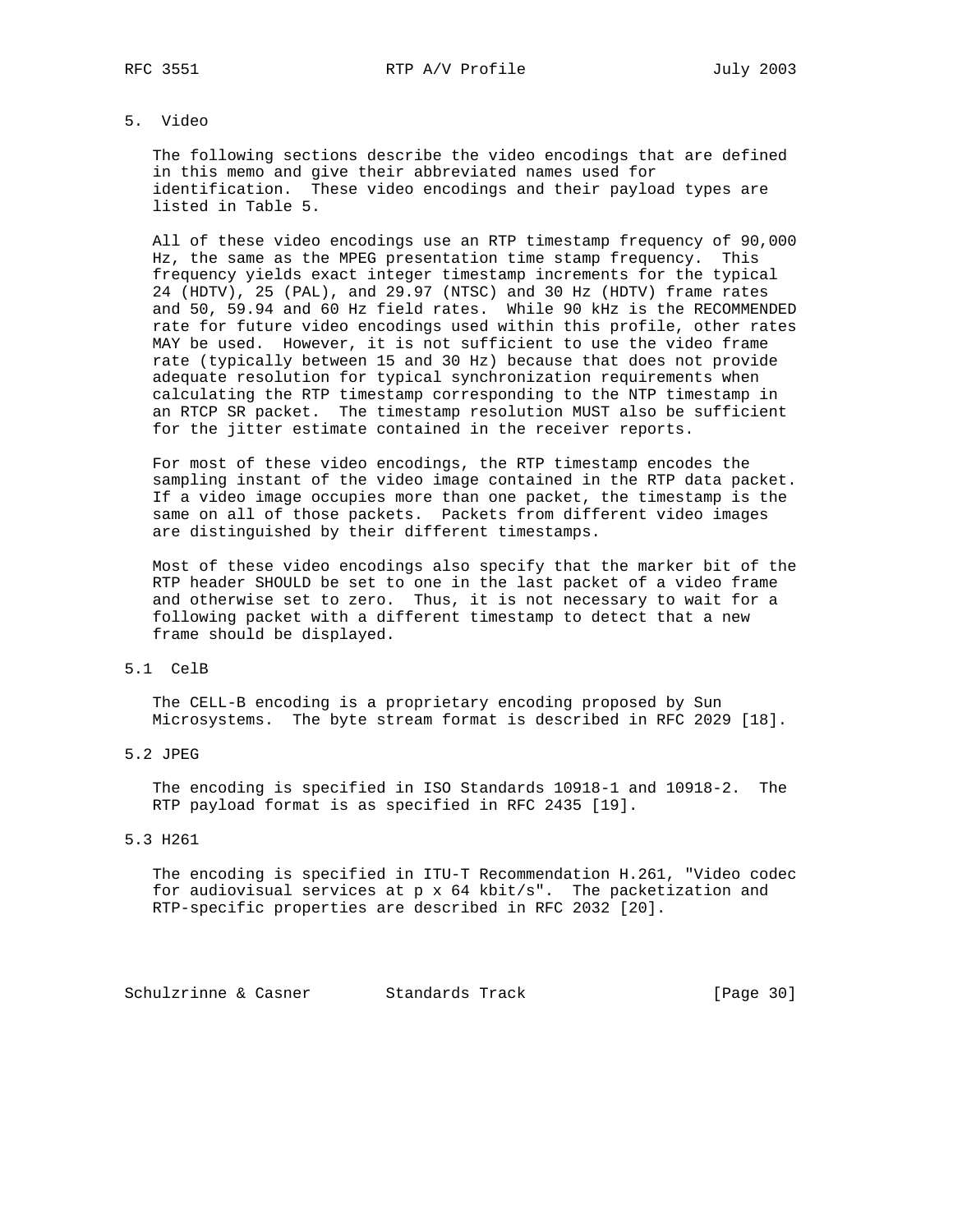RFC 3551 RTP A/V Profile 3551

## 5.4 H263

 The encoding is specified in the 1996 version of ITU-T Recommendation H.263, "Video coding for low bit rate communication". The packetization and RTP-specific properties are described in RFC 2190 [21]. The H263-1998 payload format is RECOMMENDED over this one for use by new implementations.

### 5.5 H263-1998

 The encoding is specified in the 1998 version of ITU-T Recommendation H.263, "Video coding for low bit rate communication". The packetization and RTP-specific properties are described in RFC 2429 [22]. Because the 1998 version of H.263 is a superset of the 1996 syntax, this payload format can also be used with the 1996 version of H.263, and is RECOMMENDED for this use by new implementations. This payload format does not replace RFC 2190, which continues to be used by existing implementations, and may be required for backward compatibility in new implementations. Implementations using the new features of the 1998 version of H.263 MUST use the payload format described in RFC 2429.

## 5.6 MPV

 MPV designates the use of MPEG-1 and MPEG-2 video encoding elementary streams as specified in ISO Standards ISO/IEC 11172 and 13818-2, respectively. The RTP payload format is as specified in RFC 2250 [14], Section 3.

 The MIME registration for MPV in RFC 3555 [7] specifies a parameter that MAY be used with MIME or SDP to restrict the selection of the type of MPEG video.

### 5.7 MP2T

 MP2T designates the use of MPEG-2 transport streams, for either audio or video. The RTP payload format is described in RFC 2250 [14], Section 2.

Schulzrinne & Casner Standards Track [Page 31]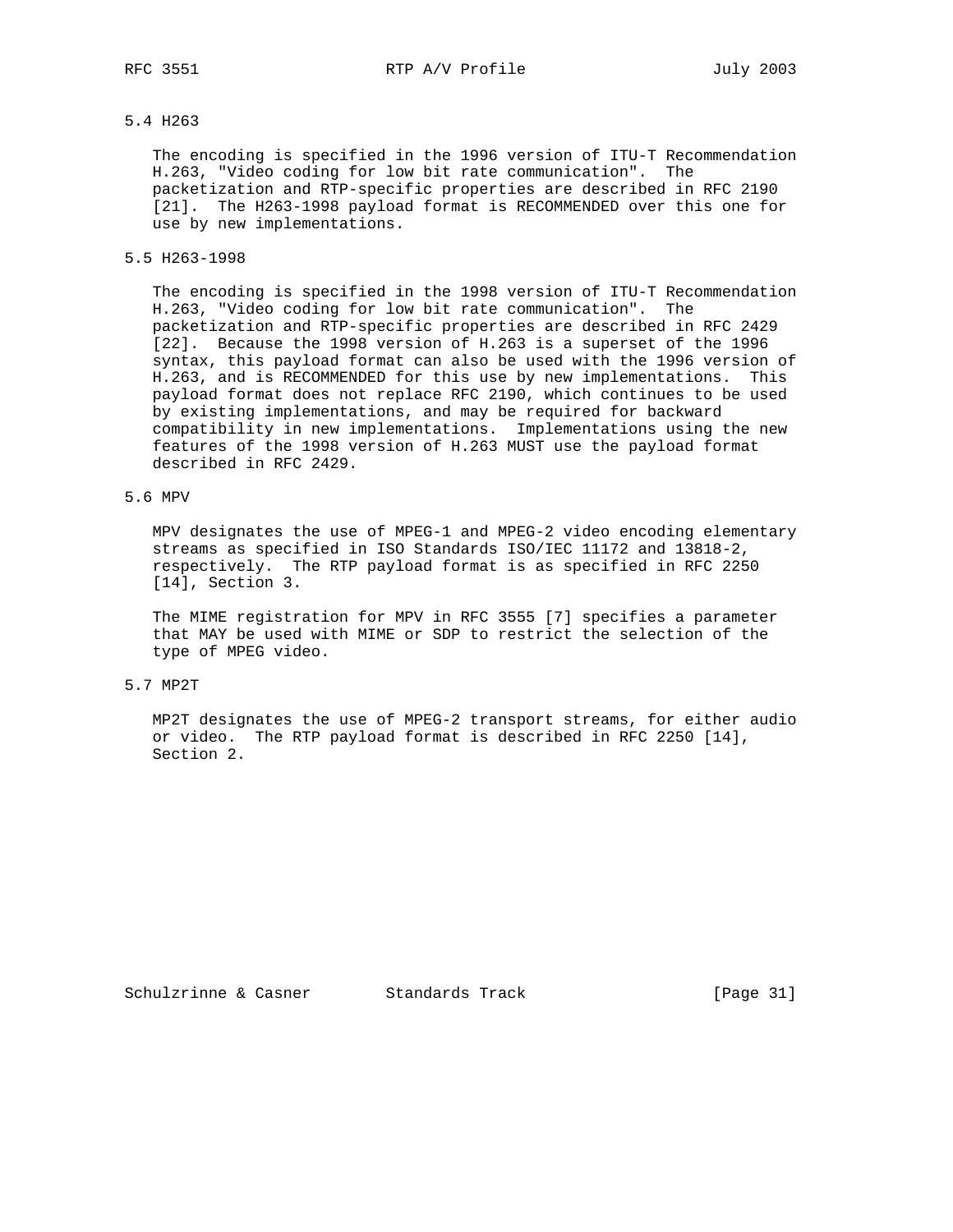5.8 nv

 The encoding is implemented in the program 'nv', version 4, developed at Xerox PARC by Ron Frederick. Further information is available from the author:

 Ron Frederick Blue Coat Systems Inc. 650 Almanor Avenue Sunnyvale, CA 94085 United States EMail: ronf@bluecoat.com

6. Payload Type Definitions

 Tables 4 and 5 define this profile's static payload type values for the PT field of the RTP data header. In addition, payload type values in the range 96-127 MAY be defined dynamically through a conference control protocol, which is beyond the scope of this document. For example, a session directory could specify that for a given session, payload type 96 indicates PCMU encoding, 8,000 Hz sampling rate, 2 channels. Entries in Tables 4 and 5 with payload type "dyn" have no static payload type assigned and are only used with a dynamic payload type. Payload type 2 was assigned to G721 in RFC 1890 and to its equivalent successor G726-32 in draft versions of this specification, but its use is now deprecated and that static payload type is marked reserved due to conflicting use for the payload formats G726-32 and AAL2-G726-32 (see Section 4.5.4). Payload type 13 indicates the Comfort Noise (CN) payload format specified in RFC 3389 [9]. Payload type 19 is marked "reserved" because some draft versions of this specification assigned that number to an earlier version of the comfort noise payload format. The payload type range 72-76 is marked "reserved" so that RTCP and RTP packets can be reliably distinguished (see Section "Summary of Protocol Constants" of the RTP protocol specification).

 The payload types currently defined in this profile are assigned to exactly one of three categories or media types: audio only, video only and those combining audio and video. The media types are marked in Tables 4 and 5 as "A", "V" and "AV", respectively. Payload types of different media types SHALL NOT be interleaved or multiplexed within a single RTP session, but multiple RTP sessions MAY be used in parallel to send multiple media types. An RTP source MAY change payload types within the same media type during a session. See the section "Multiplexing RTP Sessions" of RFC 3550 for additional explanation.

Schulzrinne & Casner Standards Track [Page 32]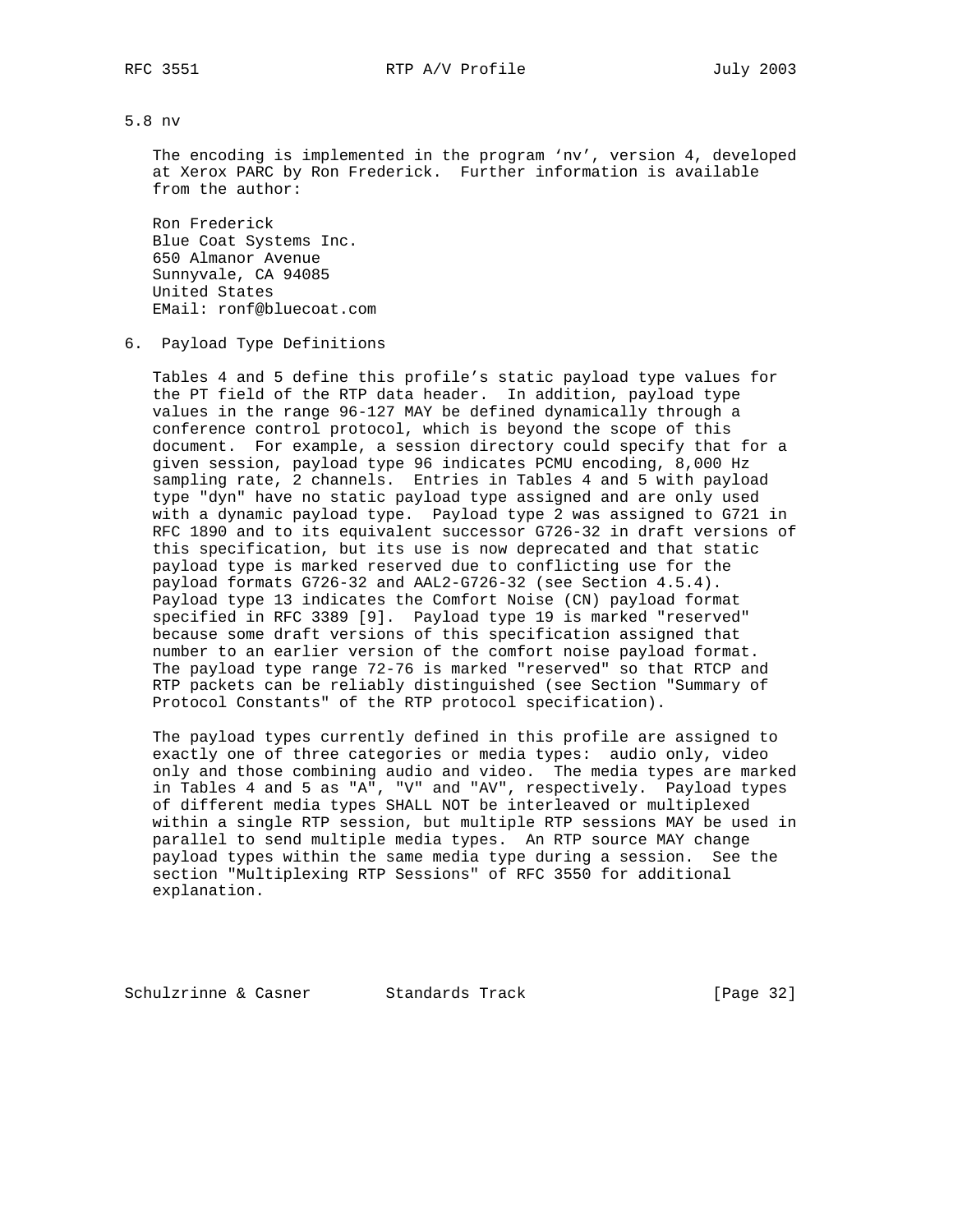| PΤ                  | encoding<br>name | media type | clock rate<br>(Hz) | channels       |
|---------------------|------------------|------------|--------------------|----------------|
| $\mathsf{O}\xspace$ | PCMU             | Α          | 8,000              | $\mathbf{1}$   |
| $\mathbf 1$         | reserved         | Α          |                    |                |
| $\overline{a}$      | reserved         | Α          |                    |                |
| 3                   | GSM              | Α          | 8,000              | $\mathbf 1$    |
| $\overline{4}$      | G723             | Α          | 8,000              | $\mathbf 1$    |
| 5                   | DVI4             | Α          | 8,000              | $\mathbf{1}$   |
| 6                   | DVI4             | Α          | 16,000             | $\mathbf{1}$   |
| 7                   | LPC              | Α          | 8,000              | $\mathbf{1}$   |
| 8                   | PCMA             | Α          | 8,000              | $\mathbf{1}$   |
| 9                   | G722             | Α          | 8,000              | $\mathbf{1}$   |
| $10$                | L16              | Α          | 44,100             | $\overline{a}$ |
| 11                  | L16              | Α          | 44,100             | $\mathbf{1}$   |
| 12                  | QCELP            | Α          | 8,000              | $\mathbf 1$    |
| 13                  | $\mathbb{C}N$    | Α          | 8,000              | $\mathbf 1$    |
| 14                  | MPA              | Α          | 90,000             | (see text)     |
| 15                  | G728             | Α          | 8,000              | $\mathbf{1}$   |
| 16                  | DVI4             | Α          | 11,025             | $\mathbf 1$    |
| 17                  | DVI4             | Α          | 22,050             | $\mathbf{1}$   |
| 18                  | G729             | Α          | 8,000              | $\mathbf{1}$   |
| 19                  | reserved         | Α          |                    |                |
| 20                  | unassigned       | Α          |                    |                |
| 21                  | unassigned       | Α          |                    |                |
| 22                  | unassigned       | Α          |                    |                |
| 23                  | unassigned       | Α          |                    |                |
| dyn                 | $G726 - 40$      | Α          | 8,000              | 1              |
| dyn                 | $G726 - 32$      | Α          | 8,000              | 1              |
| dyn                 | $G726 - 24$      | Α          | 8,000              | $\mathbf 1$    |
| dyn                 | $G726 - 16$      | Α          | 8,000              | $\mathbf 1$    |
| dyn                 | G729D            | Α          | 8,000              | 1              |
| dyn                 | G729E            | Α          | 8,000              | $1\,$          |
| dyn                 | GSM-EFR          | Α          | 8,000              | $\mathbf 1$    |
| dyn                 | L8               | Α          | var.               | var.           |
| dyn                 | RED              | Α          |                    | (see text)     |
| dyn                 | VDVI             | Α          | var.               | 1              |

Table 4: Payload types (PT) for audio encodings

Schulzrinne & Casner Standards Track [Page 33]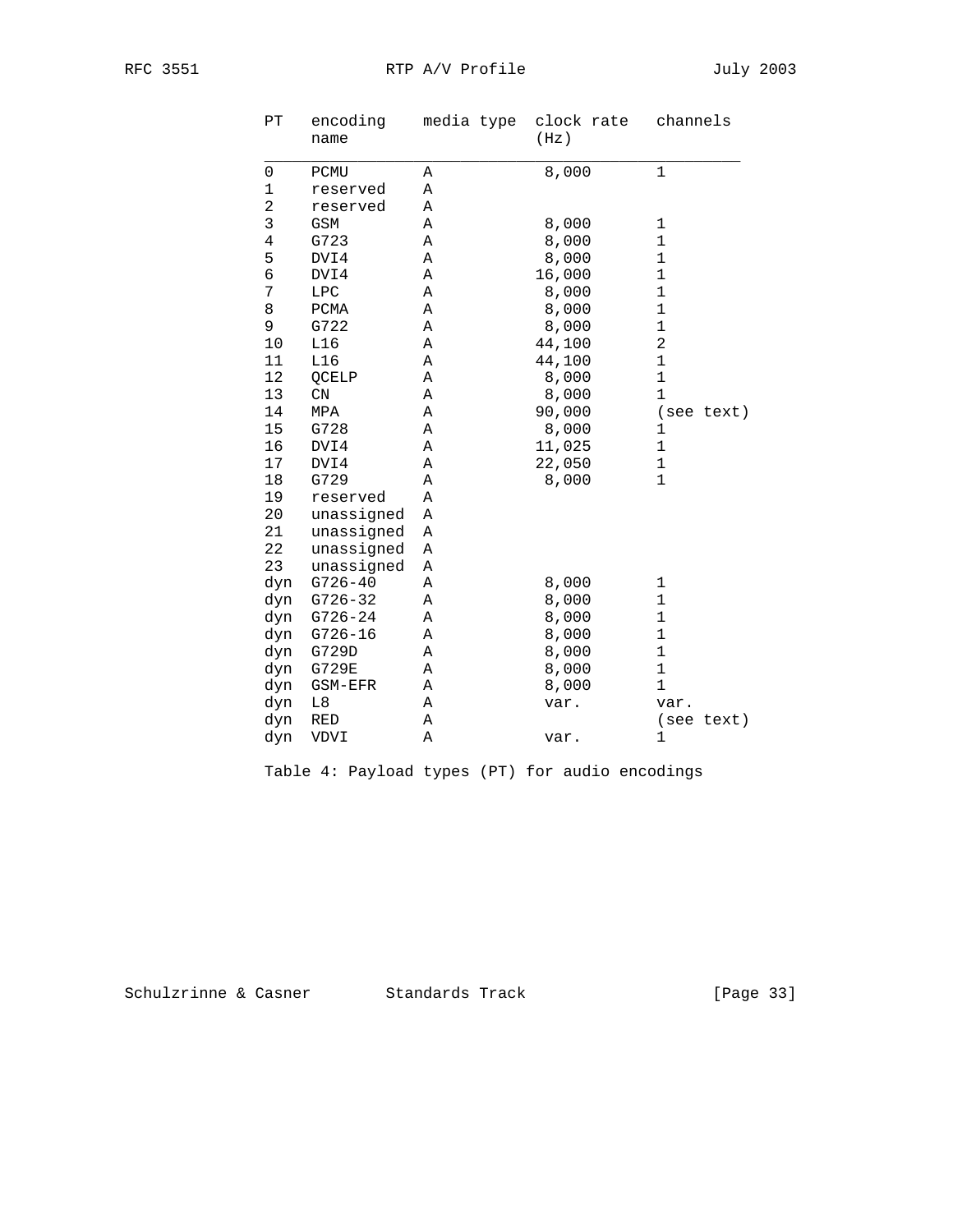RFC 3551 RTP A/V Profile 3551

| PТ        | encoding<br>name | media type clock rate | (Hz)   |
|-----------|------------------|-----------------------|--------|
| 24        | unassigned       | V                     |        |
| 25        | CelB             | V                     | 90,000 |
| 26        | JPEG             | V                     | 90,000 |
| 27        | unassigned       | V                     |        |
| 28        | nv               | V                     | 90,000 |
| 29        | unassigned       | $\mathbf{V}$          |        |
| 30        | unassigned       | V                     |        |
| 31        | H261             | V                     | 90,000 |
| 32        | MPV              | V                     | 90,000 |
| 33        | MP2T             | AV                    | 90,000 |
| 34        | H263             | V                     | 90,000 |
| $35 - 71$ | unassigned       | S.                    |        |
| $72 - 76$ | reserved         | N/A                   | N/A    |
| 77–95     | unassigned       | ?                     |        |
| 96-127    | dynamic          | Ċ.                    |        |
| dyn       | H263-1998        | V                     | 90,000 |
|           |                  |                       |        |

 Table 5: Payload types (PT) for video and combined encodings

 Session participants agree through mechanisms beyond the scope of this specification on the set of payload types allowed in a given session. This set MAY, for example, be defined by the capabilities of the applications used, negotiated by a conference control protocol or established by agreement between the human participants.

 Audio applications operating under this profile SHOULD, at a minimum, be able to send and/or receive payload types 0 (PCMU) and 5 (DVI4). This allows interoperability without format negotiation and ensures successful negotiation with a conference control protocol.

7. RTP over TCP and Similar Byte Stream Protocols

 Under special circumstances, it may be necessary to carry RTP in protocols offering a byte stream abstraction, such as TCP, possibly multiplexed with other data. The application MUST define its own method of delineating RTP and RTCP packets (RTSP [23] provides an example of such an encapsulation specification).

8. Port Assignment

 As specified in the RTP protocol definition, RTP data SHOULD be carried on an even UDP port number and the corresponding RTCP packets SHOULD be carried on the next higher (odd) port number.

Schulzrinne & Casner Standards Track [Page 34]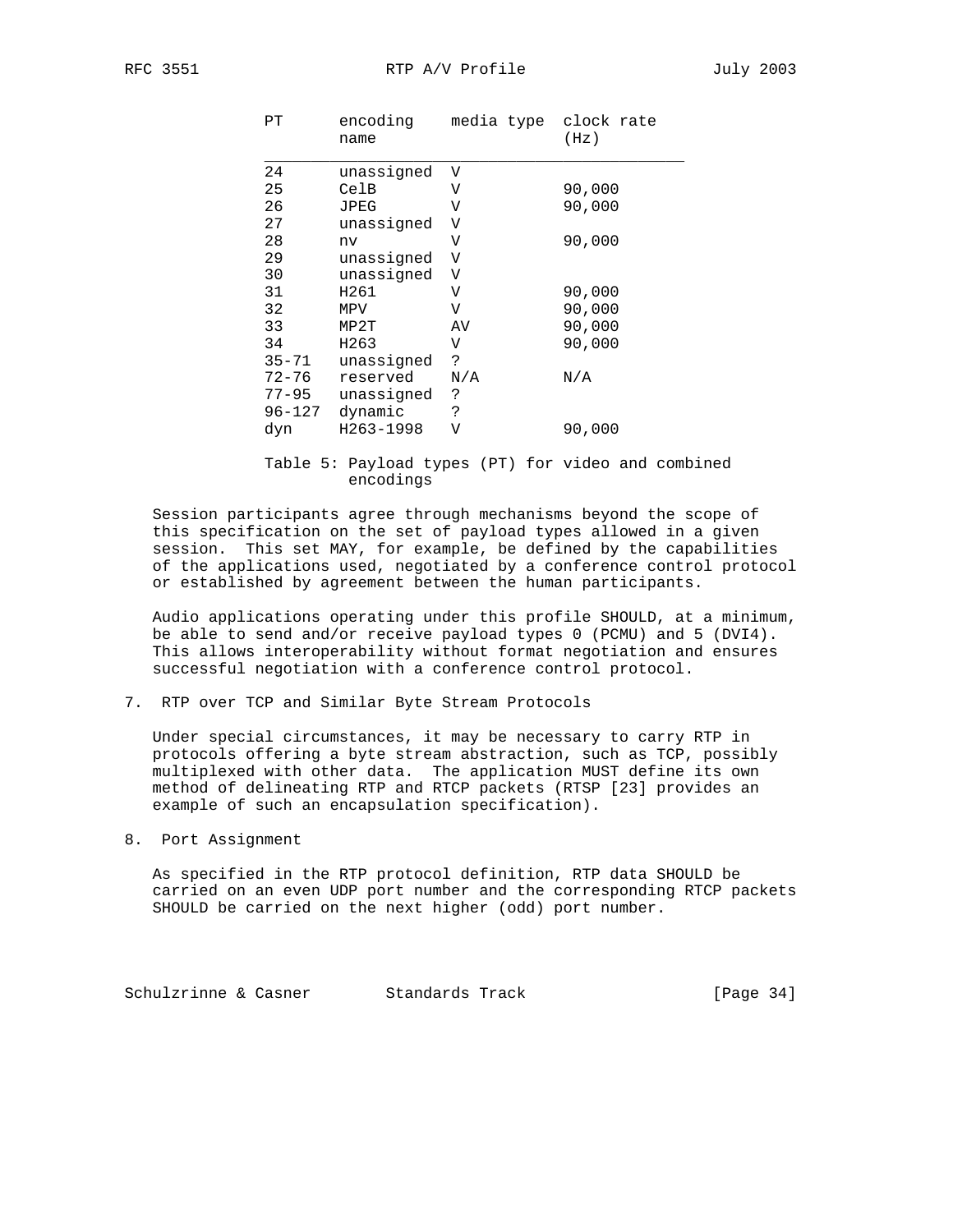Applications operating under this profile MAY use any such UDP port pair. For example, the port pair MAY be allocated randomly by a session management program. A single fixed port number pair cannot be required because multiple applications using this profile are likely to run on the same host, and there are some operating systems that do not allow multiple processes to use the same UDP port with different multicast addresses.

 However, port numbers 5004 and 5005 have been registered for use with this profile for those applications that choose to use them as the default pair. Applications that operate under multiple profiles MAY use this port pair as an indication to select this profile if they are not subject to the constraint of the previous paragraph. Applications need not have a default and MAY require that the port pair be explicitly specified. The particular port numbers were chosen to lie in the range above 5000 to accommodate port number allocation practice within some versions of the Unix operating system, where port numbers below 1024 can only be used by privileged processes and port numbers between 1024 and 5000 are automatically assigned by the operating system.

9. Changes from RFC 1890

 This RFC revises RFC 1890. It is mostly backwards-compatible with RFC 1890 except for functions removed because two interoperable implementations were not found. The additions to RFC 1890 codify existing practice in the use of payload formats under this profile. Since this profile may be used without using any of the payload formats listed here, the addition of new payload formats in this revision does not affect backwards compatibility. The changes are listed below, categorized into functional and non-functional changes.

Functional changes:

 o Section 11, "IANA Considerations" was added to specify the registration of the name for this profile. That appendix also references a new Section 3 "Registering Additional Encodings" which establishes a policy that no additional registration of static payload types for this profile will be made beyond those added in this revision and included in Tables 4 and 5. Instead, additional encoding names may be registered as MIME subtypes for binding to dynamic payload types. Non-normative references were added to RFC 3555 [7] where MIME subtypes for all the listed payload formats are registered, some with optional parameters for use of the payload formats.

Schulzrinne & Casner Standards Track [Page 35]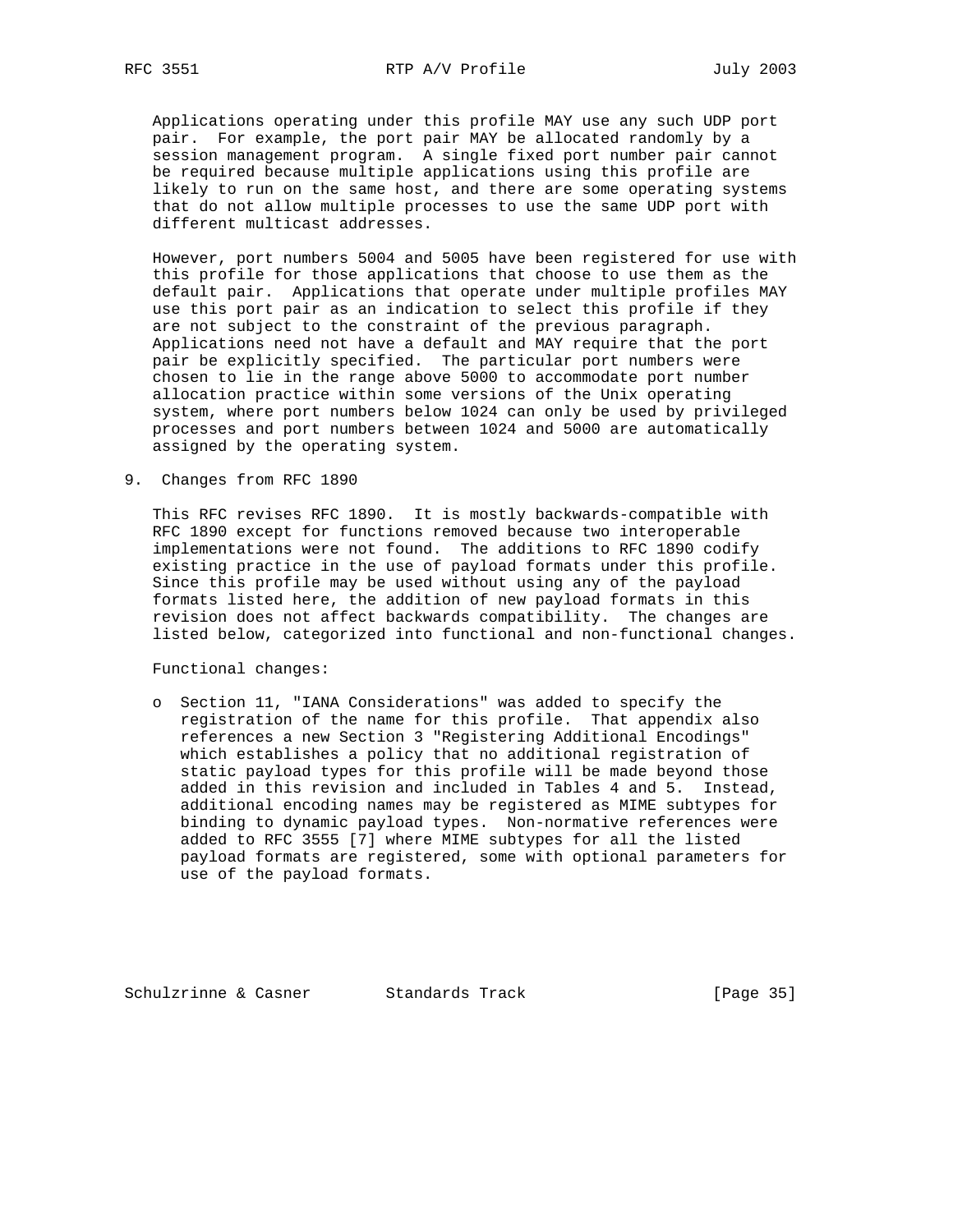- o Static payload types 4, 16, 17 and 34 were added to incorporate IANA registrations made since the publication of RFC 1890, along with the corresponding payload format descriptions for G723 and H263.
- o Following working group discussion, static payload types 12 and 18 were added along with the corresponding payload format descriptions for QCELP and G729. Static payload type 13 was assigned to the Comfort Noise (CN) payload format defined in RFC 3389. Payload type 19 was marked reserved because it had been temporarily allocated to an earlier version of Comfort Noise present in some draft revisions of this document.
- o The payload format for G721 was renamed to G726-32 following the ITU-T renumbering, and the payload format description for G726 was expanded to include the -16, -24 and -40 data rates. Because of confusion regarding draft revisions of this document, some implementations of these G726 payload formats packed samples into octets starting with the most significant bit rather than the least significant bit as specified here. To partially resolve this incompatibility, new payload formats named AAL2-G726-16, -24, -32 and -40 will be specified in a separate document (see note in Section 4.5.4), and use of static payload type 2 is deprecated as explained in Section 6.
- o Payload formats G729D and G729E were added following the ITU-T addition of Annexes D and E to Recommendation G.729. Listings were added for payload formats GSM-EFR, RED, and H263-1998 published in other documents subsequent to RFC 1890. These additional payload formats are referenced only by dynamic payload type numbers.
- o The descriptions of the payload formats for G722, G728, GSM, VDVI were expanded.
- o The payload format for 1016 audio was removed and its static payload type assignment 1 was marked "reserved" because two interoperable implementations were not found.
- o Requirements for congestion control were added in Section 2.
- o This profile follows the suggestion in the revised RTP spec that RTCP bandwidth may be specified separately from the session bandwidth and separately for active senders and passive receivers.
- o The mapping of a user pass-phrase string into an encryption key was deleted from Section 2 because two interoperable implementations were not found.

Schulzrinne & Casner Standards Track [Page 36]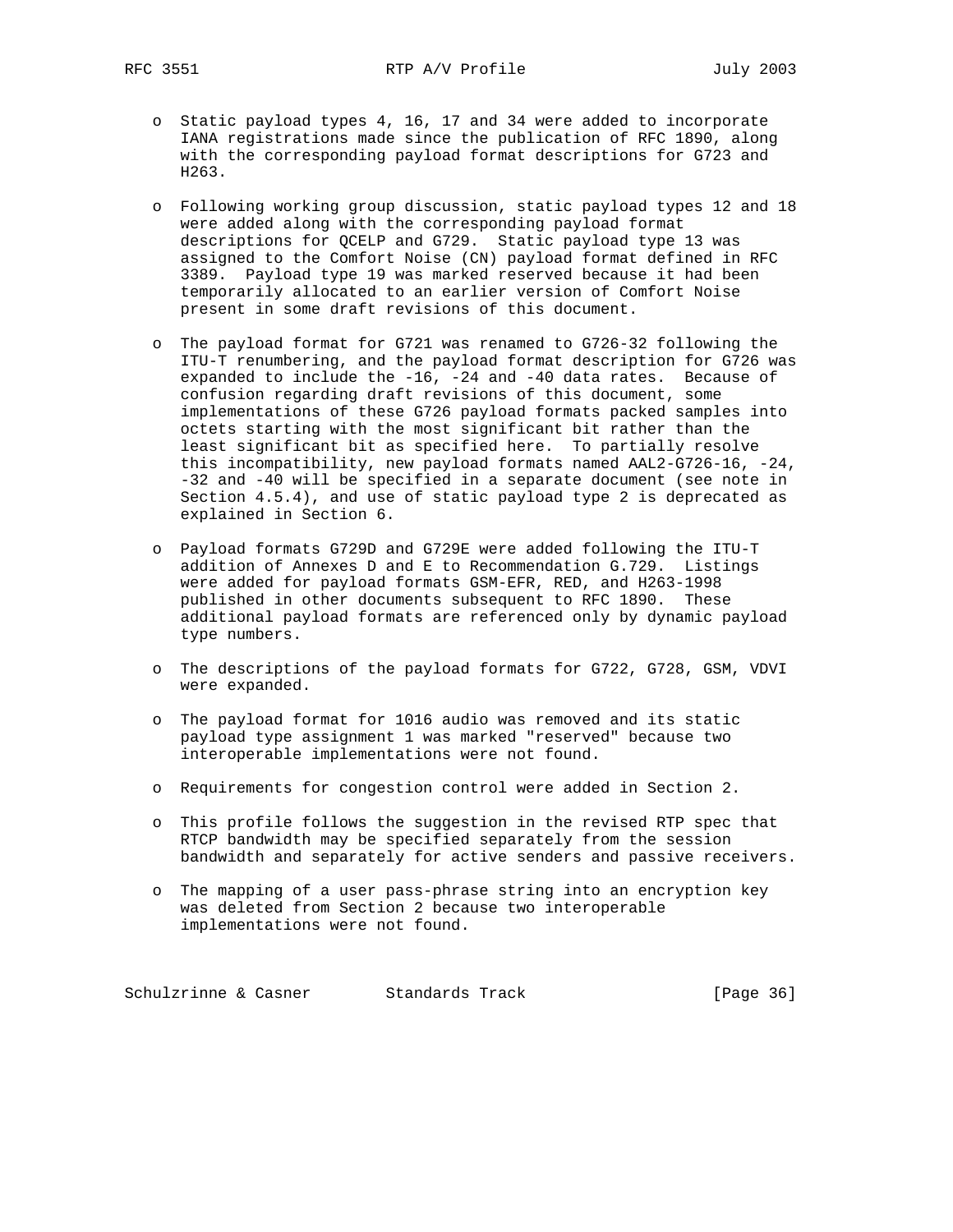o The "quadrophonic" sample ordering convention for four-channel audio was removed to eliminate an ambiguity as noted in Section 4.1.

Non-functional changes:

- o In Section 4.1, it is now explicitly stated that silence suppression is allowed for all audio payload formats. (This has always been the case and derives from a fundamental aspect of RTP's design and the motivations for packet audio, but was not explicit stated before.) The use of comfort noise is also explained.
- o In Section 4.1, the requirement level for setting of the marker bit on the first packet after silence for audio was changed from "is" to "SHOULD be", and clarified that the marker bit is set only when packets are intentionally not sent.
- o Similarly, text was added to specify that the marker bit SHOULD be set to one on the last packet of a video frame, and that video frames are distinguished by their timestamps.
- o RFC references are added for payload formats published after RFC 1890.
- o The security considerations and full copyright sections were added.
- o According to Peter Hoddie of Apple, only pre-1994 Macintosh used the 22254.54 rate and none the 11127.27 rate, so the latter was dropped from the discussion of suggested sampling frequencies.
- o Table 1 was corrected to move some values from the "ms/packet" column to the "default ms/packet" column where they belonged.
- o Since the Interactive Multimedia Association ceased operations, an alternate resource was provided for a referenced IMA document.
- o A note has been added for G722 to clarify a discrepancy between the actual sampling rate and the RTP timestamp clock rate.
- o Small clarifications of the text have been made in several places, some in response to questions from readers. In particular:
	- A definition for "media type" is given in Section 1.1 to allow the explanation of multiplexing RTP sessions in Section 6 to be more clear regarding the multiplexing of multiple media.

Schulzrinne & Casner Standards Track [Page 37]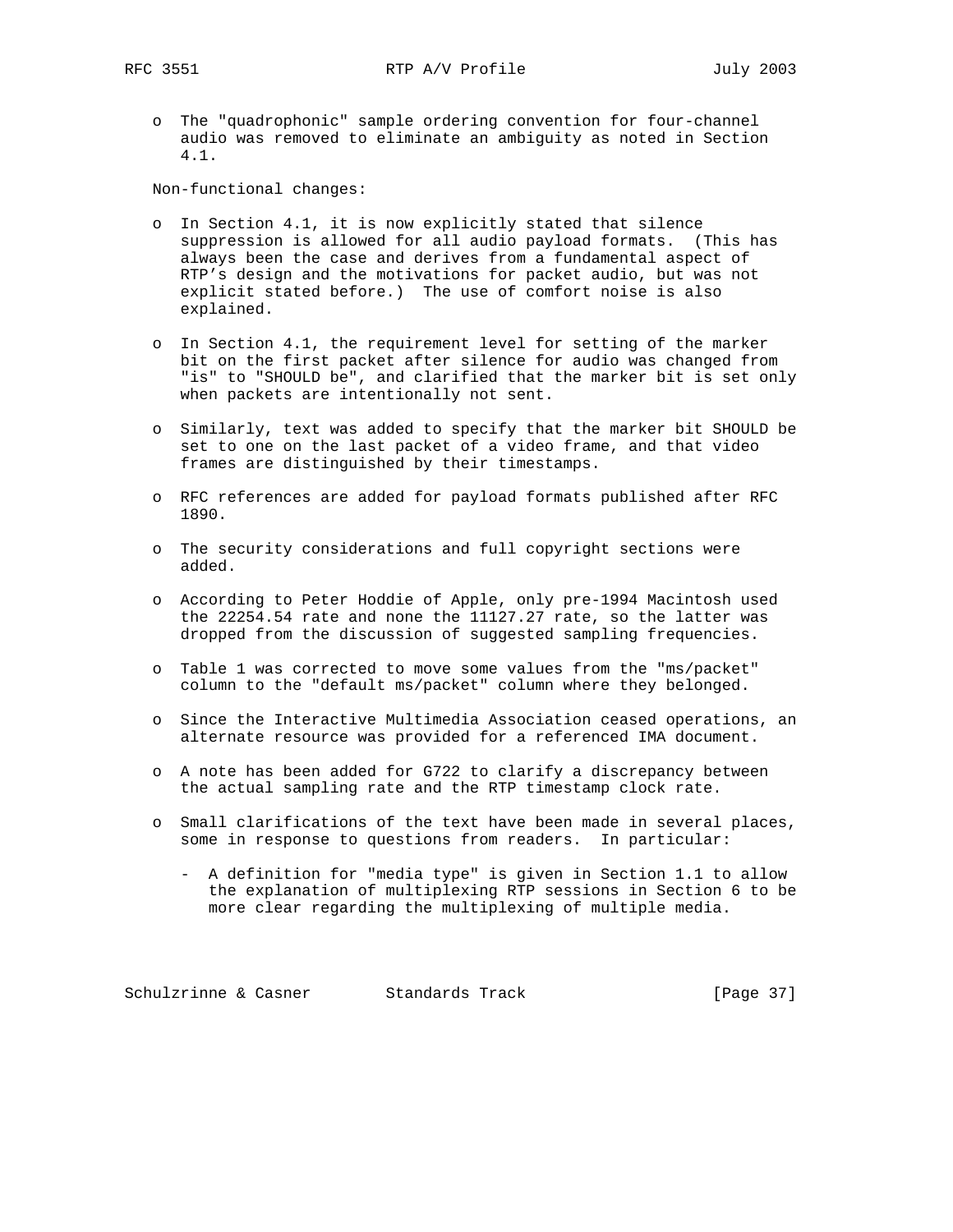- The explanation of how to determine the number of audio frames in a packet from the length was expanded.
- More description of the allocation of bandwidth to SDES items is given.
- A note was added that the convention for the order of channels specified in Section 4.1 may be overridden by a particular encoding or payload format specification.
- The terms MUST, SHOULD, MAY, etc. are used as defined in RFC 2119.
- o A second author for this document was added.
- 10. Security Considerations

 Implementations using the profile defined in this specification are subject to the security considerations discussed in the RTP specification [1]. This profile does not specify any different security services. The primary function of this profile is to list a set of data compression encodings for audio and video media.

 Confidentiality of the media streams is achieved by encryption. Because the data compression used with the payload formats described in this profile is applied end-to-end, encryption may be performed after compression so there is no conflict between the two operations.

 A potential denial-of-service threat exists for data encodings using compression techniques that have non-uniform receiver-end computational load. The attacker can inject pathological datagrams into the stream which are complex to decode and cause the receiver to be overloaded.

 As with any IP-based protocol, in some circumstances a receiver may be overloaded simply by the receipt of too many packets, either desired or undesired. Network-layer authentication MAY be used to discard packets from undesired sources, but the processing cost of the authentication itself may be too high. In a multicast environment, source pruning is implemented in IGMPv3 (RFC 3376) [24] and in multicast routing protocols to allow a receiver to select which sources are allowed to reach it.

Schulzrinne & Casner Standards Track [Page 38]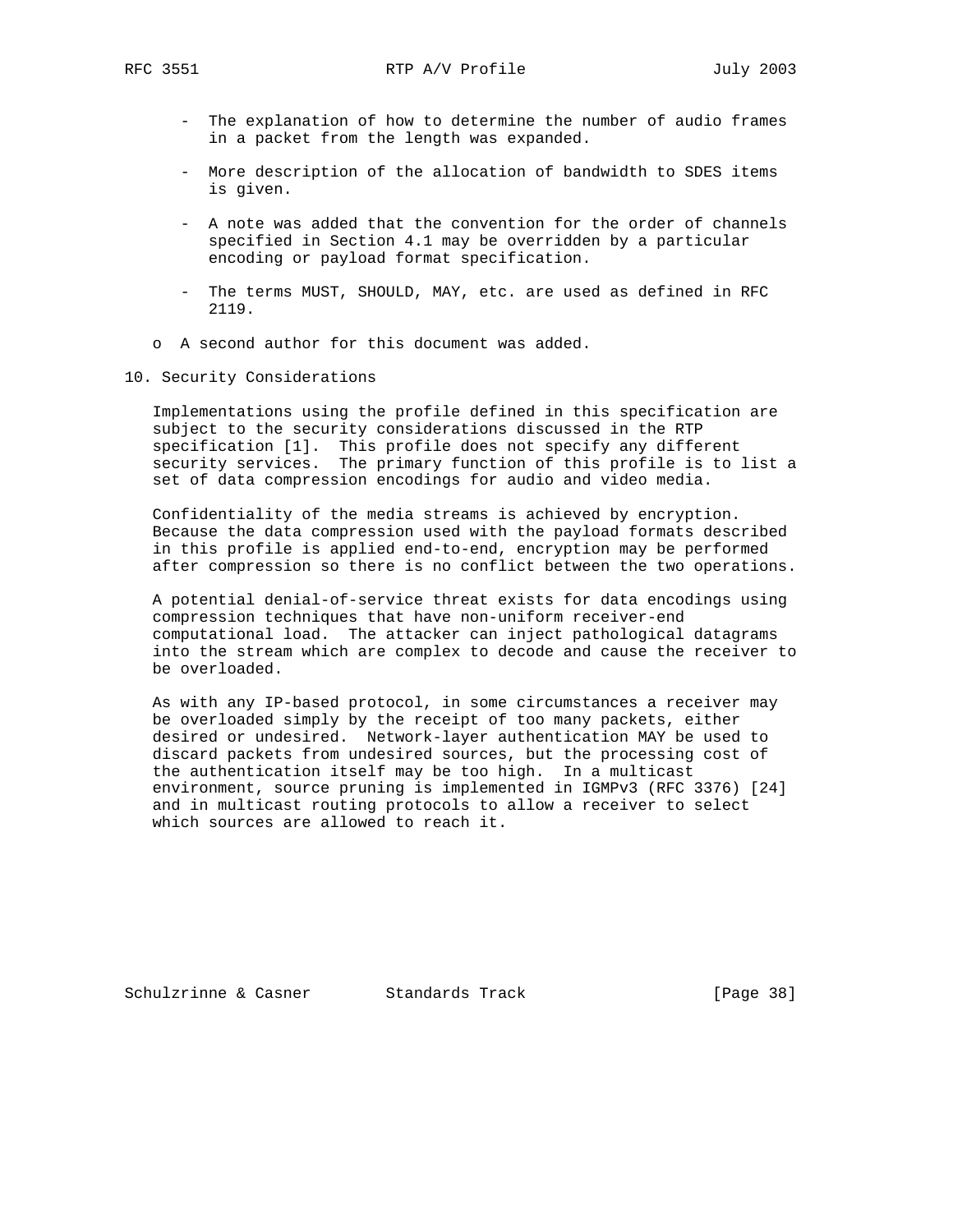### 11. IANA Considerations

 The RTP specification establishes a registry of profile names for use by higher-level control protocols, such as the Session Description Protocol (SDP), RFC 2327 [6], to refer to transport methods. This profile registers the name "RTP/AVP".

 Section 3 establishes the policy that no additional registration of static RTP payload types for this profile will be made beyond those added in this document revision and included in Tables 4 and 5. IANA may reference that section in declining to accept any additional registration requests. In Tables 4 and 5, note that types 1 and 2 have been marked reserved and the set of "dyn" payload types included has been updated. These changes are explained in Sections 6 and 9.

### 12. References

12.1 Normative References

- [1] Schulzrinne, H., Casner, S., Frederick, R. and V. Jacobson, "RTP: A Transport Protocol for Real-Time Applications", RFC 3550, July 2003.
- [2] Bradner, S., "Key Words for Use in RFCs to Indicate Requirement Levels", BCP 14, RFC 2119, March 1997.
- [3] Apple Computer, "Audio Interchange File Format AIFF-C", August 1991. (also ftp://ftp.sgi.com/sgi/aiff-c.9.26.91.ps.Z).

#### 12.2 Informative References

- [4] Braden, R., Clark, D. and S. Shenker, "Integrated Services in the Internet Architecture: an Overview", RFC 1633, June 1994.
- [5] Blake, S., Black, D., Carlson, M., Davies, E., Wang, Z. and W. Weiss, "An Architecture for Differentiated Service", RFC 2475, December 1998.
- [6] Handley, M. and V. Jacobson, "SDP: Session Description Protocol", RFC 2327, April 1998.
- [7] Casner, S. and P. Hoschka, "MIME Type Registration of RTP Payload Types", RFC 3555, July 2003.
- [8] Freed, N., Klensin, J. and J. Postel, "Multipurpose Internet Mail Extensions (MIME) Part Four: Registration Procedures", BCP 13, RFC 2048, November 1996.

Schulzrinne & Casner Standards Track [Page 39]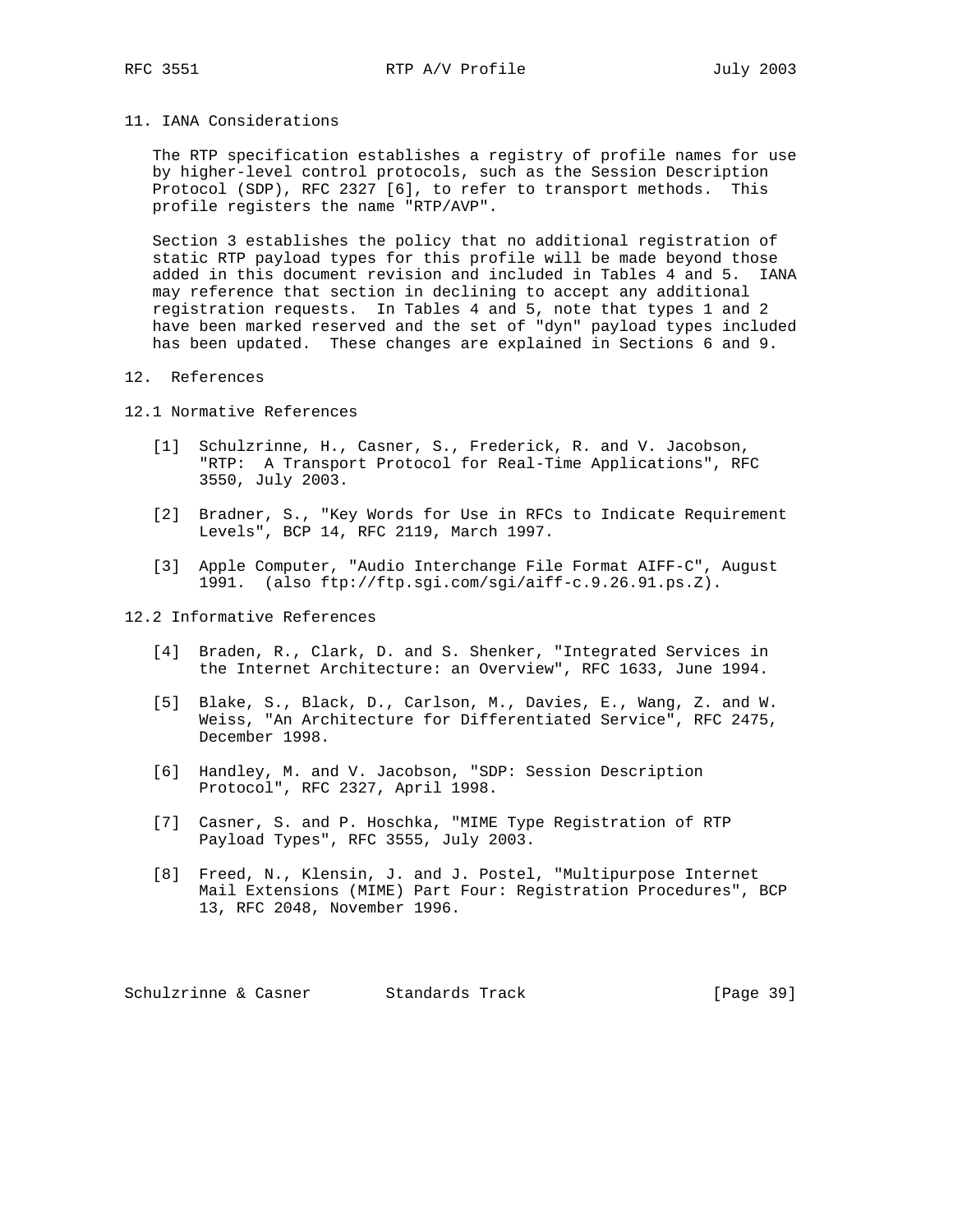- [9] Zopf, R., "Real-time Transport Protocol (RTP) Payload for Comfort Noise (CN)", RFC 3389, September 2002.
- [10] Deleam, D. and J.-P. Petit, "Real-time implementations of the recent ITU-T low bit rate speech coders on the TI TMS320C54X DSP: results, methodology, and applications", in Proc. of International Conference on Signal Processing, Technology, and Applications (ICSPAT) , (Boston, Massachusetts), pp. 1656--1660, October 1996.
- [11] Mouly, M. and M.-B. Pautet, The GSM system for mobile communications Lassay-les-Chateaux, France: Europe Media Duplication, 1993.
- [12] Degener, J., "Digital Speech Compression", Dr. Dobb's Journal, December 1994.
- [13] Redl, S., Weber, M. and M. Oliphant, An Introduction to GSM Boston: Artech House, 1995.
- [14] Hoffman, D., Fernando, G., Goyal, V. and M. Civanlar, "RTP Payload Format for MPEG1/MPEG2 Video", RFC 2250, January 1998.
- [15] Jayant, N. and P. Noll, Digital Coding of Waveforms--Principles and Applications to Speech and Video Englewood Cliffs, New Jersey: Prentice-Hall, 1984.
- [16] McKay, K., "RTP Payload Format for PureVoice(tm) Audio", RFC 2658, August 1999.
- [17] Perkins, C., Kouvelas, I., Hodson, O., Hardman, V., Handley, M., Bolot, J.-C., Vega-Garcia, A. and S. Fosse-Parisis, "RTP Payload for Redundant Audio Data", RFC 2198, September 1997.
- [18] Speer, M. and D. Hoffman, "RTP Payload Format of Sun's CellB Video Encoding", RFC 2029, October 1996.
- [19] Berc, L., Fenner, W., Frederick, R., McCanne, S. and P. Stewart, "RTP Payload Format for JPEG-Compressed Video", RFC 2435, October 1998.
- [20] Turletti, T. and C. Huitema, "RTP Payload Format for H.261 Video Streams", RFC 2032, October 1996.
- [21] Zhu, C., "RTP Payload Format for H.263 Video Streams", RFC 2190, September 1997.

Schulzrinne & Casner Standards Track [Page 40]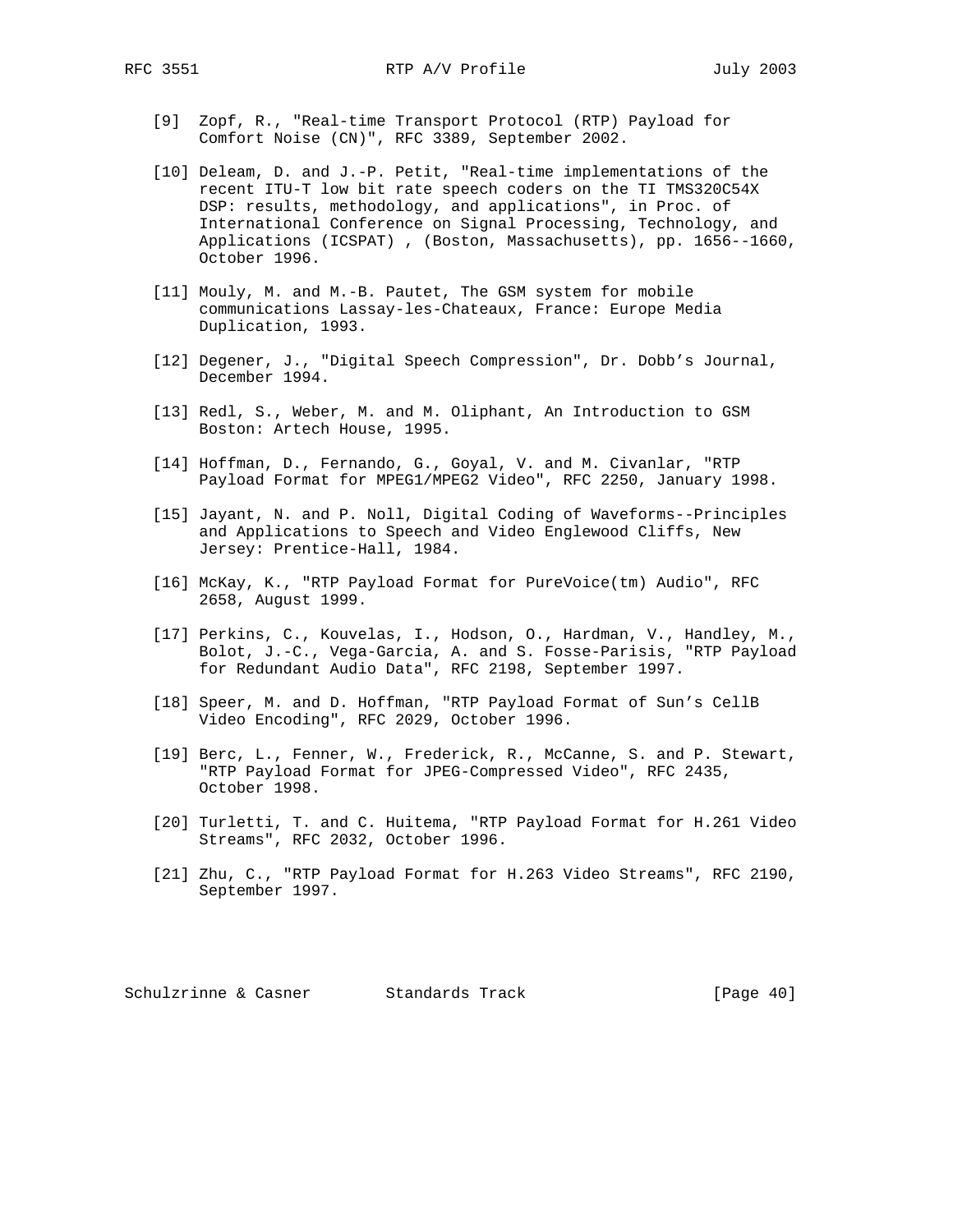- [22] Bormann, C., Cline, L., Deisher, G., Gardos, T., Maciocco, C., Newell, D., Ott, J., Sullivan, G., Wenger, S. and C. Zhu, "RTP Payload Format for the 1998 Version of ITU-T Rec. H.263 Video (H.263+)", RFC 2429, October 1998.
- [23] Schulzrinne, H., Rao, A. and R. Lanphier, "Real Time Streaming Protocol (RTSP)", RFC 2326, April 1998.
- [24] Cain, B., Deering, S., Kouvelas, I., Fenner, B. and A. Thyagarajan, "Internet Group Management Protocol, Version 3", RFC 3376, October 2002.
- 13. Current Locations of Related Resources

 Note: Several sections below refer to the ITU-T Software Tool Library (STL). It is available from the ITU Sales Service, Place des Nations, CH-1211 Geneve 20, Switzerland (also check http://www.itu.int). The ITU-T STL is covered by a license defined in ITU-T Recommendation G.191, "Software tools for speech and audio coding standardization".

DVI4

 An archived copy of the document IMA Recommended Practices for Enhancing Digital Audio Compatibility in Multimedia Systems (version 3.0), which describes the IMA ADPCM algorithm, is available at:

http://www.cs.columbia.edu/˜hgs/audio/dvi/

An implementation is available from Jack Jansen at

ftp://ftp.cwi.nl/local/pub/audio/adpcm.shar

G722

 An implementation of the G.722 algorithm is available as part of the ITU-T STL, described above.

G723

 The reference C code implementation defining the G.723.1 algorithm and its Annexes A, B, and C are available as an integral part of Recommendation G.723.1 from the ITU Sales Service, address listed above. Both the algorithm and C code are covered by a specific license. The ITU-T Secretariat should be contacted to obtain such licensing information.

Schulzrinne & Casner Standards Track [Page 41]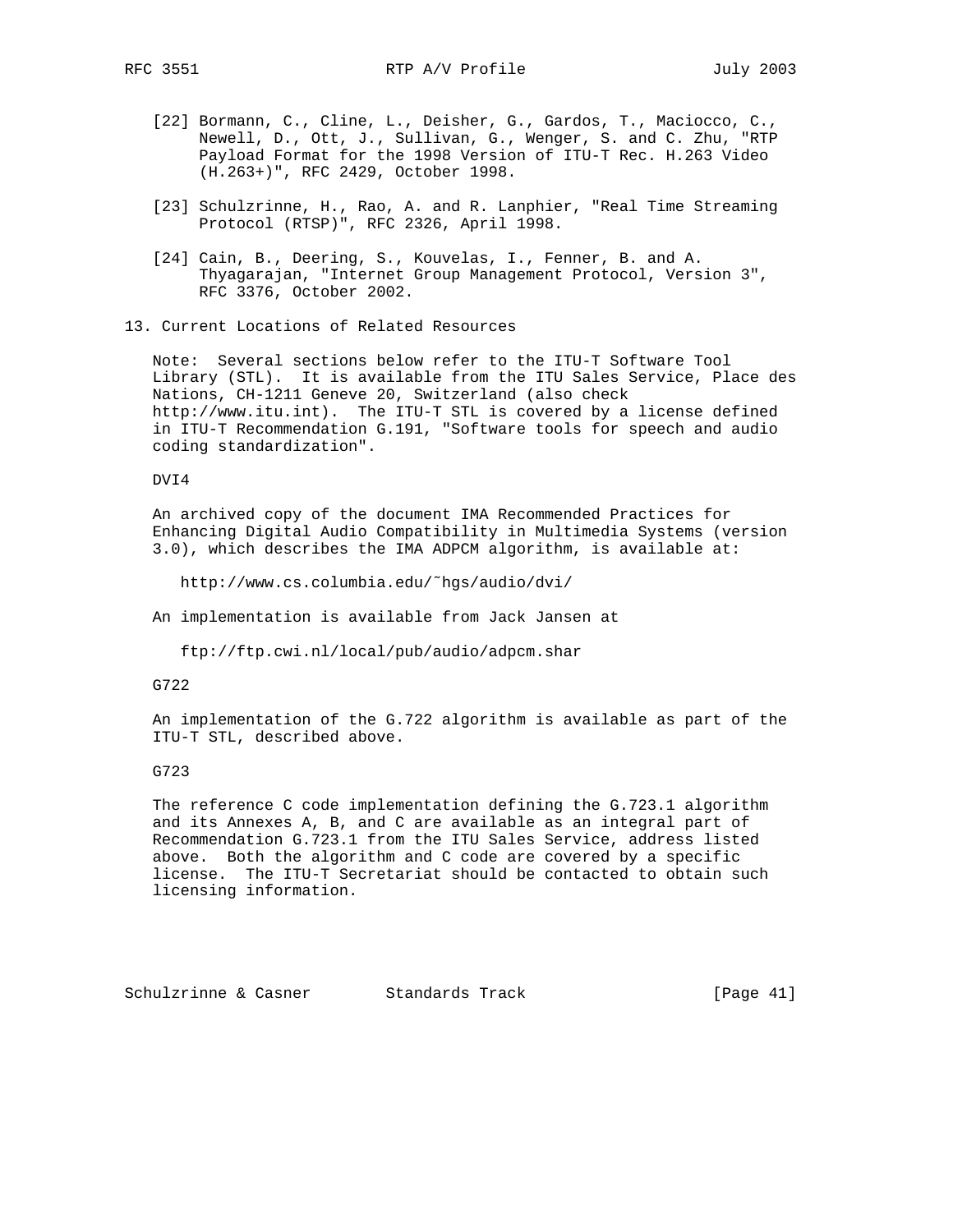### G726

 G726 is specified in the ITU-T Recommendation G.726, "40, 32, 24, and 16 kb/s Adaptive Differential Pulse Code Modulation (ADPCM)". An implementation of the G.726 algorithm is available as part of the ITU-T STL, described above.

#### G729

 The reference C code implementation defining the G.729 algorithm and its Annexes A through I are available as an integral part of Recommendation G.729 from the ITU Sales Service, listed above. Annex I contains the integrated C source code for all G.729 operating modes. The G.729 algorithm and associated C code are covered by a specific license. The contact information for obtaining the license is available from the ITU-T Secretariat.

GSM

 A reference implementation was written by Carsten Bormann and Jutta Degener (then at TU Berlin, Germany). It is available at

http://www.dmn.tzi.org/software/gsm/

 Although the RPE-LTP algorithm is not an ITU-T standard, there is a C code implementation of the RPE-LTP algorithm available as part of the ITU-T STL. The STL implementation is an adaptation of the TU Berlin version.

LPC

An implementation is available at

ftp://parcftp.xerox.com/pub/net-research/lpc.tar.Z

PCMU, PCMA

 An implementation of these algorithms is available as part of the ITU-T STL, described above.

### 14. Acknowledgments

 The comments and careful review of Simao Campos, Richard Cox and AVT Working Group participants are gratefully acknowledged. The GSM description was adopted from the IMTC Voice over IP Forum Service Interoperability Implementation Agreement (January 1997). Fred Burg and Terry Lyons helped with the G.729 description.

Schulzrinne & Casner Standards Track [Page 42]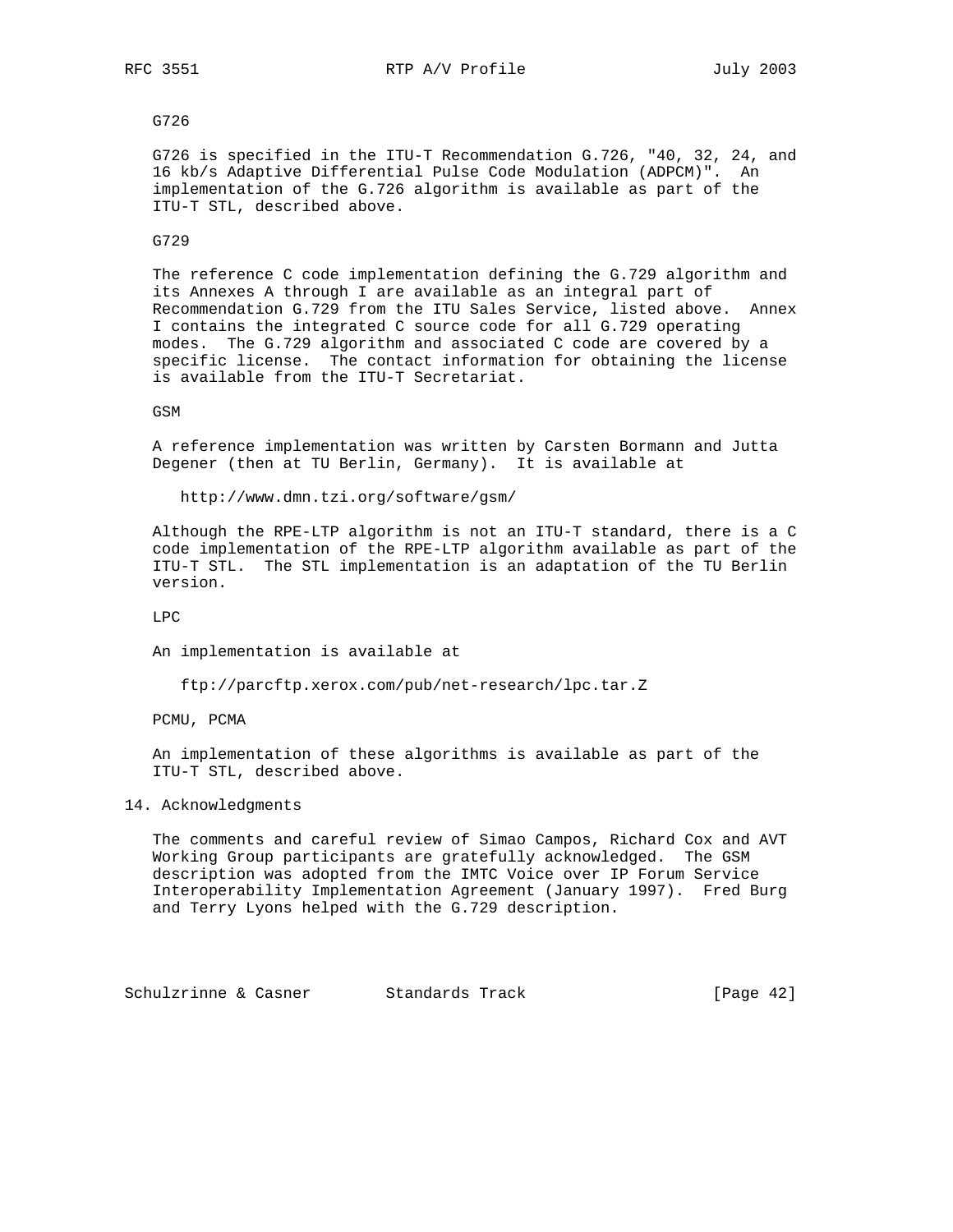### 15. Intellectual Property Rights Statement

 The IETF takes no position regarding the validity or scope of any intellectual property or other rights that might be claimed to pertain to the implementation or use of the technology described in this document or the extent to which any license under such rights might or might not be available; neither does it represent that it has made any effort to identify any such rights. Information on the IETF's procedures with respect to rights in standards-track and standards-related documentation can be found in BCP-11. Copies of claims of rights made available for publication and any assurances of licenses to be made available, or the result of an attempt made to obtain a general license or permission for the use of such proprietary rights by implementors or users of this specification can be obtained from the IETF Secretariat.

 The IETF invites any interested party to bring to its attention any copyrights, patents or patent applications, or other proprietary rights which may cover technology that may be required to practice this standard. Please address the information to the IETF Executive Director.

# 16. Authors' Addresses

 Henning Schulzrinne Department of Computer Science Columbia University 1214 Amsterdam Avenue New York, NY 10027 United States

EMail: schulzrinne@cs.columbia.edu

 Stephen L. Casner Packet Design 3400 Hillview Avenue, Building 3 Palo Alto, CA 94304 United States

EMail: casner@acm.org